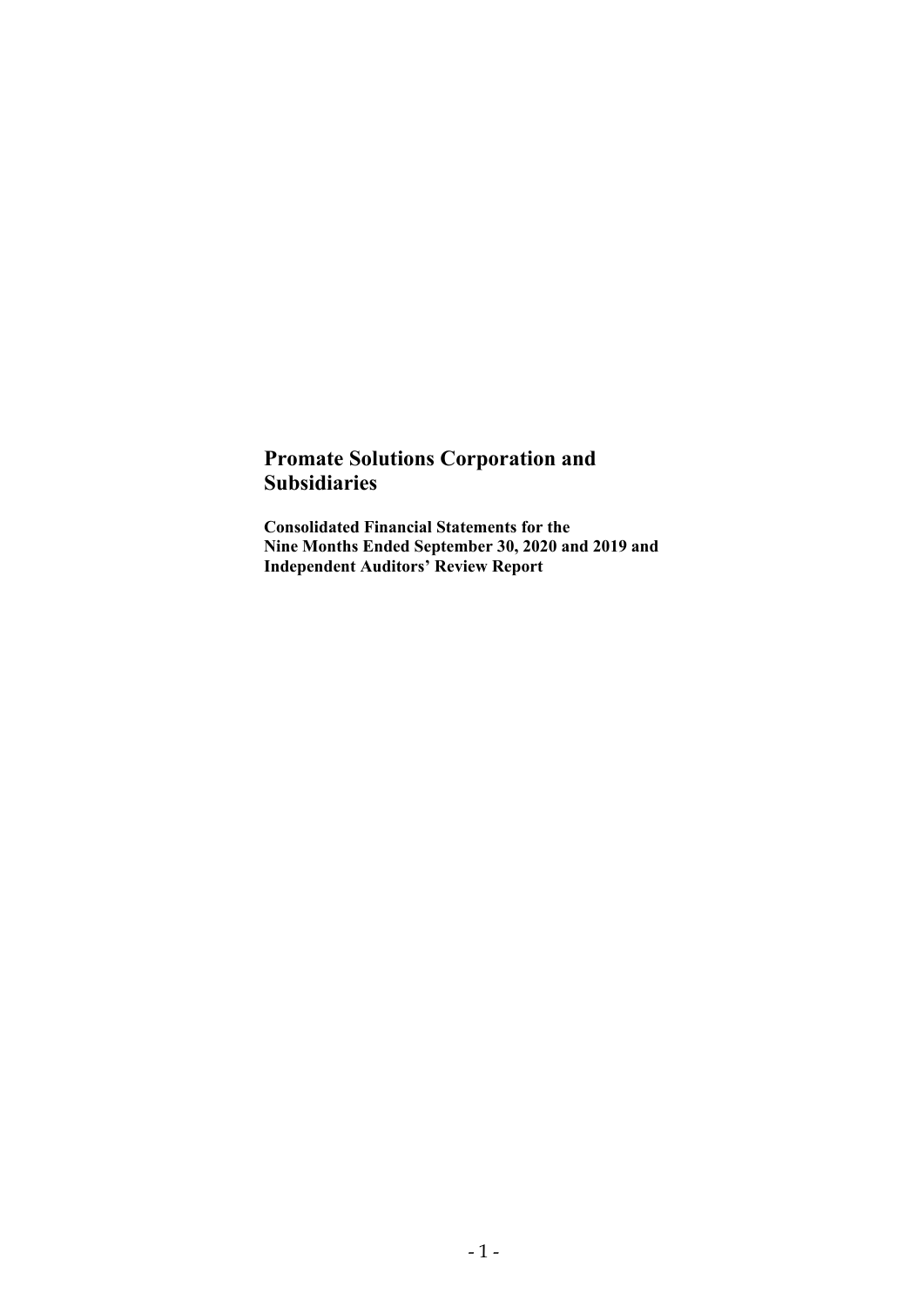# **TABLE OF CONTENTS**

|    |                                                |                               | <b>FINANCIAL</b> |
|----|------------------------------------------------|-------------------------------|------------------|
|    |                                                |                               | REPORT NOTE      |
|    | <b>ITEMS</b>                                   | PAGE                          | NO.              |
|    | 1. Cover                                       |                               |                  |
| 2. | Table of Contents                              | $\overline{2}$                |                  |
|    | 3. Independent Auditor's Review Report         | $3 \sim 4$                    |                  |
|    | 4. Consolidated Balance Sheet                  | 5                             |                  |
|    | 5. Consolidated Statement of Comprehensive     | 6                             |                  |
|    | Income                                         |                               |                  |
|    | 6. Consolidated Statement of Changes in Equity | $\overline{7}$                |                  |
|    | 7. Consolidated Statement of Cash Flow         | $8\sim9$                      |                  |
|    | 8. Notes to Consolidated Financial Statements  |                               |                  |
|    | a. General Information                         | 10                            | $\mathbf{1}$     |
|    | b. Approval of Financial Statements            | 10                            | $\overline{c}$   |
|    | c. Application of New, Amended, and            | $10 \sim 13$                  | $\overline{3}$   |
|    | Revised Standards and Interpretation           |                               |                  |
|    | d. Summary of Significant Accounting           | $14 \sim 15$                  | 4                |
|    | Policies                                       |                               |                  |
|    | e. Critical Accounting Judgments and           | 15                            | 5                |
|    | Key Sources of Estimation Uncertainty          |                               |                  |
|    | f. Descriptions of Significant Accounting      | $15 \sim 48$                  | $6 - 29$         |
|    | Items                                          |                               |                  |
|    | g. Transaction with Related Parties            | $48 \sim 51$                  | 30               |
|    | Significant Contingent Liabilities and<br>h.   | $52 \sim 53$                  | 31               |
|    | <b>Unrecognized Commitments</b>                |                               |                  |
|    | Significant Events After the Balance<br>$i$ .  |                               |                  |
|    | <b>Sheet Date</b>                              |                               |                  |
|    | j. Significant Assets and Liabilities          | $53 - 54$                     | 32               |
|    | Denominated in Foreign Currencies              |                               |                  |
| 9. | <b>Supplementary Disclosures</b>               | $54 \sim 55 \cdot 57 \sim 61$ | 33               |
|    | Information<br>Related<br>i.<br>to             |                               |                  |
|    | <b>Material Transactions</b>                   |                               |                  |
|    | ii.<br>Intercompany<br>Relationships           |                               |                  |
|    | and Significant Transactions                   |                               |                  |
|    | iii.<br>Investments in Mainland China          |                               |                  |
|    | Information<br>of<br>Major<br>iv.              |                               |                  |
|    | Shareholders                                   |                               |                  |
|    | 10. Segment Information                        | $53 \sim 56$                  | 34               |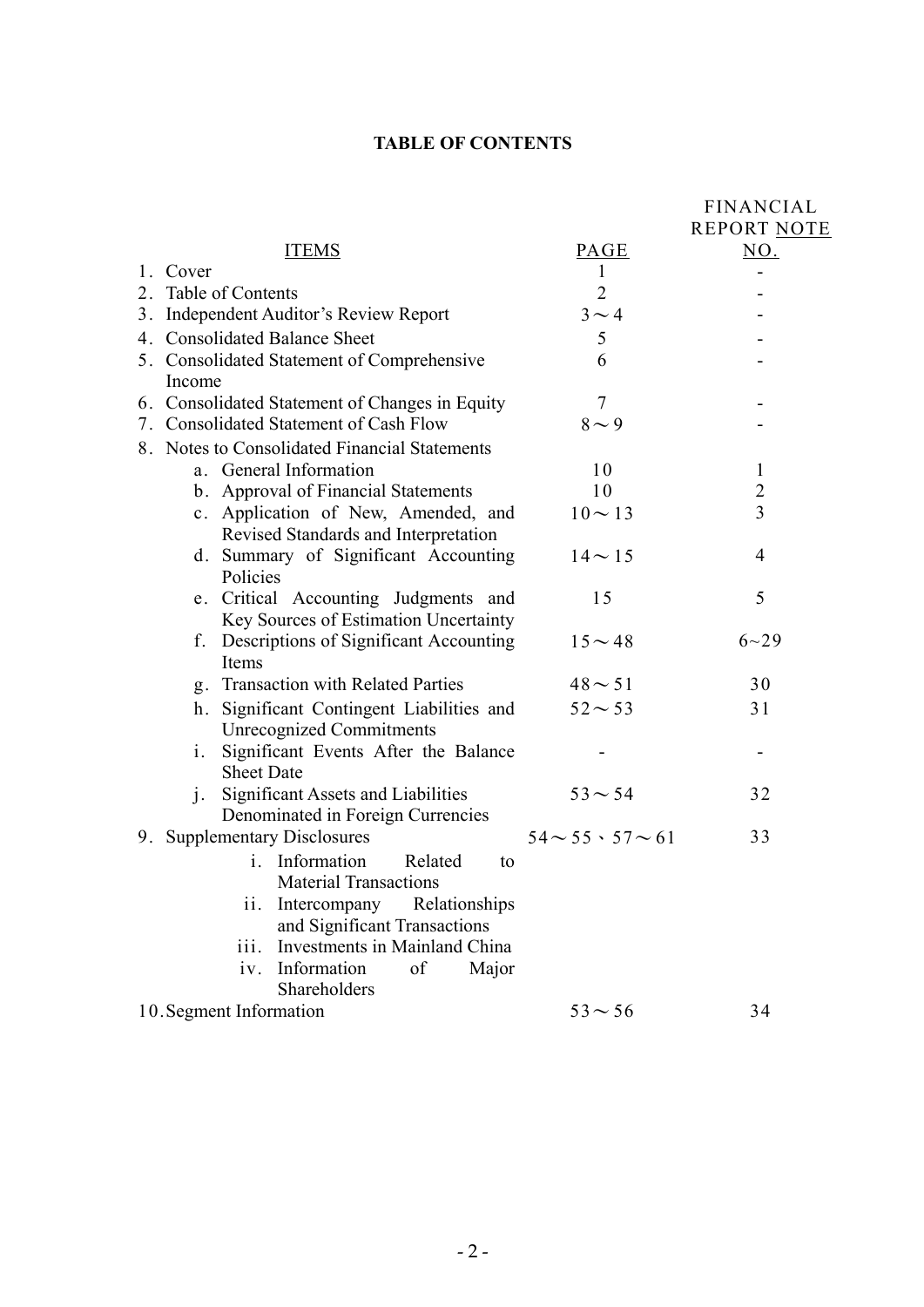### **INDEPENDENT AUDITORS' REVIEW REPORT**

The Board of Directors and Shareholders Promate Solutions Corporation

### **Introduction**

We have reviewed the accompanying consolidated balance sheets of Promate Solutions Corporation and its subsidiaries (collectively, the "Group") as of September 30, 2020 and 2019, the related consolidated statements of comprehensive income, the consolidated statements of changes in equity and cash flows for the three months then ended, and the related notes to the consolidated financial statements, including a summary of significant accounting policies. Management is responsible for the preparation and fair presentation of the consolidated financial statements in accordance with the Regulations Governing the Preparation of Financial Reports by Securities Issuers and International Accounting Standard 34 "Interim Financial Reporting" endorsed and issued into effect by the Financial Supervisory Commission of the Republic of China. Our responsibility is to express a conclusion on the consolidated financial statements based on our reviews.

#### **Scope of review**

Except as explained in the following paragraph, we conducted our reviews in accordance with Statement of Auditing Standards No. 65 "Review of Financial Information Performed by the Independent Auditor of the Entity". A review of consolidated financial statements consists of making inquiries, primarily of persons responsible for financial and accounting matters, and applying analytical and other review procedures. A review is substantially less in scope than an audit and consequently does not enable us to obtain assurance that we would become aware of all significant matters that might be identified in an audit. Accordingly, we do not express an audit opinion.

### **Basis for Qualified Conclusion**

As disclosed in Note 13 to the consolidated financial statements, the financial statements of some non-significant subsidiaries included in the consolidated financial statements referred to in the first paragraph were not reviewed. As of September 30, 2020 and 2019, combined total assets of these non-significant subsidiaries were NT\$3,603 thousand and NT\$4,596 thousand, respectively, representing 0.24% and 0.30%, respectively, of the consolidated total assets, and combined total liabilities of these subsidiaries were NT\$1,648 thousand NT\$2,064 thousand, respectively, representing 0.38% and 0.42%, respectively, of the consolidated total liabilities; for the three-month periods ended September 30, 2020 and 2019, and for the nine-month periods ended September 30, 2020 and 2019, the amounts of combined comprehensive income (loss) of these subsidiaries were NT\$(204) thousand, NT\$291 thousand, NT\$(622) thousand, NT\$422 thousand respectively, representing (0.32%), 0.58%, (0.33%) and 0.28%, respectively, of the consolidated total comprehensive income.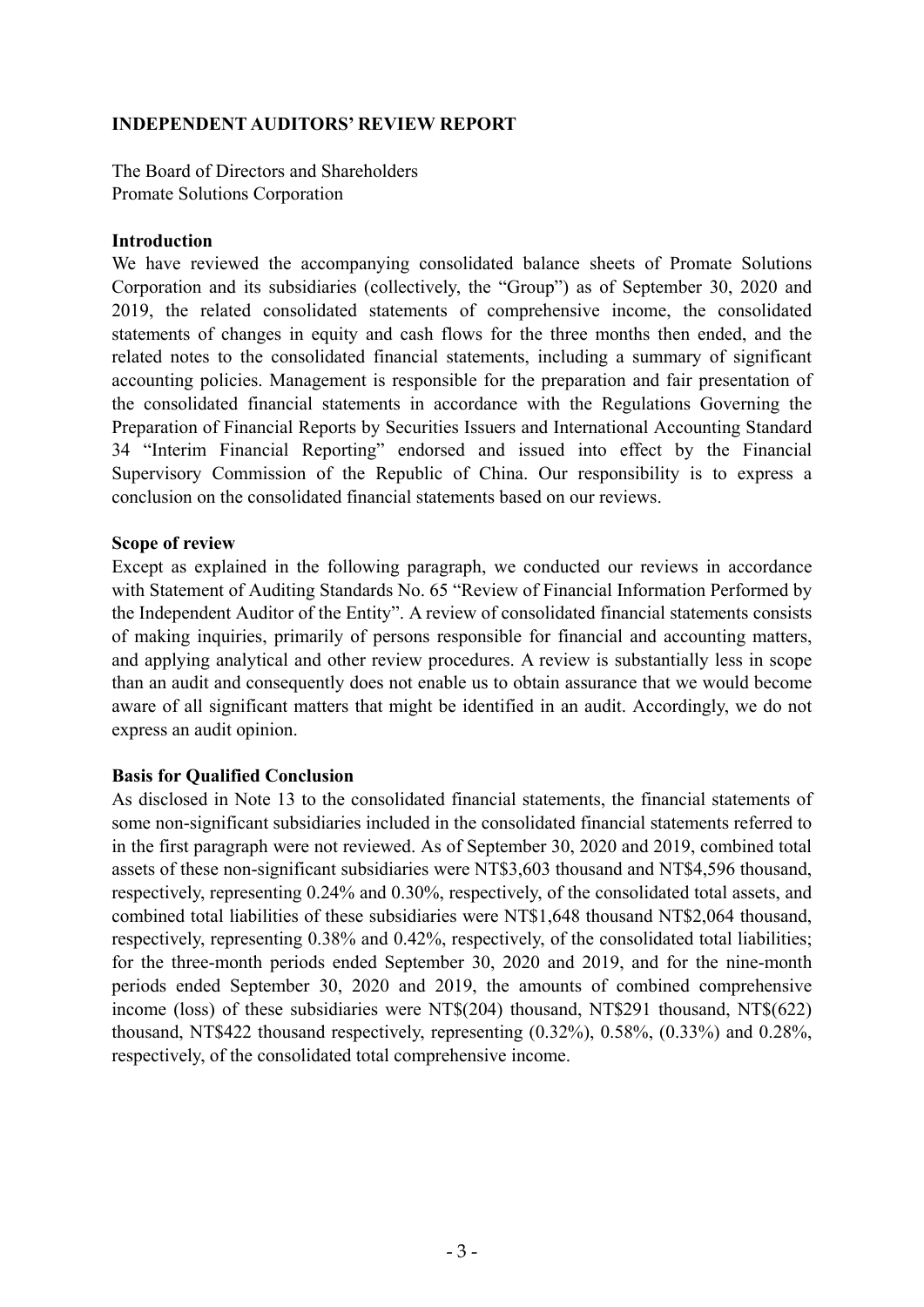### **Qualified Conclusion**

Based on our reviews, except for the adjustments, if any, as might have been determined to be necessary had the financial statements of the non-significant subsidiaries as described in the preceding paragraph been reviewed, nothing has come to our attention that caused us to believe that the accompanying consolidated financial statements do not give a true and fair view of the consolidated financial position of the Group as of September 30, 2020 and 2019, and its consolidated financial performance and its consolidated cash flows for the three months then ended September 30, 2020 and 2019 in accordance with the Regulations Governing the Preparation of Financial Reports by Securities Issuers and International Accounting Standard 34 "Interim Financial Reporting" endorsed and issued into effect by the Financial Supervisory Commission of the Republic of China.

The engagement partners on the reviews resulting in this independent auditors' review report are Li Huang Lee and Po Jen Weng.

Deloitte & Touche Taipei, Taiwan Republic of China

November 10, 2020

#### *Notice to Readers*

*The accompanying consolidated financial statements are intended only to present the consolidated financial position, financial performance and cash flows in accordance with accounting principles and practices generally accepted in the Republic of China and not those of any other jurisdictions. The standards, procedures and practices to audit such consolidated financial statements are those generally applied in the Republic of China.* 

*For the convenience of readers, the independent auditors' report and the accompanying consolidated financial statements have been translated into English from the original Chinese version prepared and used in the Republic of China. If there is any conflict between the English version and the original Chinese version or any difference in the interpretation of the two versions, the Chinese-language independent auditors' report and consolidated financial statements shall prevail.*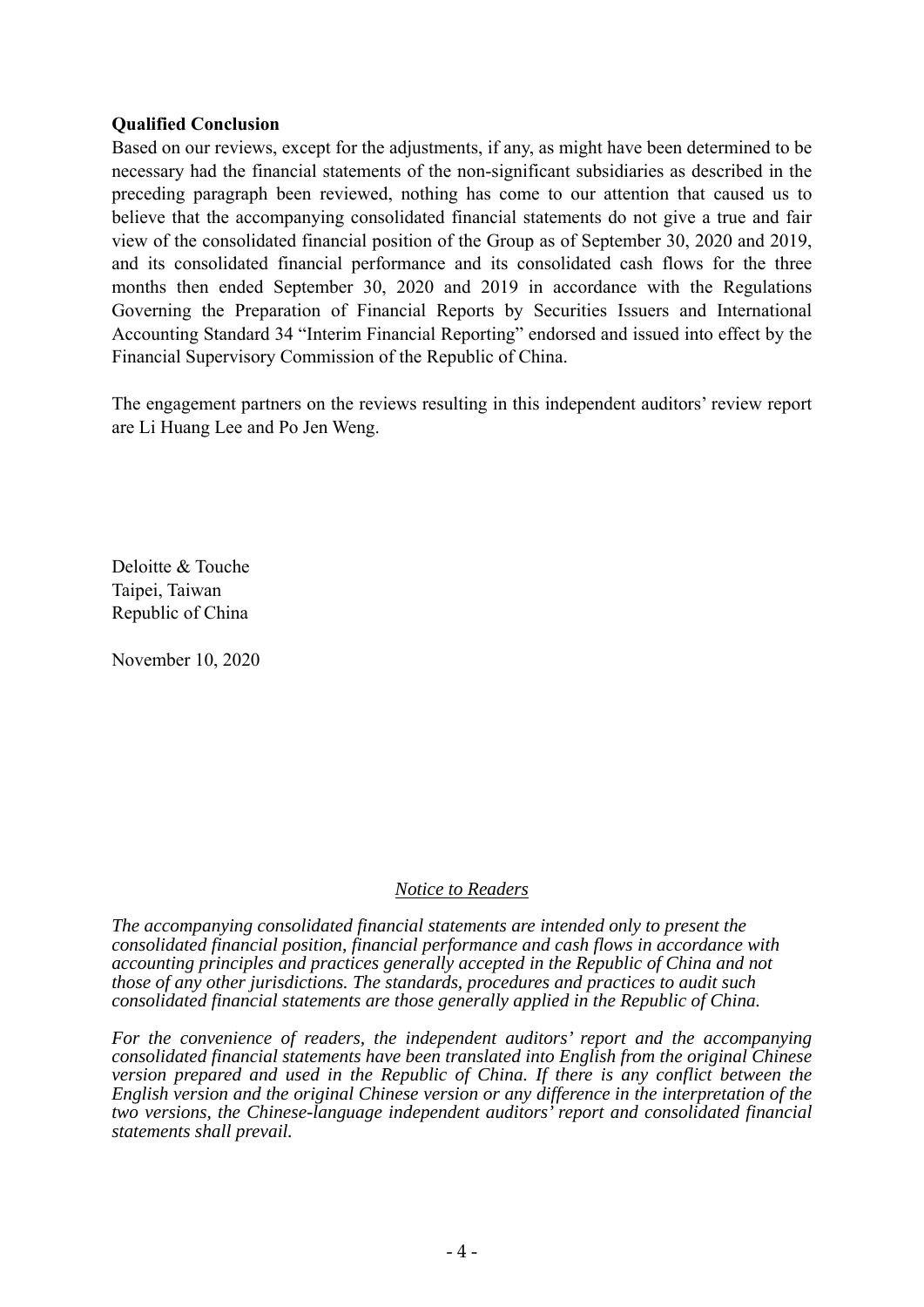#### **CONSOLIDATED BALANCE SHEETS (In Thousands of New Taiwan Dollars)**

|                                                                                                                                           | <b>September 30, 2020</b><br>(Reviewed) |                          | December 31, 2019<br>(Audited) |                          | <b>September 30, 2019</b><br>(Reviewed) |                               |
|-------------------------------------------------------------------------------------------------------------------------------------------|-----------------------------------------|--------------------------|--------------------------------|--------------------------|-----------------------------------------|-------------------------------|
| <b>ASSETS</b>                                                                                                                             | Amount                                  | $\%$                     | Amount                         | $\%$                     | Amount                                  | %                             |
| <b>CURRENT ASSETS</b><br>Cash and cash equivalents (Notes 4, 6 and 29)<br>Financial assets at fair value through profit or loss - current | \$<br>318,053                           | 21                       | \$<br>833,430                  | 52                       | \$<br>707,028                           | 47                            |
| (Notes 4, 7 and 29)<br>Financial assets at amortized cost - current (Notes 4, 9, 10)                                                      | 7,221                                   |                          | 3,036                          |                          | 1,924                                   |                               |
| and $29)$                                                                                                                                 | 312,261                                 | 21                       |                                |                          | 31,040                                  | 2                             |
| Accounts receivable (Notes 4, 11, 23 and 29)<br>Accounts receivable from related parties (Notes 4, 11, 23,                                | 279,351                                 | 19                       | 278,471                        | 18                       | 244,216                                 | 16                            |
| 29 and 30)                                                                                                                                | 1,718                                   | $\overline{\phantom{a}}$ | 4,964                          |                          | 3,932                                   |                               |
| Other receivables (Notes 4, 11 and 29)                                                                                                    | 27,307                                  | $\boldsymbol{2}$         | 11,123                         |                          | 13,005                                  |                               |
| Current tax assets<br>Inventories (Note 12)                                                                                               | 53                                      | $\blacksquare$           | 3                              |                          |                                         |                               |
| Prepayments (Notes 17 and 30)                                                                                                             | 353,964<br>2,621                        | 24                       | 282,484<br>5,620               | 18                       | 323,321<br>11,109                       | 21                            |
| Other current assets (Note 17)                                                                                                            | 30                                      |                          | 53                             |                          | 454                                     |                               |
| Total current assets                                                                                                                      | 1,302,579                               | 87                       | 1,419,184                      | 89                       | 1,336,029                               | 88                            |
| NON-CURRENT ASSETS                                                                                                                        |                                         |                          |                                |                          |                                         |                               |
| Financial assets at fair value through other comprehensive<br>income - noncurrent (Notes 4, 8 and 29)                                     | 54,273                                  |                          |                                | 1                        | 16,422                                  | 1                             |
| Property, plant and equipment (Notes 4 and 14)                                                                                            | 49,415                                  | 4<br>3                   | 14,892<br>47,268               | 3                        | 50,321                                  | 3                             |
| Right-of-use assets (Notes 4, 15 and 30)                                                                                                  | 68,923                                  | 5                        | 84,521                         | 5                        | 89,778                                  | 6                             |
| Other intangible assets (Note 16)                                                                                                         | 4,733                                   |                          | 7,219                          |                          | 7,831                                   |                               |
| Deferred tax assets (Note 25)                                                                                                             | 12,144                                  |                          | 14,981                         |                          | 12,197                                  |                               |
| Prepayments for business facilities (Note 17)                                                                                             | 2,261                                   |                          | 4,025                          |                          |                                         |                               |
| Guarantee deposits paid (Notes 17 and 29)<br>Total non-current assets                                                                     | 136<br>191,885                          | 13                       | 136<br>173,042                 | 11                       | 138<br>176,687                          | 12                            |
| <b>TOTAL</b>                                                                                                                              | \$1,494,464                             | 100                      | \$1,592,226                    |                          | \$1,512,716                             | $\underline{\underline{100}}$ |
|                                                                                                                                           |                                         |                          |                                |                          |                                         |                               |
| <b>LIABILITIES AND EQUITY</b><br><b>CURRENT LIABILITIES</b>                                                                               |                                         |                          |                                |                          |                                         |                               |
| Contract liabilities - current (Notes 4, 19 and 23)                                                                                       | \$<br>37,537                            | $\mathfrak{Z}$           | 39,767<br><sup>\$</sup>        | 3                        | \$<br>42,138                            | 3                             |
| Notes payable (Notes 18 and 29)                                                                                                           | 11                                      |                          | 11                             |                          | 11                                      |                               |
| Accounts payable (Notes 18 and 29)                                                                                                        | 152,175                                 | 10                       | 168,437                        | 11                       | 143,371                                 | 10                            |
| Accounts payable to related parties (Notes 18, 29 and 30)                                                                                 | 45,785                                  | $\sqrt{3}$               | 63,829                         | 4                        | 61,004                                  | 4                             |
| Other payables (Notes 19 and 29)<br>Other payables - related parties (Notes 19, 29 and 30)                                                | 92,785<br>991                           | 6                        | 102,405<br>2,325               | 6                        | 88,807<br>2,263                         | 6                             |
| Current tax liabilities (Note 25)                                                                                                         | 11,771                                  |                          | 28,696                         | $\overline{c}$           | 35,583                                  | 2                             |
| Provisions - current (Note 20)                                                                                                            | 3,560                                   |                          | 11,164                         |                          | 12,638                                  |                               |
| Lease liabilities - current (Notes 4, 15, 29 and 30)                                                                                      | 20,864                                  | $\overline{2}$           | 20,940                         |                          | 20,413                                  |                               |
| Other current liabilities (Note 19)                                                                                                       | 2,099                                   |                          | 2,334                          |                          | 2,147                                   |                               |
| Total current liabilities                                                                                                                 | 367,578                                 | 25                       | 439,908                        | 28                       | 408,375                                 | 27                            |
| NON-CURRENT LIABILITIES                                                                                                                   |                                         |                          |                                |                          |                                         |                               |
| Provisions - noncurrent (Note 20)<br>Deferred tax liabilities (Note 25)                                                                   | 2,164                                   |                          | 6,960<br>3                     |                          | 8,786<br>34                             |                               |
| Lease liabilities - noncurrent (Notes 4, 15, 29 and 30)                                                                                   | 43,626                                  | 3                        | 62,530                         | $\overline{4}$           | 64,123                                  | $\overline{4}$                |
| Net defined benefit liabilities - noncurrent (Note 21)                                                                                    | 14,842                                  |                          | 15,252                         |                          | 15,024                                  |                               |
| Total non-current liabilities                                                                                                             | 60,632                                  | $\overline{4}$           | 84,745                         | $\overline{\phantom{0}}$ | 87,967                                  |                               |
| <b>Total liabilities</b>                                                                                                                  | 428,210                                 | $-29$                    | 524,653                        | $-33$                    | 496,342                                 | $\frac{33}{2}$                |
| EQUITY ATTRIBUTABLE TO OWNERS OF THE<br><b>COMPANY</b> (Notes 22)                                                                         |                                         |                          |                                |                          |                                         |                               |
| Share capital                                                                                                                             |                                         |                          |                                |                          |                                         |                               |
| Ordinary shares                                                                                                                           | 382,549                                 | 25                       | 382,549                        | $\frac{24}{25}$          | 382,549                                 | $\frac{25}{2}$                |
| Capital surplus<br>Retained earnings                                                                                                      | 386,829                                 | 26                       | 396,393                        |                          | 396,393                                 | 26                            |
| Legal reserve                                                                                                                             | 105,299                                 | 7                        | 84,663                         | 5                        | 84,663                                  | 6                             |
| Special reserve                                                                                                                           | 2,728                                   |                          | 26                             |                          | 26                                      |                               |
| Unappropriated earnings                                                                                                                   | 171,814                                 | 12                       | 206,670                        | 13                       | 153,856                                 | 10                            |
| Total retained earnings                                                                                                                   | 279,841                                 | 19                       | 291,359                        | 18                       | 238,545                                 | 16                            |
| Other equity<br>Exchange differences on translation of foreign financial                                                                  |                                         |                          |                                |                          |                                         |                               |
| statements<br>Unrealized gains (losses) from financial assets measured at                                                                 | 50)                                     |                          | 50)                            |                          | 35                                      |                               |
| fair value through other comprehensive income                                                                                             | 17,085                                  |                          | 2,678)                         |                          | 1,148)                                  |                               |
| Total other equity interest                                                                                                               | 17,035                                  |                          | 2,728)                         |                          | 1,113)                                  |                               |
| Total equity attributable to owners of the Company                                                                                        | 1,066,254                               | $\overline{71}$          | 1,067,573                      | 67                       | 1,016,374                               | $\frac{1}{67}$                |
| Total equity                                                                                                                              | 1,066,254                               | $-71$                    | 1,067,573                      | 67                       | 1,016,374                               | $-67$                         |
| <b>TOTAL</b>                                                                                                                              | \$1,494,464                             | 100                      | \$1,592,226                    | 100                      | \$1,512,716                             | 100                           |

The accompanying notes are an integral part of the consolidated financial statements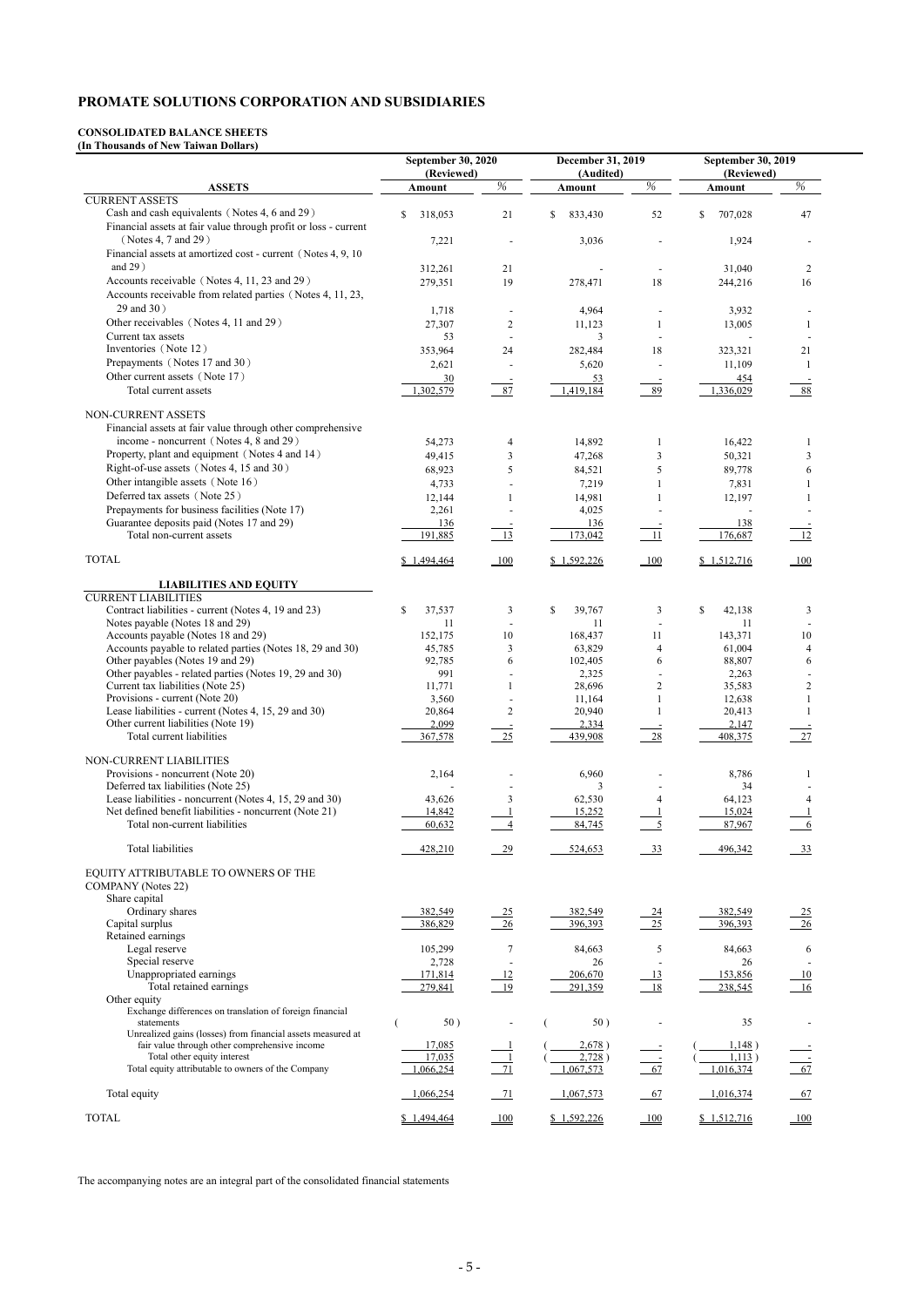# **CONSOLIDATED STATEMENTS OF COMPREHENSIVE INCOME (In Thousands of New Taiwan Dollars, Except Earnings Per Share)**

**(Reviewed, Not Audited)** 

|                                                                           |               |                  | For the Three Months Ended September 30 |                 | For the Nine Months Ended September 30 |                  |             |                                   |  |  |
|---------------------------------------------------------------------------|---------------|------------------|-----------------------------------------|-----------------|----------------------------------------|------------------|-------------|-----------------------------------|--|--|
|                                                                           | 2020          |                  | 2019                                    |                 | 2020                                   |                  | 2019        |                                   |  |  |
|                                                                           | Amount        | $\%$             | Amount                                  | $\%$            | Amount                                 | %                | Amount      | %                                 |  |  |
| OPERATING REVENUE (Notes 4, 23 and 30)                                    |               |                  |                                         |                 |                                        |                  |             |                                   |  |  |
| Sales                                                                     | \$<br>489,919 | 100              | \$<br>466,142                           | 100             | \$1,370,739                            | 100              | \$1,348,774 | 100                               |  |  |
| OPERATING COSTS (Notes 12, 16, 21, 24 and                                 |               |                  |                                         |                 |                                        |                  |             |                                   |  |  |
| 30)                                                                       |               |                  |                                         |                 |                                        |                  |             |                                   |  |  |
| Cost of sales                                                             | 351,754)      | 72)              | 331,881)                                | 71)             | 972,362)                               | 71)              | $974,125$ ) | $-72)$                            |  |  |
| <b>GROSS PROFIT</b>                                                       | 138,165       | 28               | 134,261                                 | $-29$           | 398,377                                | $-29$            | 374,649     | $-28$                             |  |  |
| OPERATING EXPENSES (Notes 11, 16, 21, 24<br>and $30$ )                    |               |                  |                                         |                 |                                        |                  |             |                                   |  |  |
| Selling and marketing expenses                                            | 31,784)       | 7)               | 43,053)                                 | 9)              | 100,252)                               | 7)               | 109,839)    | 7)                                |  |  |
| General and administrative expenses                                       | 9,179)        | 2)               | 7,838)                                  | 2)              | 24,805)                                | 2)               | 26,245)     | 2)                                |  |  |
| Research and development expenses                                         | 20,991)       | 4)               | 22,436)                                 | 5)              | 64,263)                                | 5)               | 60,075)     | $\vert 4 \rangle$                 |  |  |
| Total operating expenses                                                  | 61,954)       | 13)              | 73,327)                                 | 16)             | 189,320)                               | 14)              | $196,159$ ) | 13)                               |  |  |
|                                                                           |               |                  |                                         |                 |                                        |                  |             |                                   |  |  |
| OPERATING PROFIT                                                          | 76,211        | 15               | 60,934                                  | 13              | 209,057                                | 15               | 178,490     | 15                                |  |  |
| NON-OPERATING INCOME (Note 24 and 30)                                     |               |                  |                                         |                 |                                        |                  |             |                                   |  |  |
| Interest income                                                           | 545           |                  | 1,409                                   |                 | 3,245                                  |                  | 4,820       |                                   |  |  |
| Other income                                                              | 2,070         | $\mathbf{1}$     | 1,802                                   |                 | 2,089                                  |                  | 1,870       | 1                                 |  |  |
| Other gains and losses                                                    | 8,444)        | 2)               | 221                                     |                 | 8,435)                                 |                  | 7,258       | 2)                                |  |  |
| Finance costs                                                             | 488)          |                  | 634)                                    |                 | 1,599)                                 |                  | 1828)       |                                   |  |  |
| Total non-operating income and                                            |               |                  |                                         |                 |                                        |                  |             |                                   |  |  |
| expenses                                                                  | 6,317)        | $\left(1\right)$ | 2,798                                   |                 | 4,700)                                 |                  | 12,120      | $\begin{pmatrix} 1 \end{pmatrix}$ |  |  |
| PROFIT BEFORE INCOME TAX                                                  | 69,894        | 14               | 63,732                                  | 14              | 204,357                                | 15               | 190,610     | 14                                |  |  |
| INCOME TAX EXPENSE (Notes 4 and 25)                                       | 13,347)       | $\overline{2})$  | 12,208)                                 | $\overline{3})$ | 37,977)                                | $\overline{3}$ ) | $37,067$ )  | $\frac{2}{2}$                     |  |  |
| NET PROFIT FOR THE PERIOD                                                 | 56,547        | 12               | 51,524                                  | - 11            | 166,380                                | 12               | 153,543     | 12                                |  |  |
| OTHER COMPREHENSIVE INCOME (LOSS)                                         |               |                  |                                         |                 |                                        |                  |             |                                   |  |  |
| (Notes 4,22and 25)                                                        |               |                  |                                         |                 |                                        |                  |             |                                   |  |  |
| Items that will not be reclassified                                       |               |                  |                                         |                 |                                        |                  |             |                                   |  |  |
| subsequently to profit or loss                                            |               |                  |                                         |                 |                                        |                  |             |                                   |  |  |
| Unrealized gain (loss) on investments<br>in equity instruments as at fair |               |                  |                                         |                 |                                        |                  |             |                                   |  |  |
| value through other comprehensive                                         |               |                  |                                         |                 |                                        |                  |             |                                   |  |  |
| income                                                                    | 6,373         |                  | 1,632)                                  |                 | 23,575                                 | 2                | 1,148)      |                                   |  |  |
| Income tax relating to items that will<br>not be reclassified             |               |                  |                                         |                 |                                        |                  |             |                                   |  |  |
|                                                                           | 6,373         |                  | 1,632)                                  |                 | 23,575                                 | $\overline{2}$   | 1,148       |                                   |  |  |
| Items that may be reclassified subsequently                               |               |                  |                                         |                 |                                        |                  |             |                                   |  |  |
| to profit or loss                                                         |               |                  |                                         |                 |                                        |                  |             |                                   |  |  |
| Exchange differences on translating                                       |               |                  |                                         |                 |                                        |                  |             |                                   |  |  |
| the financial statements of foreign                                       |               |                  |                                         |                 |                                        |                  |             |                                   |  |  |
| operations                                                                | 6             |                  | 4)                                      |                 |                                        |                  | 76          |                                   |  |  |
| Income tax relating to items that may<br>be reclassified subsequently to  |               |                  |                                         |                 |                                        |                  |             |                                   |  |  |
| profit or loss                                                            |               |                  |                                         |                 |                                        |                  | 15)         |                                   |  |  |
|                                                                           | 5             |                  | $\overline{3}$ )                        |                 |                                        |                  | 61          |                                   |  |  |
| Other comprehensive loss for the year,                                    |               |                  |                                         |                 |                                        |                  |             |                                   |  |  |
| net of income tax                                                         | 6,378         |                  | 1,635)                                  |                 | 23,575                                 | $\overline{2}$   | ,087)       |                                   |  |  |
|                                                                           |               |                  |                                         |                 |                                        |                  |             |                                   |  |  |
| TOTAL COMPREHENSIVE INCOME FOR THE<br><b>PERIOD</b>                       | 62,925        | -13              | 49,889                                  | -11             | 189,955                                | <u> 14</u>       | 152,456     | <u>13</u>                         |  |  |
|                                                                           |               |                  |                                         |                 |                                        |                  |             |                                   |  |  |

▃

EARNINGS PER SHARE (NEW TAIWAN

From continuing operations

| $\sim$<br>Basic |  | . | $\cdot$ $\cdot$ |  |
|-----------------|--|---|-----------------|--|
| Diluted         |  |   |                 |  |

The accompanying notes are an integral part of the consolidated financial statements.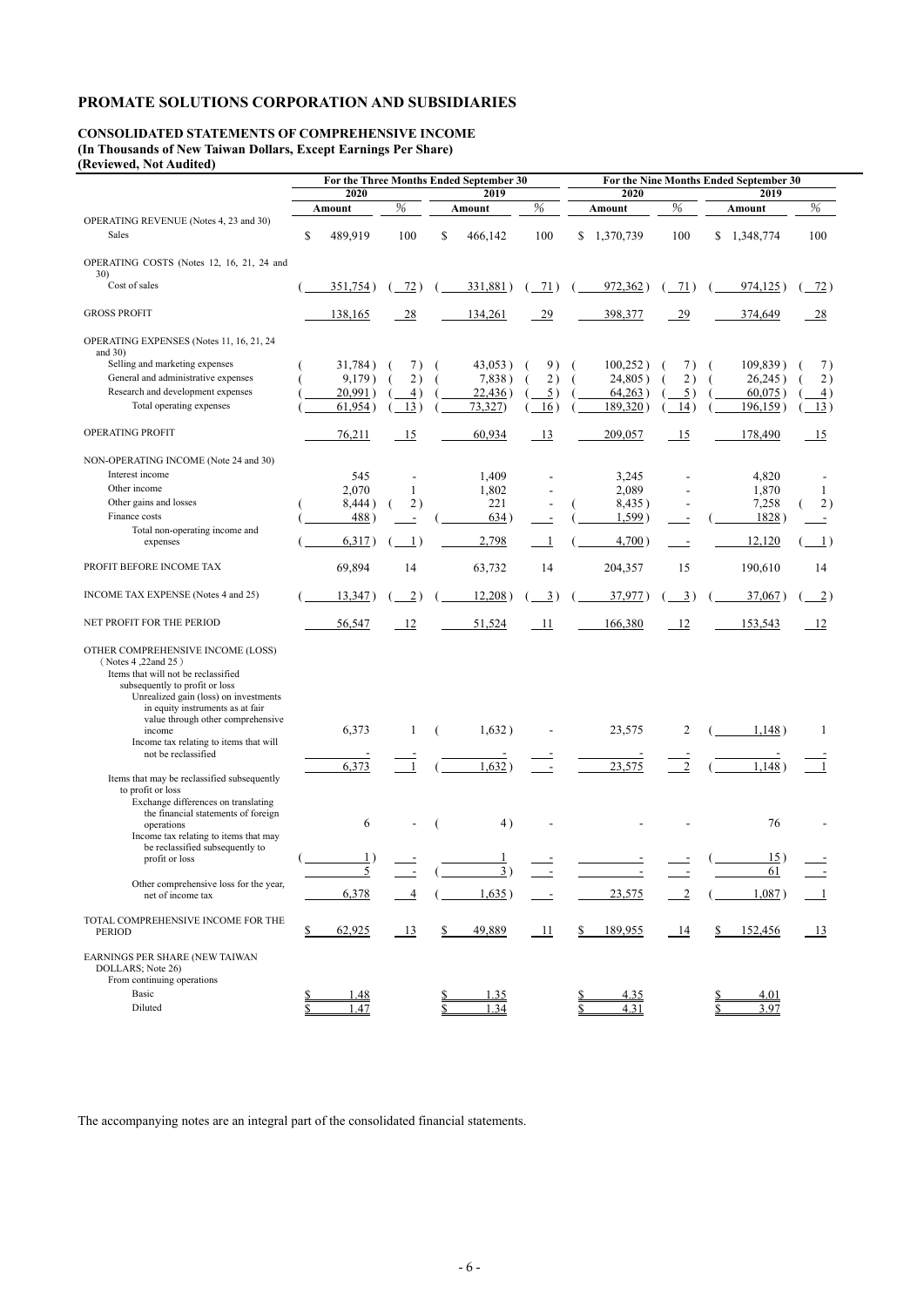### **CONSOLIDATED STATEMENTS OF CHANGES IN EQUITY (In Thousands of New Taiwan Dollars, Except Earnings Per Share)**

**(Reviewed, Not Audited)** 

|                                                                                                                    |                              |                          |    |                          |               | <b>Equity Attributable to Owners of the Company</b> |              |                          |                                   |                                  |                           |                                                                                                      |                   |                                                                                                                          |              |                        |
|--------------------------------------------------------------------------------------------------------------------|------------------------------|--------------------------|----|--------------------------|---------------|-----------------------------------------------------|--------------|--------------------------|-----------------------------------|----------------------------------|---------------------------|------------------------------------------------------------------------------------------------------|-------------------|--------------------------------------------------------------------------------------------------------------------------|--------------|------------------------|
|                                                                                                                    |                              |                          |    |                          |               |                                                     |              | <b>Other Equity</b>      |                                   |                                  |                           |                                                                                                      |                   |                                                                                                                          |              |                        |
|                                                                                                                    |                              |                          |    |                          |               |                                                     |              |                          |                                   |                                  |                           | Exchange<br>Differences on<br><b>Translating the</b><br>Financial<br><b>Statements of</b><br>Foreign |                   | Unrealized gain on<br><b>Financial Assets at</b><br><b>Fair Value</b><br><b>Through Other</b><br>Comprehensive<br>Income |              |                        |
|                                                                                                                    |                              | <b>Issued Capital</b>    |    |                          |               |                                                     |              | <b>Retained Earnings</b> |                                   |                                  |                           | <b>Operations</b>                                                                                    |                   |                                                                                                                          |              |                        |
|                                                                                                                    | <b>Shares</b><br>(Thousands) | <b>Amount</b>            |    | <b>Capital Surplus</b>   |               | <b>Legal Reserve</b>                                |              | <b>Special Reserve</b>   |                                   | Unappropriate<br><b>Earnings</b> |                           |                                                                                                      |                   |                                                                                                                          |              | <b>Total Equity</b>    |
| <b>BALANCE AT JANUARY 1, 2019</b><br>By FSC Rule NO 1010012865 appropriated special reserve                        | 38,255                       | 382,549<br><sup>\$</sup> | -S | 400,600                  | <sup>\$</sup> | 66,035                                              | <sup>S</sup> | 42<br>16)                | \$                                | 186,864<br>16                    | $\sqrt{S}$                | $\overline{26}$ )<br>$\overline{\phantom{a}}$                                                        | -S                |                                                                                                                          | <sup>S</sup> | 1,036,064              |
| Appropriation of 2018 earnings<br>Legal reserve<br>Cash dividends distributed by the Company                       |                              |                          |    |                          |               | 18,628                                              |              |                          |                                   | 18,628)<br>167,939)              |                           |                                                                                                      |                   |                                                                                                                          |              | 167,939)               |
| Changes other Capital Surplus<br>Capital Surplus issue Cash dividends                                              |                              |                          |    | $4,207$ )                |               |                                                     |              |                          |                                   |                                  |                           |                                                                                                      |                   |                                                                                                                          |              | $4,207$ )              |
| Net profit for the nine months September 30, 2019                                                                  |                              |                          |    | $\overline{\phantom{a}}$ |               |                                                     |              |                          |                                   | 153,543                          |                           |                                                                                                      |                   |                                                                                                                          |              | 153,543                |
| Other comprehensive income (loss) for the nine months<br>September 30, 2019, net of income tax                     |                              |                          |    |                          |               |                                                     |              |                          |                                   |                                  |                           | 61                                                                                                   |                   | 1,148                                                                                                                    |              | 1,087)                 |
| Total comprehensive income for the nine months September 30,<br>2019                                               |                              |                          |    |                          |               |                                                     |              |                          |                                   | 153,543                          |                           | 61                                                                                                   |                   | 1,148)                                                                                                                   |              | 152,456                |
| BALANCE AT June 30, 2019                                                                                           | 38,255                       | 382,549                  |    | 396,393                  |               | 84,663                                              |              | 26                       |                                   | 153,856                          |                           | 35                                                                                                   |                   | 1,148)                                                                                                                   |              | 1,016,374              |
| <b>BALANCE AT JANUARY 1, 2020</b>                                                                                  | 38,255                       | 382,549<br><sup>S</sup>  | \$ | 396,393                  | <sup>\$</sup> | 84,663                                              | \$           | 26                       | <sup>\$</sup>                     | 206,670                          | (S <sup>2</sup> )         | 50)                                                                                                  | (S <sup>2</sup> ) | 2,678)                                                                                                                   | $\mathbb{S}$ | 1,067,573              |
| Appropriation of 2019 earnings<br>Legal reserve<br>Special reserve                                                 |                              |                          |    |                          |               | 20,636                                              |              | 2,702                    |                                   | 20,636)<br>2,702)                |                           |                                                                                                      |                   |                                                                                                                          |              |                        |
| Cash dividends distributed by the Company<br>Changes other Capital Surplus<br>Capital Surplus issue Cash dividends |                              |                          |    | 9,564)                   |               |                                                     |              |                          |                                   | 181,710)                         |                           |                                                                                                      |                   |                                                                                                                          |              | 181,710)<br>9,564)     |
| Proceeds from disposal of financial assets at fair value through<br>other comprehensive income                     |                              |                          |    |                          |               |                                                     |              |                          |                                   | 3,812                            |                           |                                                                                                      |                   | 3,812)                                                                                                                   |              |                        |
| Net profit for the nine months September 30, 2020                                                                  |                              |                          |    |                          |               |                                                     |              | $\overline{\phantom{a}}$ |                                   | 166,380                          |                           |                                                                                                      |                   |                                                                                                                          |              | 166,380                |
| Other comprehensive income (loss) for the nine months<br>September 30, 2020, net of income tax                     |                              |                          |    |                          |               |                                                     |              |                          |                                   |                                  |                           |                                                                                                      |                   | 23,575                                                                                                                   |              | 23,575                 |
| Total comprehensive income for the nine months September 30,<br>2020                                               |                              |                          |    |                          |               |                                                     |              |                          |                                   | 166,380                          |                           |                                                                                                      |                   | 23,575                                                                                                                   |              | 189,955                |
| BALANCE AT September 30, 2020                                                                                      | 38,255                       | 382,549<br>S             |    | 386,829                  | <u>s </u>     | 105,299                                             |              | 2,728                    | $\frac{\mathcal{S}}{\mathcal{S}}$ | 171,814                          | $\underline{\mathcal{S}}$ | 50)                                                                                                  |                   | 17,085                                                                                                                   |              | $\frac{\$}{1,066,254}$ |

The accompanying notes are an integral part of the consolidated financial statem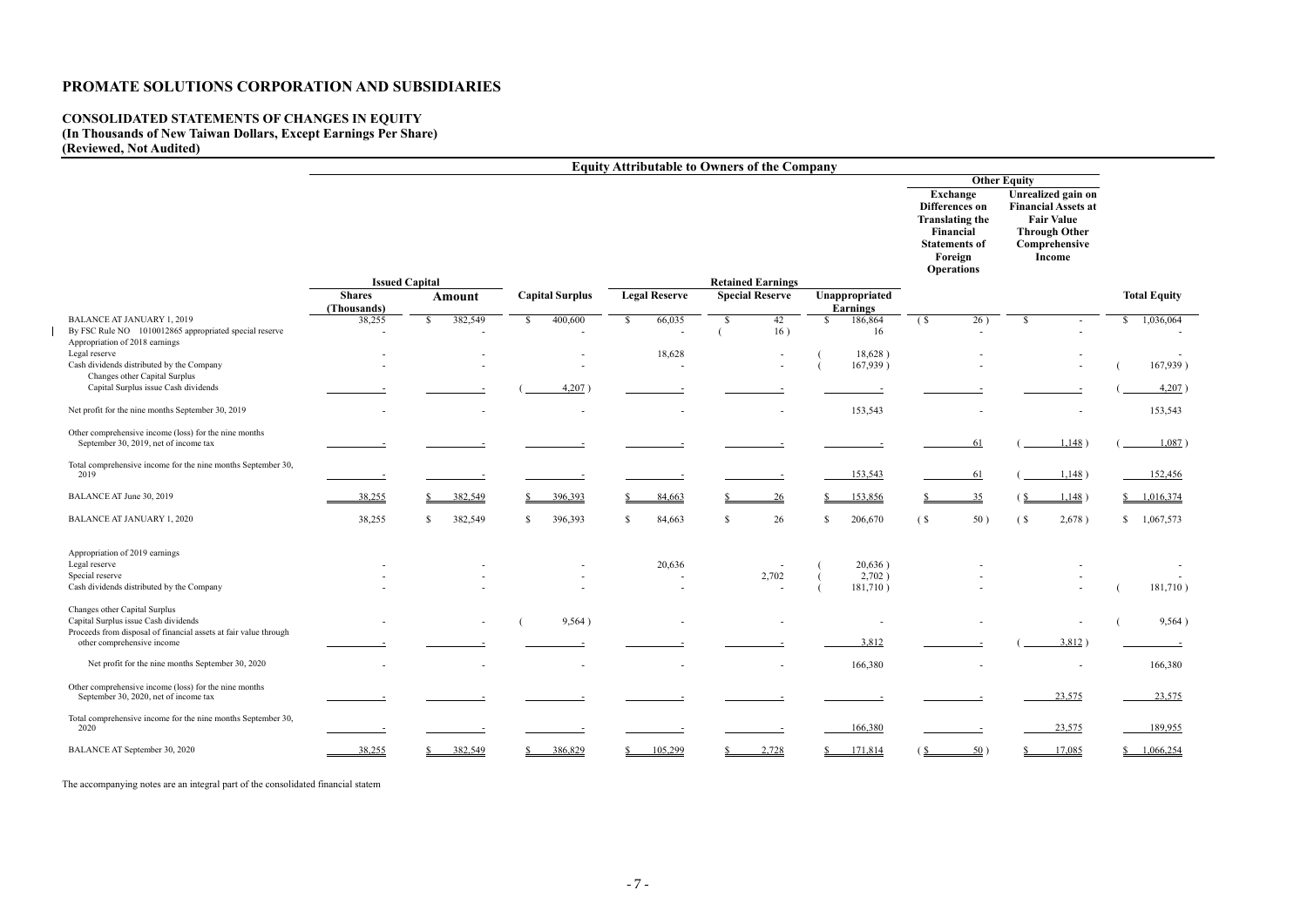### **CONSOLIDATED STATEMENTS OF CASH FLOWS (In Thousands of New Taiwan Dollars) (Reviewed, Not Audited)**

|                                                                                                                                             | <b>For the Nine Months</b><br><b>Ended September 30</b><br><b>2020</b> |                | <b>For the Nine Months</b><br><b>Ended September 30</b><br>2019 |
|---------------------------------------------------------------------------------------------------------------------------------------------|------------------------------------------------------------------------|----------------|-----------------------------------------------------------------|
| CASH FLOWS FROM OPERATING ACTIVITIES                                                                                                        |                                                                        |                |                                                                 |
| Income before income tax                                                                                                                    | \$204,357                                                              | $\mathbb{S}^-$ | 190,610                                                         |
| Depreciation expenses                                                                                                                       | 27,156                                                                 |                | 30,035                                                          |
| Amortization expenses                                                                                                                       | 2,486                                                                  |                | 2,507                                                           |
| Expected credit loss (gain)/provision (reversal<br>of provision) for bad debt expense<br>Net loss (gain) on financial assets or liabilities | 5,060                                                                  |                | 448                                                             |
| at fair value through profit or loss                                                                                                        | 3,368)                                                                 |                | 676)                                                            |
| Interest expense                                                                                                                            | 1,599                                                                  |                | 1,828                                                           |
| Other adjustments to reconcile profit (loss)                                                                                                | 6,688)                                                                 |                | 3,647                                                           |
| Interest incomes                                                                                                                            | 3,245)                                                                 |                | 4,820)                                                          |
| Dividend income                                                                                                                             | 2,066)                                                                 |                | 1,803)                                                          |
| Unrealized foreign exchange loss (gain)                                                                                                     | 3,510                                                                  |                | 205                                                             |
| Impairment loss on non-financial assets                                                                                                     | 7,000                                                                  |                | 187)                                                            |
| Changes in operating assets and liabilities                                                                                                 |                                                                        |                |                                                                 |
| Financial assets mandatorily classified as at<br>fair value through profit or loss<br>Decrease (increase) in accounts receivable            | 817)<br>5,940)                                                         |                | 1,248)<br>3,861)                                                |
| Decrease (increase) in accounts receivable                                                                                                  |                                                                        |                |                                                                 |
| due from related parties                                                                                                                    | 3,246                                                                  |                | 3,519                                                           |
| Decrease (increase) in other receivable                                                                                                     | 16,184)                                                                |                | 2,043)                                                          |
| Decrease (increase) in inventories                                                                                                          | 78,480)                                                                |                | 202,180                                                         |
| Decrease (increase) in prepayments                                                                                                          | 2,999                                                                  |                | 4,163)                                                          |
| Decrease (increase) in other current assets                                                                                                 | 23                                                                     |                | 413)                                                            |
| Increase (decrease) in contract liabilities                                                                                                 | 2,230)                                                                 |                | 11,145                                                          |
| Increase (decrease) in accounts payable                                                                                                     | 16,262)                                                                |                | 2,372)                                                          |
| Increase (decrease) in accounts payable to                                                                                                  |                                                                        |                |                                                                 |
| related parties                                                                                                                             | 18,044)                                                                |                | 26,752                                                          |
| Increase (decrease) in other payable                                                                                                        | 9,620)                                                                 |                | 11,278)                                                         |
| Increase (decrease) in other payable to                                                                                                     | 1,334)                                                                 |                | 343)                                                            |
| related parties<br>Increase (decrease) in other current liabilities                                                                         | 235)                                                                   |                | 10                                                              |
| Increase (decrease) in net defined benefit                                                                                                  |                                                                        |                |                                                                 |
| liability<br>Increase (decrease) in provisions                                                                                              | 410)                                                                   |                | 376)<br>9,238                                                   |
| Cash generated from operations                                                                                                              | 5,712)                                                                 |                |                                                                 |
| Interest received                                                                                                                           | 86,801                                                                 |                | 430,065                                                         |
| Income tax paid                                                                                                                             | 3,245                                                                  |                | 4,820                                                           |
| Net cash generated from operating activities                                                                                                | 52,118)                                                                |                | 28,438)                                                         |
|                                                                                                                                             | 37,928                                                                 |                | 406,447                                                         |

(Continued)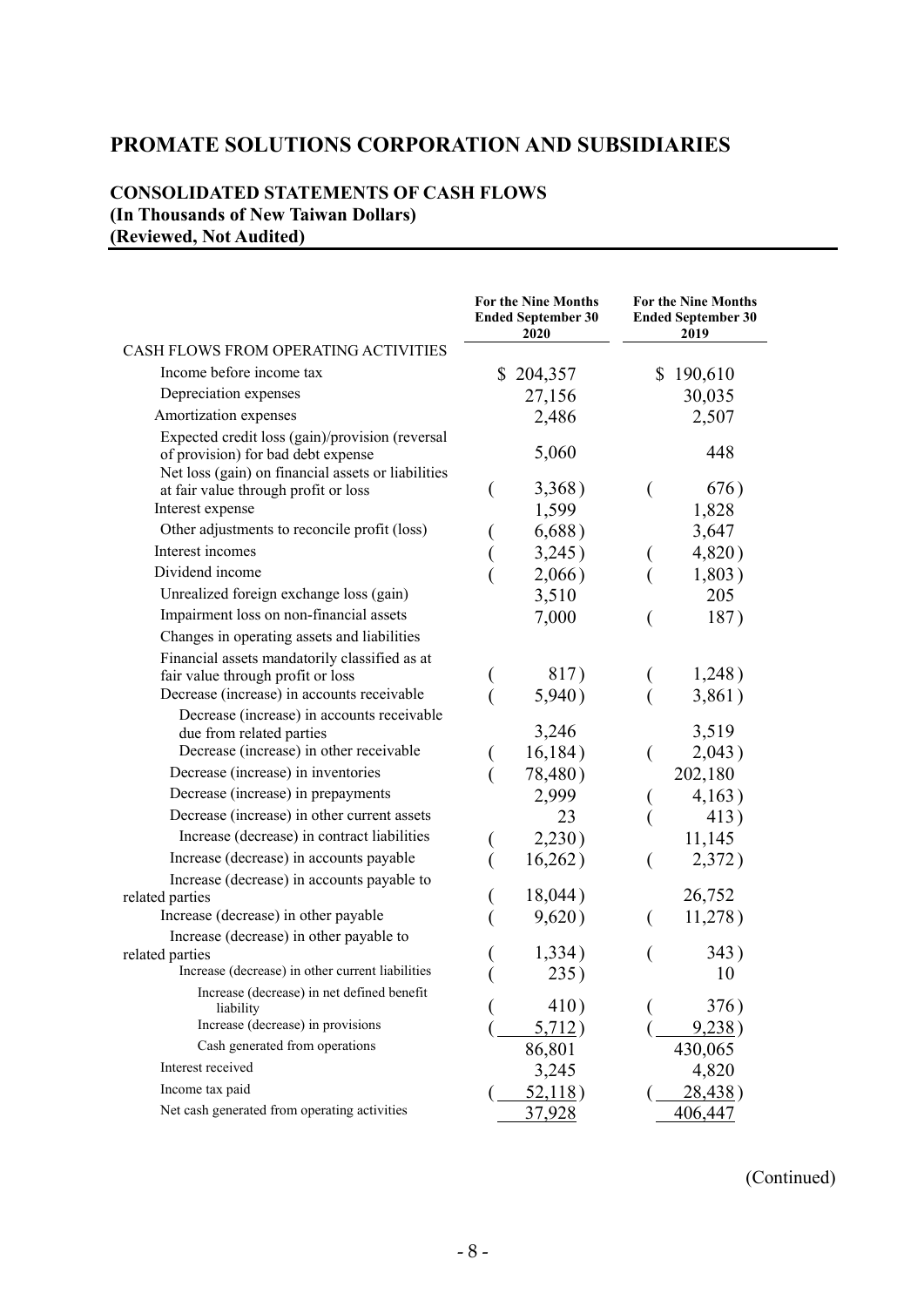# **CONSOLIDATED STATEMENTS OF CASH FLOWS (In Thousands of New Taiwan Dollars) (Reviewed, Not Audited)**

|                                                                                                    | <b>For the Nine Months</b><br><b>Ended September 30</b><br>2020 | <b>For the Nine Months</b><br><b>Ended September 30</b><br>2019 |
|----------------------------------------------------------------------------------------------------|-----------------------------------------------------------------|-----------------------------------------------------------------|
| <b>CASH FLOWS FROM INVESTING ACTIVITIES</b>                                                        |                                                                 |                                                                 |
| Acquisition of property, plant and equipment                                                       | $($ \$<br>307)                                                  | $($ \$<br>3,731)                                                |
| Decrease (increase) in refundable deposits                                                         |                                                                 | 2)                                                              |
| Payments for intangible assets                                                                     |                                                                 | 670)                                                            |
| Increase in prepayments for business facilities                                                    | 11,634)<br>€                                                    |                                                                 |
| Proceeds from sale of financial assets at fair value<br>dividends received                         | 2,066                                                           | 1,803                                                           |
| Acquisition of financial assets at fair value through<br>other comprehensive income                | 23,663)                                                         | 17,570)                                                         |
| Proceeds from disposal of financial assets at fair<br>value through other comprehensive income     | 7,857                                                           |                                                                 |
| Acquisition of financial assets at amortized cost                                                  | (1,243,949)                                                     | 830,028)                                                        |
| Proceeds from disposal of financial assets at<br>amortized cost                                    | 928,178                                                         | 798,783                                                         |
| Net cash used in investing activitie                                                               | 341,452)                                                        | 51,415)                                                         |
| CASH FLOWS FROM (USED IN) FINANCING<br><b>ACTIVITIES</b>                                           |                                                                 |                                                                 |
| Cash dividends                                                                                     | 191,274)                                                        | 172,146)                                                        |
| Payments of lease liabilities                                                                      | 20,579)                                                         | 20,587)                                                         |
| Net cash used in financing activities                                                              | 211,853)                                                        | <u>192,733</u> )                                                |
| <b>EFFECTS OF EXCHANGE RATE</b><br><b>CHANGES ON THE BALANCE OF</b><br><b>CASH HELD IN FOREIGN</b> |                                                                 |                                                                 |
| <b>CURRENCIES</b>                                                                                  |                                                                 | 76                                                              |
| NET INCREASE (DECREASE) IN CASH AND CASH<br><b>EQUIVALENTS</b>                                     | 515,377)                                                        | 162,375                                                         |
| CASH AND CASH EQUIVALENTS AT<br>THE BEGINNING OF THE YEAR                                          | 833,430                                                         | 544,653                                                         |
| CASH AND CASH EQUIVALENTS REPORTED IN<br>THE STATEMENT OF FINANCIAL POSITION                       | 318,053<br>S                                                    | 707,028                                                         |

The accompanying notes are an integral part of the consolidated financial statements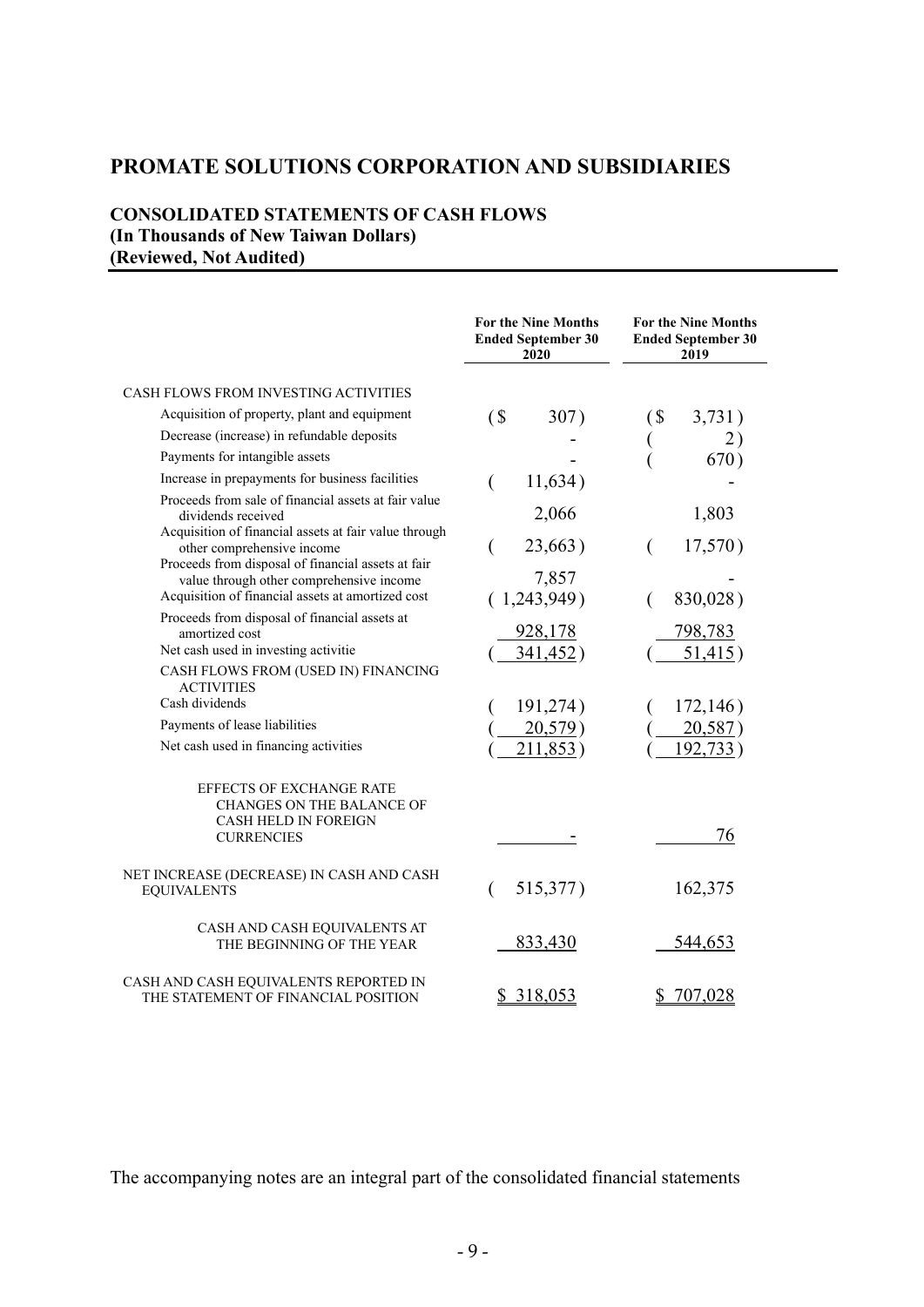# **PROMATE SOLUTIONS CORPORATION AND SUBSIDIARIES NOTES TO CONSOLIDATED FINANCIAL STATEMENTS FOR THE NINE MONTHS ENDED SEPTEMBER 30, 2020 AND 2019 (In Thousands of New Taiwan Dollars, Unless Stated Otherwise) (Reviewed, Not Audited)**

# **1. GENERAL INFORMATION**

Promate Solutions Corporation (the "Company") is a listed company established on May 29. 2000. The main business of the Company were medical touch screen display, embedded control systems, R&D manufacture of industrial display and R&D on software and hardware.

According to resolutions of the shareholders' meeting on June 10,2013, the department of special application product of Promate Electronic Co., Ltd had been transfer to the Company based on Business Mergers And Acquisitions Act. The purpose of division was due to organization adjustment of Promate Electronic Co. According to Board resolutions , the reference date of the division was August 1.2013. , the value of the division department was 123,900 thousand. The Company had been issued 8,260 thousand ordinary share priced at 15 for division.

The parent company is Promate Electronic Co., Ltd. with equity interests of 66.21% on September 30, 2020 and 2019.

The Company's shares have been listed on OTC trading at Taipei Exchange since March 2004.

The functional currency of the Company is the New Taiwan Dollar.

### **2. APPROVAL OF FINANCIAL STATEMENTS**

The consolidated financial statements were approved by the board of directors on November 10, 2020.

# **3. APPLICATION OF NEW, AMENDED AND REVISED STANDARDS AND INTERPRETATIONS**

a. Initial application of the amendments to the Regulations Governing the Preparation of Financial Reports by Securities Issuers and the International Financial Reporting Standards (IFRS), International Accounting Standards (IAS), Interpretations of IFRS (IFRIC), and Interpretations of IAS (SIC) (collectively, the "IFRSs") endorsed and issued into effect by Financial Supervisory Commission (FSC).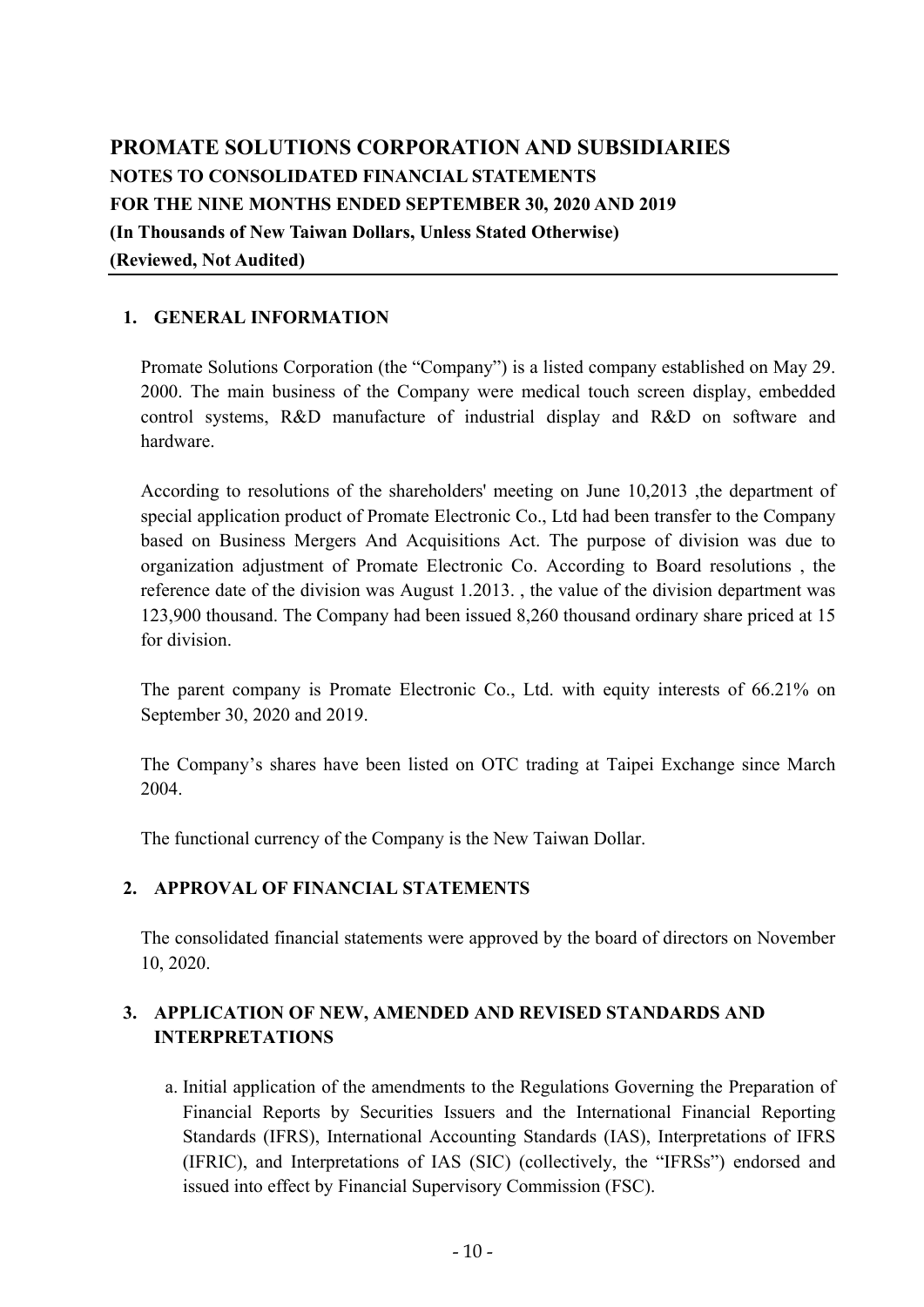Except for the following, the initial application of the amendments to the Regulations Governing the Preparation of Financial Reports by Securities Issuers and the IFRSs endorsed and issued into effect by the FSC did not have any material impact on the Group's accounting policies.

#### Amendments to IAS 1 and IAS 8 "Definition of Material"

The Group adopted the amendments starting from January 1, 2020. The threshold for materiality influencing users has been changed to "could reasonably be expected to influence" and, therefore, the disclosures in the consolidated financial report have been adjusted and immaterial information that may obscure material information has been deleted.

b. New IFRSs in issue but not yet endorsed and issued into effect by the FSC:

|                                                                  | <b>Effect Date Announced by</b>  |
|------------------------------------------------------------------|----------------------------------|
| <b>New IFRSs</b>                                                 | <b>IASB</b> (Note1)              |
| "Annual Improvements to IFRS Standards 2018-2020"                | January 1, 2022 (Note2)          |
| Amendments to IFRS 3 "Reference to the Conceptual                |                                  |
| Framework"                                                       | January 1, 2022 (Note3)          |
| Amendments to IFRS 4 "Extension of the Temporary                 | Effective<br>immediately<br>upon |
| Exemption from Applying IFRS 9"                                  | promulgation by the IASB         |
| Amendments to IFRS 9, IAS 39, IFRS 7, IFRS 4 and IFRS 16         | January 1, 2021                  |
| "Interest Rate Benchmark Reform - Phase 2"                       |                                  |
| Amendments to IFRS 10 and IAS 28 "Sale or Contribution of        | To be determined by IASB         |
| Assets between An Investor and Its Associate or Joint            |                                  |
| Venture"                                                         |                                  |
| <b>IFRS 17 "insurance Contracts"</b>                             | January 1, 2023                  |
| Amendments to IFRS 17                                            | January 1, 2023                  |
| Amendments to IAS 1 "Classification of Liabilities as Current or | January 1, 2023                  |
| Non-current"                                                     |                                  |
| Amendments to IAS 16 "Property, Plant and Equipment -            | January 1, 2022 (Note4)          |
| Proceeds before Intended Use"                                    |                                  |
| Amendments to IAS 37 "Onerous Contracts–Cost of Fulfilling a     | January 1, 2022 (Note5)          |
| Contract                                                         |                                  |
|                                                                  |                                  |

Note1: Unless stated otherwise, the above New IFRSs are effective for annual reporting periods beginning on or after their respective effective dates.

Note 2: The amendments to IFRS 9 are applied prospectively to modifications and exchanges of financial liabilities that occur on or after the annual reporting periods beginning on or after January 1, 2022. The amendments to IAS 41 "Agriculture" are applied prospectively to the fair value measurements on or after the annual reporting periods beginning on or after January 1, 2022. The amendments to IFRS 1 "First-time Adoptions of IFRSs" are applied retrospectively for annual reporting periods beginning on or after January 1, 2022.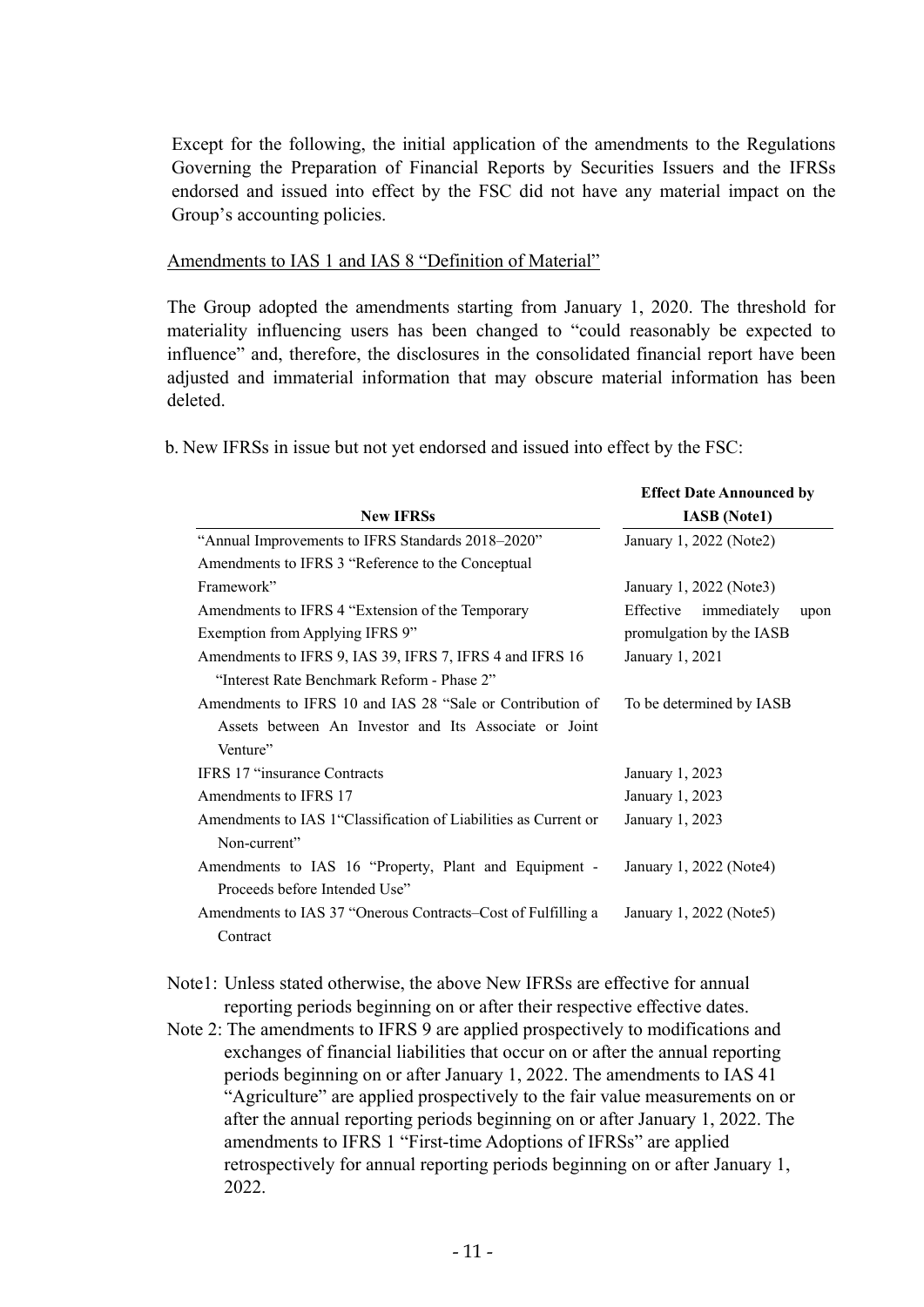- Note 3: The amendments are applicable to business combinations for which the acquisition date is on or after the beginning of the first annual reporting period beginning on or after January 1, 2022.
- Note 4: The amendments are applicable to property, plant and equipment that are brought to the location and condition necessary for them to be capable of operating in the manner intended by management on or after January 1, 2021.
- Note 5: The amendments are applicable to contracts for which the entity has not yet fulfilled all its obligations on January 1, 2022.
- 1) Amendments to IFRS 10 and IAS 28 "Sale or Contribution of Assets between an Investor and its Associate or Joint Venture"

The amendments stipulate that, when the Group sells or contributes assets that constitute a business (as defined in IFRS 3) to an associate, the gain or loss resulting from the transaction is recognized in full. Also, when the Group loses control of a subsidiary that contains a business but retains significant influence or joint control, the gain or loss resulting from the transaction is recognized in full.

Conversely, when the Group sells or contributes assets that do not constitute a business to an associate, the gain or loss resulting from the transaction is recognized only to the extent of the Group's interest as an unrelated investor in the associate, i.e., the Group's share of the gain or loss is eliminated. Also, when the Group loses control of a subsidiary that does not contain a business but retains significant influence over an associate, the gain or loss resulting from the transaction is recognized only to the extent of the Group's interest as an unrelated investor in the associate, i.e., the Group's share of the gain or loss is eliminated.

2) Amendments to IAS 1 "Classification of Liabilities as Current or Non-current"

The amendments clarify that for a liability to be classified as non-current, the Group shall assess whether it has the right at the end of the reporting period to defer settlement of the liability for at least twelve months after the reporting period. If such rights are in existence at the end of the reporting period, the liability is classified as non-current regardless of whether the Group will exercise that right. The amendments also clarify that, if the right to defer settlement is subject to compliance with specified conditions, the Group must comply with those conditions at the end of the reporting period even if the lender does not test compliance until a later date.

The amendments stipulate that, for the purpose of liability classification, the aforementioned settlement refers to a transfer of cash, other economic resources or the Group's own equity instruments to the counterparty that results in the extinguishment of the liability. However, if the terms of a liability that could, at the option of the counterparty, result in its settlement by a transfer of the Group's own equity instruments, and if such option is recognized separately as equity in accordance with IAS 32: Financial Instruments: Presentation, the aforementioned terms would not affect the classification of the liability.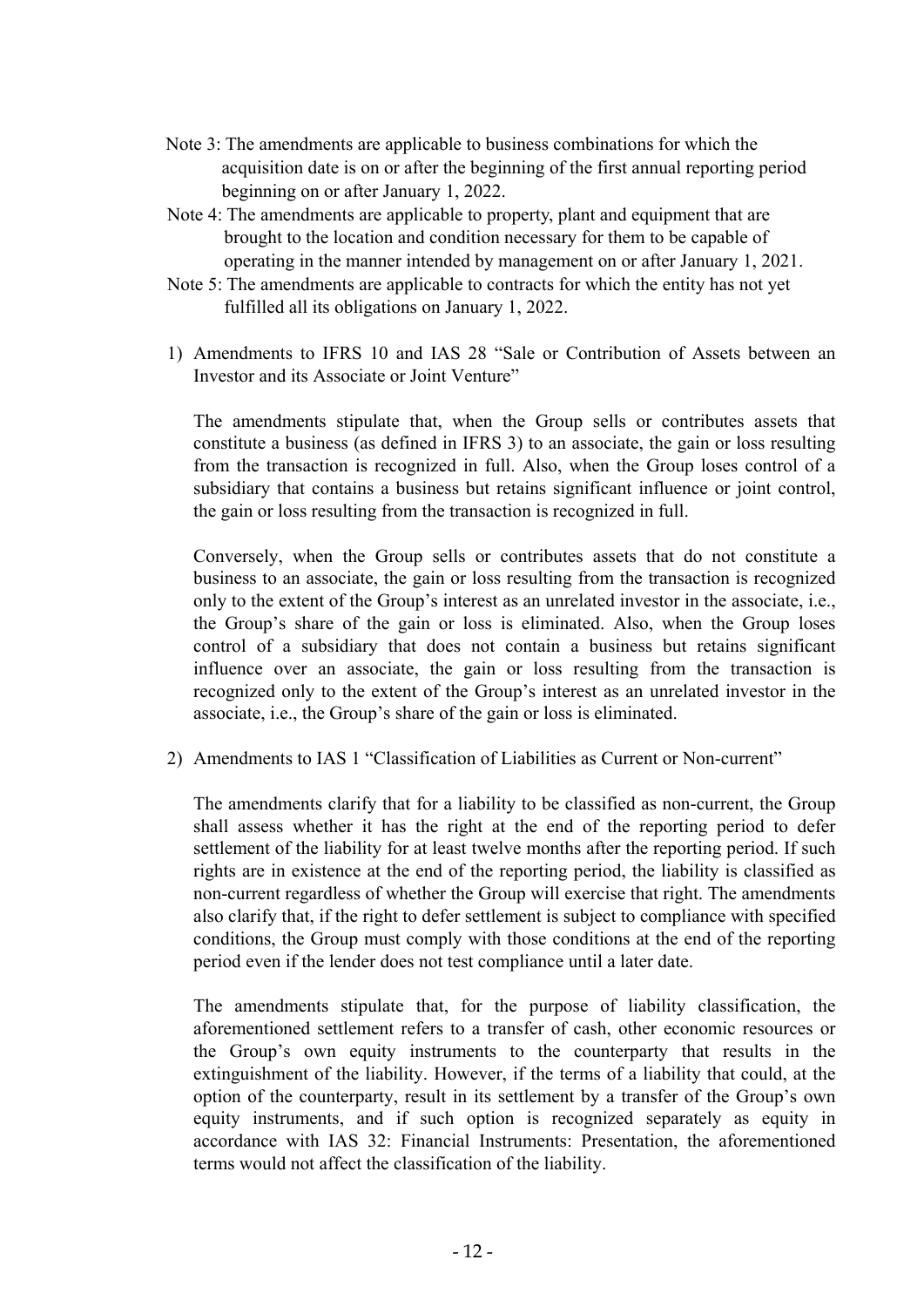- 3) Annual Improvements to IFRS Standards 2018-2020
- Several standards, including IFRS 9 "Financial Instruments", were amended in the annual improvements. IFRS 9 requires to compare the discounted present value of the cash flows under the new terms, including any fees paid net of any fees received, with that of the cash flows under the original financial liability when there is an exchange or modification of debt instruments. The new terms and the original terms are substantially different if the difference between those discounted present values is at least 10 per cent. The amendments to IFRS 9 clarify that the only fees that should be included in the above assessment are those fees paid or received between the borrower and the lender.
- 4) Amendments to IFRS 3 "'Reference to the Conceptual Framework"
	- The amendments replace the references to the Conceptual Framework of IFRS 3 and specify that the acquirer shall apply IFRIC 21 "Levies" to determine whether the event that gives rise to a liability for a levy has occurred at the acquisition date.
- 5) Amendments to IAS 16 "Property, Plant and Equipment: Proceeds before Intended Use"

The amendments prohibit an entity from deducting from the cost of an item of property, plant and equipment any proceeds from selling items produced while bringing that asset to the location and condition necessary for it to be capable of operating in the manner intended by management. The cost of those items is measured in accordance with IAS 2 "Inventories". Any proceeds from selling those items and the cost of those items are recognized in profit or loss in accordance with applicable standards.

The amendments are applicable only to items of property, plant and equipment that are brought to the location and condition necessary for them to be capable of operating in the manner intended by management on or after January 1, 2021. The Group will restate its comparative information when it initially applies the aforementioned amendments.

6) Amendments to IAS 37 "Onerous Contracts - Cost of Fulfilling a Contract"

The amendments specify that when assessing whether a contract is onerous, the "cost of fulfilling a contract" includes both the incremental costs of fulfilling that contract (for example, direct labor and materials) and an allocation of other costs that relate directly to fulfilling contracts (for example, an allocation of depreciation for an item of property, plant and equipment used in fulfilling the contract).

The Group will recognize the cumulative effect of the initial application of the aforementioned amendments in the retained earnings at the date of the initial application.

Except for the above impact, as of the date the consolidated financial statements were authorized for issue, the Group is continuously assessing the possible impact that the application of other standards and interpretations will have on the Group's financial position and financial performance and will disclose the relevant impact when the assessment is completed.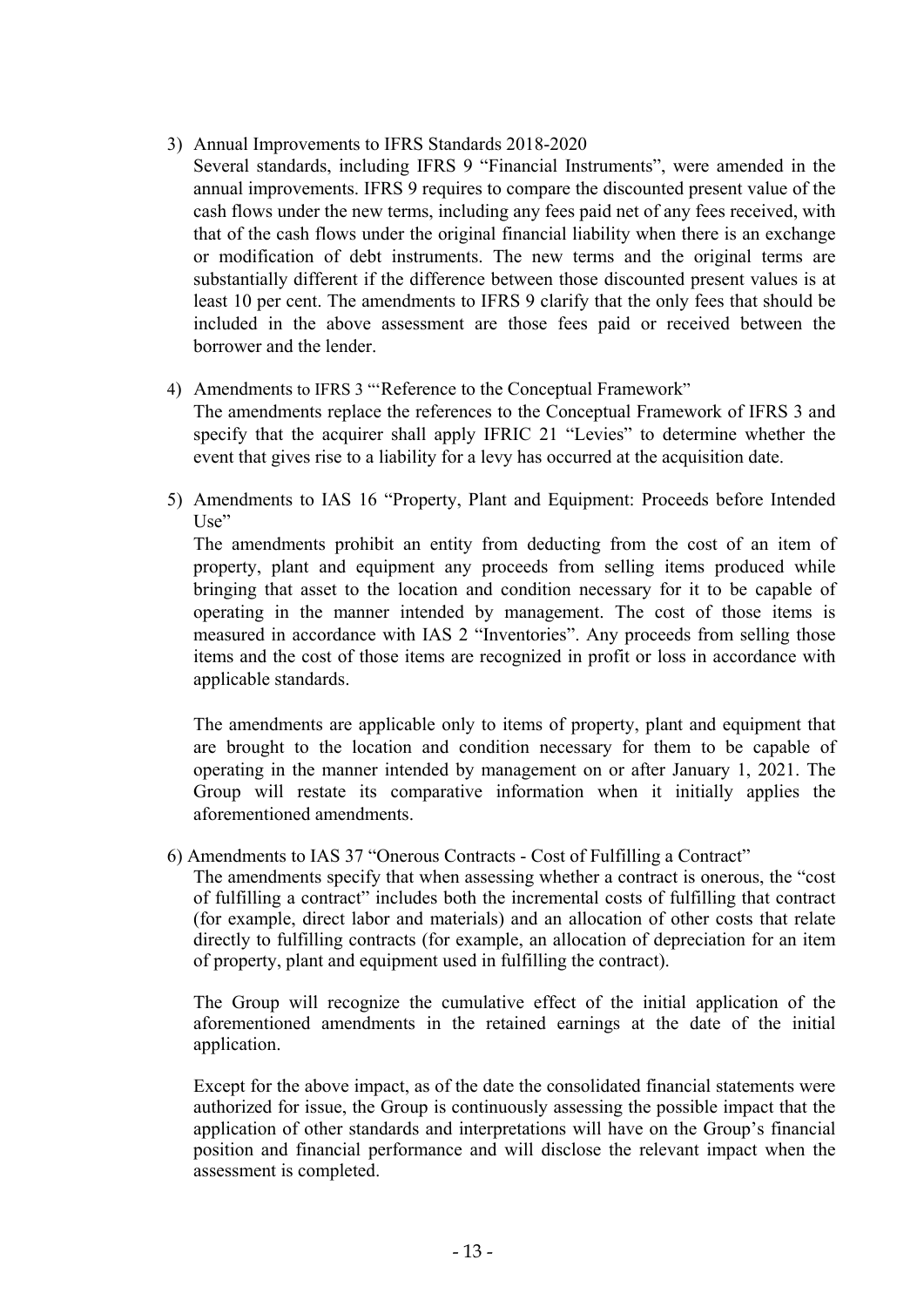### **4. SUMMARY OF SIGNIFICANT ACCOUNTING POLICIES**

#### a. Statement of compliance

The consolidated financial statements have been prepared in accordance with the Regulations Governing the Preparation of Financial Reports by Securities Issuers and IFRSs as endorsed and issued into effect by the FSC.

#### b. Basis of preparation

The consolidated financial statements have been prepared on the historical cost basis except for financial instruments which are measured at fair value and net defined benefit liabilities which are measured at the present value of the defined benefit obligation less the fair value of plan assets.

The fair value measurements, which are grouped into Levels 1 to 3 based on the degree to which the fair value measurement inputs are observable and based on the significance of the inputs to the fair value measurement in its entirety, are described as follows:

- 1) Level 1 inputs are quoted prices (unadjusted) in active markets for identical assets or liabilities;
- 2) Level 2 inputs are inputs other than quoted prices included within Level 1 that are observable for an asset or liability, either directly (i.e., as prices) or indirectly (i.e., derived from prices); and
- 3) Level 3 inputs are unobservable inputs for the asset or liability.

#### c. Basis of consolidation

The consolidated financial statements incorporate the financial statements of the Company and the entities controlled by the Company (i.e., its subsidiaries). Income and expenses of subsidiaries acquired or disposed of during the period are included in the consolidated statement of profit or loss and other comprehensive income from the effective dates of acquisitions up to the effective dates of disposals, as appropriate. When necessary, adjustments are made to the financial statements of subsidiaries to bring their accounting policies into line with those used by the Company. All intra-group transactions, balances, income and expenses are eliminated in full upon consolidation. Total comprehensive income of subsidiaries is attributed to the owners of the Company and to the non-controlling interests even if this results in the non-controlling interests having a deficit balance.

Changes in the Group's ownership interests in subsidiaries that do not result in the Group losing control over the subsidiaries are accounted for as equity transactions. The carrying amounts of the Group's interests and the non-controlling interests are adjusted to reflect the changes in their relative interests in the subsidiaries. Any difference between the amount by which the non-controlling interests are adjusted and the fair value of the consideration paid or received is recognized directly in equity and attributed to the owners of the Company.

See Note 13 and Table 4 for detailed information on subsidiaries (including the percentages of ownership and main businesses).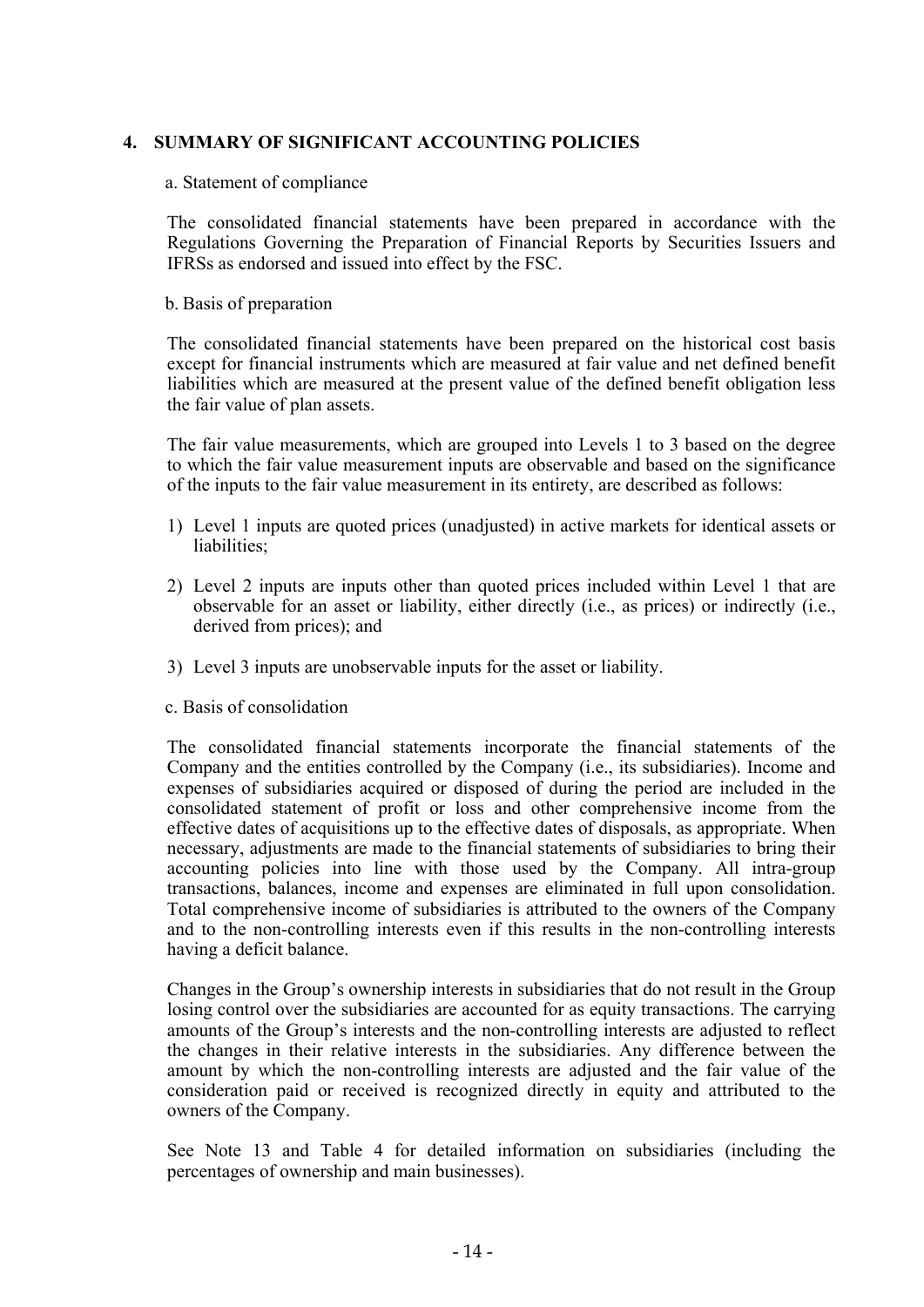#### d. Other significant accounting policies

Except for the following, for the summary of other significant accounting policies, refer to the consolidated financial statements for the year ended December 31, 2019.

1) Retirement benefits

Pension cost for an interim period is calculated on a year-to-date basis by using the actuarially determined pension cost rate at the end of the prior financial year, adjusted for significant market fluctuations since that time and for significant plan amendments, settlements, or other significant one-off events.

2) Taxation

Income tax expense represents the sum of the tax currently payable and deferred tax. Interim period income taxes are assessed on an annual basis and calculated by applying to an interim period's pre-tax income the tax rate that would be applicable to expected total annual earnings.

### **5. CRITICAL ACCOUNTING JUDGMENTS AND KEY SOURCES OF ESTIMATION UNCERTAINTY**

In the application of the Group's accounting policies, management is required to make judgments, estimates and assumptions about the carrying amounts of assets and liabilities that are not readily apparent from other sources. The estimates and associated assumptions are based on historical experience and other factors that are considered relevant. Actual results may differ from these estimates.

The Group considers the economic implications of the COVID-19 when making its critical accounting estimates. The estimates and underlying assumptions are reviewed on an ongoing basis. Revisions to accounting estimates are recognized in the period in which the estimates are revised if the revisions affect only that period or in the period of the revisions and future periods if the revisions affect both current and future periods.

### **6. CASH AND CASH EQUIVALENTS**

|                                     | September 30, |         |         | December 31, | September 30,<br>2019 |         |  |
|-------------------------------------|---------------|---------|---------|--------------|-----------------------|---------|--|
|                                     | 2020          |         |         | 2019         |                       |         |  |
| Cash on hand                        | \$            | 941     | \$      | 914          | \$                    | 1,870   |  |
| Checking accounts and demand        |               |         |         |              |                       |         |  |
| deposits                            | 267,112       |         | 402,522 |              | 239,660               |         |  |
| Cash equivalents (investment with   |               |         |         |              |                       |         |  |
| original maturities less than three |               |         |         |              |                       |         |  |
| months time deposits)               |               |         |         |              |                       |         |  |
| Cash on hand                        |               | 50,000  |         | 429,994      |                       | 465,498 |  |
|                                     |               | 318,053 |         | 833,430      |                       | 707,028 |  |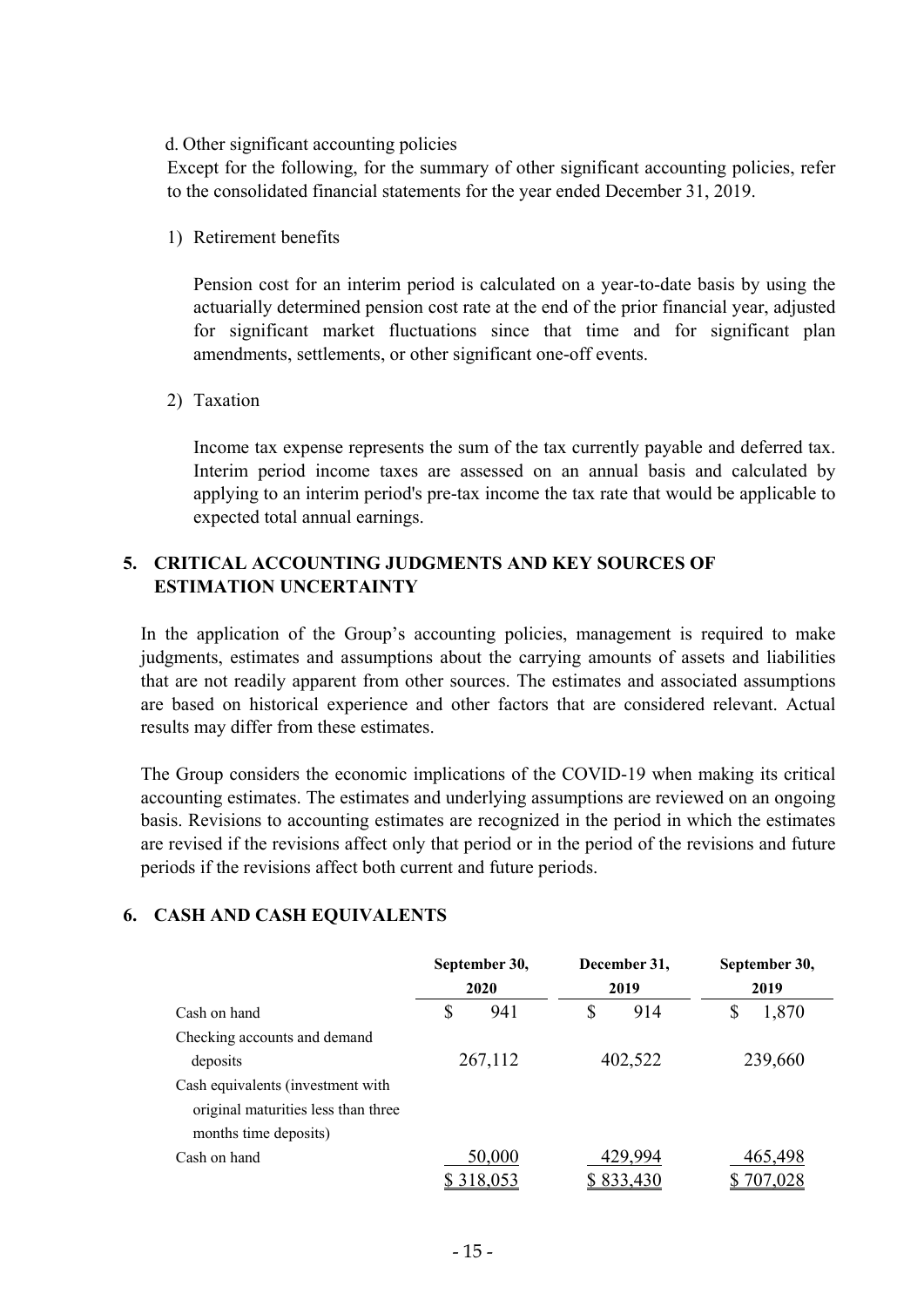The market rate intervals of cash in bank, at the end of the reporting period were as follows:

|                 | September 30,    | December 31,         | September 30,        |
|-----------------|------------------|----------------------|----------------------|
|                 | 2020             | 2019                 | 2019                 |
| Demand deposits | $0.001\%~0.20\%$ | $0.001\%~0.35\%$     | $0.001\%~0.35\%$     |
| Time deposits   | $0.35\%$         | $0.59\% \sim 2.28\%$ | $0.59\% \sim 2.24\%$ |

### **7. FINANCIAL INSTRUMENTS AT FAIR VALUE THROUGH PROFIT OR LOSS**

|                                     | September 30, | December 31, | September 30, |
|-------------------------------------|---------------|--------------|---------------|
|                                     | 2020          | 2019         | 2019          |
| Financial assets at FVTPL - current |               |              |               |
| Financial assets mandatorily        |               |              |               |
| classified as at FVTP:              |               |              |               |
| Non-derivative financial            |               |              |               |
| assets                              |               | 3.036        |               |

# **8. FINANCIAL ASSETS AT FAIR VALUE THROUGH OTHER COMPREHENSIVE INCOME**

|                                   | September 30, | December 31, | September 30, |  |
|-----------------------------------|---------------|--------------|---------------|--|
|                                   | 2020          | 2019         | 2019          |  |
| Non-current                       |               |              |               |  |
| Investments in equity instruments |               | 4.892        | 6,422         |  |

#### Investments in equity instruments at FVTOCI

|                      | September 30, | December 31, | September 30, |  |
|----------------------|---------------|--------------|---------------|--|
|                      | 2020          | 2019         | 2019          |  |
| Non-current          |               |              |               |  |
| Domestic investments |               |              |               |  |
| Listed shares        |               |              |               |  |
| HIGGSTEC Inc         | 54,273        | 14.892       | .422          |  |

These investments in equity instruments are held for medium to long-term strategic purposes. Accordingly, the management elected to designate these investments in equity instruments as at FVTOCI as they believe that recognizing short-term fluctuations in these investments' fair value in profit or loss would not be consistent with the Group's strategy of holding these investments for long-term purposes.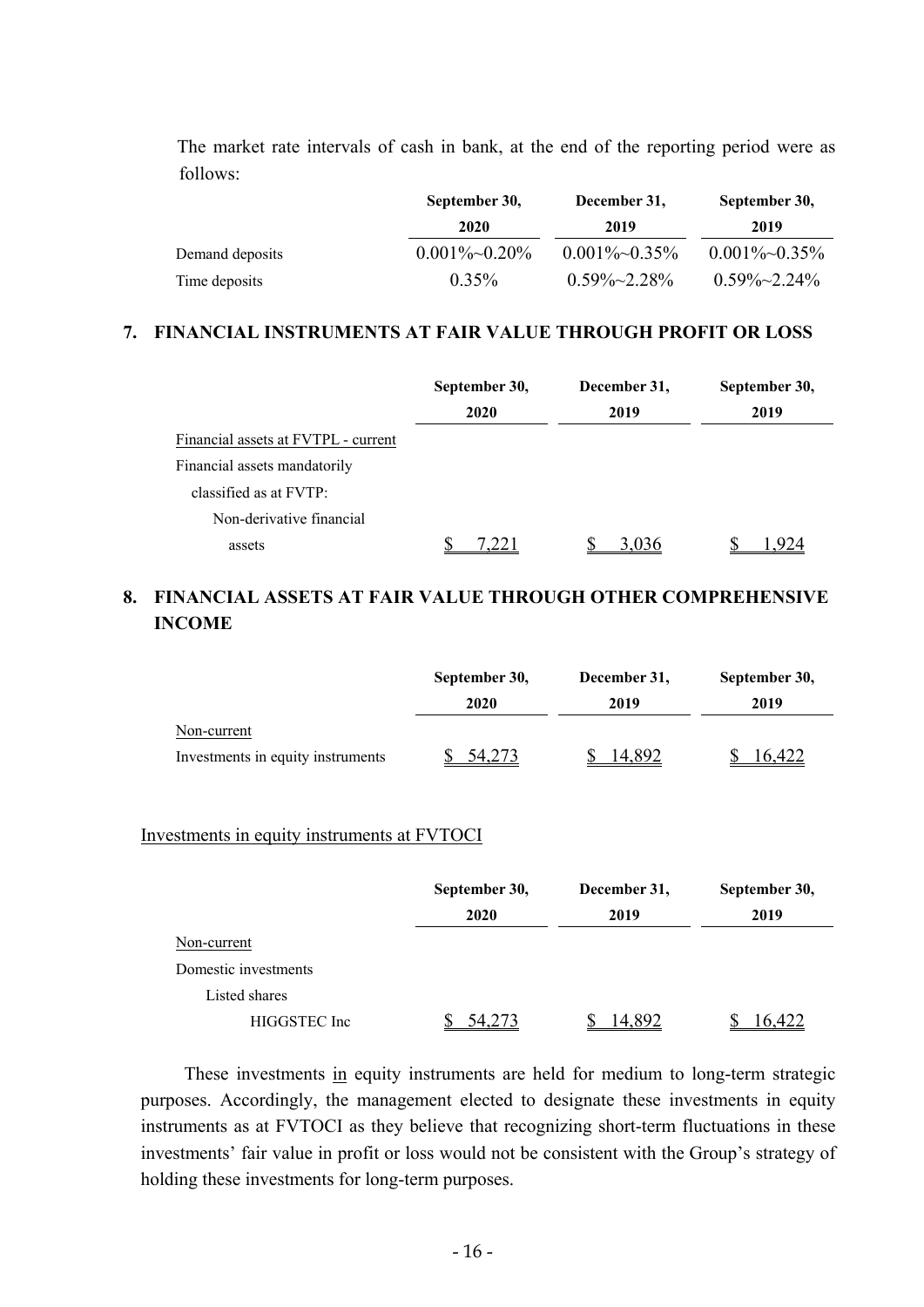# **9. FINANCIAL ASSETS AT AMORTIZED COSTS**

|                               | September 30, | December 31, | September 30, |
|-------------------------------|---------------|--------------|---------------|
|                               | 2020          | 2019         | 2019          |
| Current                       |               |              |               |
| Domestic investments          |               |              |               |
| Repurchase agreement          |               |              |               |
| -Citi Group                   | $\mathbb{S}$  | \$           | 31,040<br>\$  |
| Time deposits with original   |               |              |               |
| maturities of less than three |               |              |               |
| months                        | 50,000        |              |               |
| Foreign investments           |               |              |               |
| Repurchase agreement          |               |              |               |
| -Bank of China                | 58,317        |              |               |
| -Bank of                      |               |              |               |
| Communications                | 17,867        |              |               |
| -British                      |               |              |               |
| Telecommunications            | 58,200        |              |               |
| -CITIC Bank                   |               |              |               |
| International                 | 29,315        |              |               |
| -Commonwealth Bank            |               |              |               |
| of Australia                  | 12,717        |              |               |
| -HSBC Group                   | 45,483        |              |               |
| -Industrial and               |               |              |               |
| Commercial Bank of            |               |              |               |
| (Asia) Limited                | 11,262        |              |               |
| -PERTAMINA                    | 29,100        |              |               |
| Less: Allowance for loss      |               |              |               |
|                               | \$312,261     | \$           | 31,040<br>S.  |

The Group company purchased the Repurchase agreement bonds issued by International Bill Finance Co., Ltd. on September 30 2020 and 2019, and the coupon rates were 0.45% to 0.75% and 2.45%, respectively.

Refer to Note 10 for information related to credit risk management and impairment evaluation of financial assets at amortized cost.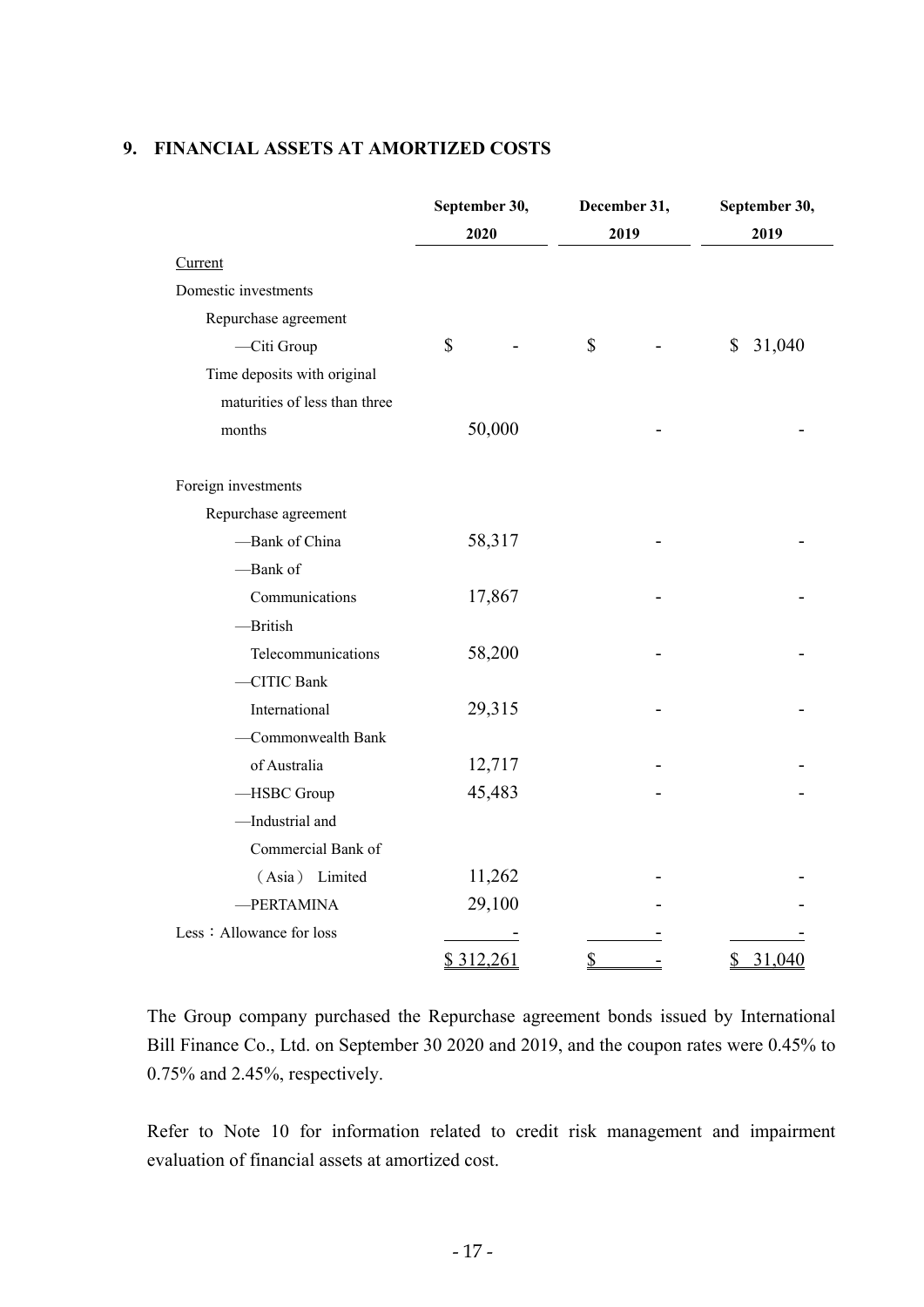### **10. CREDIT RISK MANAGEMENT FOR INVESTMENTS IN DEBT INSTRUMENTS**

Investments in debt instruments were classified as at amortized cost

#### **September 30, 2020**

|                                     | <b>At Amortized Cost</b> |
|-------------------------------------|--------------------------|
| Gross carrying amount               | \$<br>312,261            |
| Less: Allowance for impairment loss |                          |
| Amortization costs                  | 312,261                  |
| Fair value adjust                   |                          |
|                                     |                          |
| <b>September 30, 2019</b>           |                          |
|                                     | <b>At Amortized Cost</b> |
| Gross carrying amount               | \$<br>31,040             |
| Less: Allowance for impairment loss |                          |
| Amortization costs                  | 31,040                   |
| Fair value adjust                   |                          |
|                                     | 31,040                   |

In order to minimize credit risk, the management of the Group has delegated a dedicated team to build a credit rating database, with a view to assessing the default risk of investments in debt instruments. For items without external credit ratings, appropriate internal ratings can be given by reference to publicly available financial information. The Group continuously tracks major information from financial institutions to monitor changes in the credit risk of investments in debt instruments, and uses such information to assess whether there is a significant increase in the initially recognized credit risk of investments in debt instruments the Group has tasked its credit management committee with the development and maintenance of a credit risk grading framework for categorizing exposures according to the degree of the risk of default. The credit rating information may be obtained from independent rating agencies, where available, and if not available, the credit management committee uses other publicly available financial information to rate the debtors.

The Group considers the historical default records and current financial status of financial institutions supplied by the internal rating team to measure the 12-month or lifetime expected credit losses of investments in debt instruments.

The Group's current credit risk rating mechanism is as follows:

|                      |                                            | <b>Basis of Recognition of</b> |
|----------------------|--------------------------------------------|--------------------------------|
| <b>Credit Rating</b> | <b>Definition</b>                          | <b>Expected Credit Losses</b>  |
| Normal               | The counterparty has a low risk of default | 12-month ECLs                  |
|                      | and a strong capacity to meet contractual  |                                |
|                      | cash flows                                 |                                |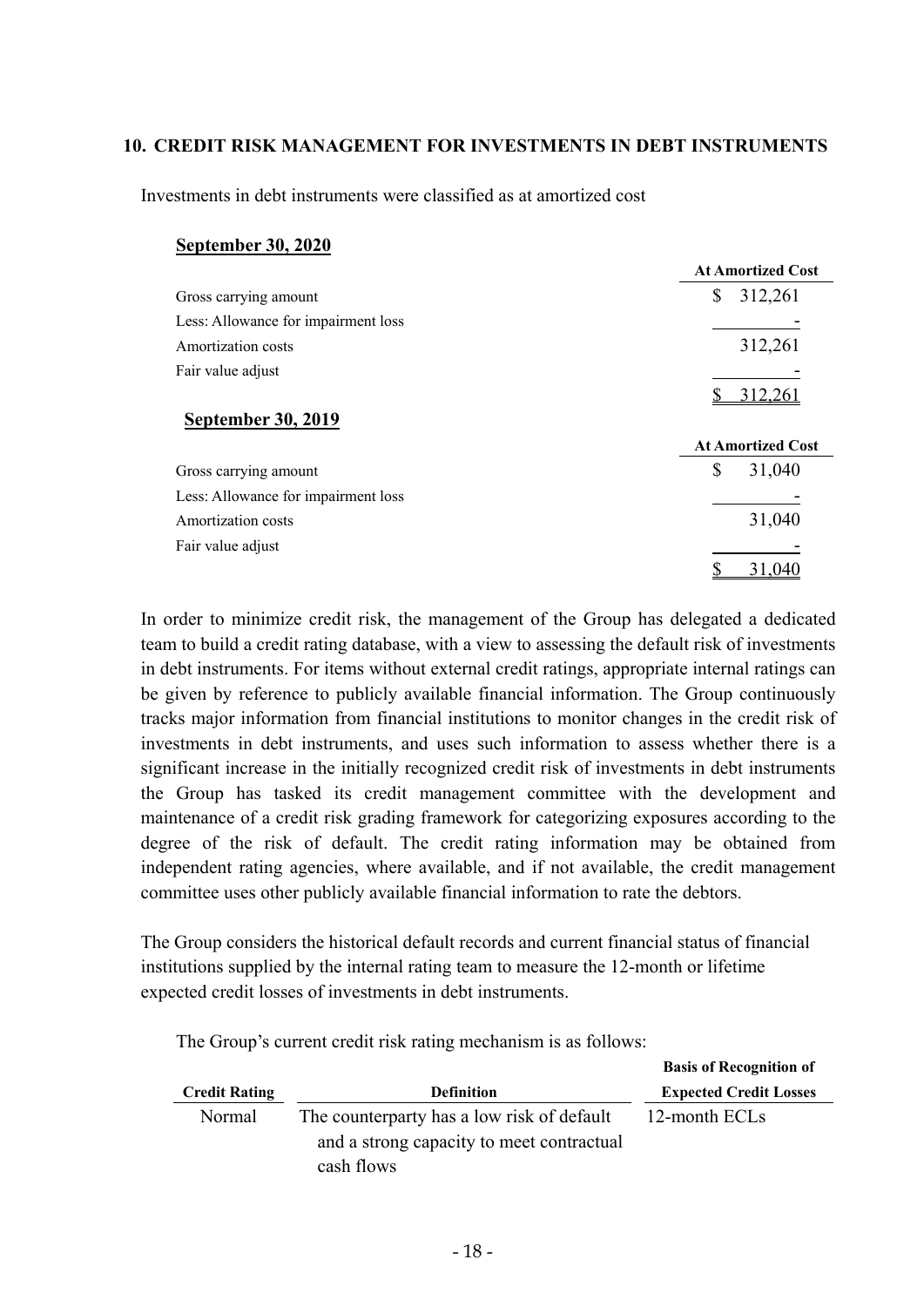The gross carrying amount and applicable expected credit loss rate of investments in debt instruments are as follows:

# **September 30, 2020**

| <b>Credit Rating</b> | <b>Basis of Recognition of Rate</b><br><b>Credit Losses</b> | <b>Gross Carrying</b><br>Amount<br><b>Amortized Cost</b> |
|----------------------|-------------------------------------------------------------|----------------------------------------------------------|
| Normal               | $0\%$ ~0.01%                                                |                                                          |
| September 30, 2019   |                                                             | <b>Gross Carrying</b>                                    |
|                      | <b>Basis of Recognition of Rate</b>                         | Amount                                                   |
| <b>Credit Rating</b> | <b>Credit Losses</b>                                        | <b>Amortized Cost</b>                                    |
| Normal               | $0\%$ ~0.01%                                                | 31,040                                                   |

There was no change in the allowance for impairment loss of investments in debt instruments at amortized cost for the nine months ended September 30, 2020 and 2019.

# **11. NOTES RECEIVABLE, ACCOUNTS RECEIVABLES AND OTHER RECEIVABLES**

|                                          | September 30,     | December 31,               | September 30,       |
|------------------------------------------|-------------------|----------------------------|---------------------|
|                                          | 2020              | 2019                       | 2019                |
| Accounts receivables                     |                   |                            |                     |
| At amortized cost                        |                   |                            |                     |
| Gross carrying amount                    | \$284,659         | \$278,719                  | \$245,734           |
| Gross carrying<br>amount-related parties | 1,718             | 4,964                      | 3,932               |
| Less: Allowance for                      |                   |                            |                     |
| impairment loss                          | 5,308)<br>281,069 | $\frac{248}{ }$<br>283,435 | 1,518)<br>248,148   |
| Measured at fair value through           |                   |                            |                     |
| other comprehensive income               | \$281,069         | \$283,435                  | \$248,148           |
| Over due receivables                     |                   |                            |                     |
| Overdue receivables                      | \$<br>30          | \$<br>30                   | $\mathcal{S}$<br>30 |
| Less: Allowance for impairment           |                   |                            |                     |
| loss                                     | 30)               | 30)                        | 30)                 |
|                                          | \$                | $\mathbf S$                | \$                  |
| Others receivables                       |                   |                            |                     |
| Tax refund receivables                   | \$<br>15,960      | 9,549                      | \$<br>8,315         |
| Duty Tax refund receivables              | 1,682             | 1,488                      |                     |
| Proceeds from sale of financial          |                   |                            |                     |
| assets                                   | 9,665             |                            |                     |
| Others                                   |                   | 86                         | 4,690               |
|                                          | 27,307            | 23                         | \$<br>13,005        |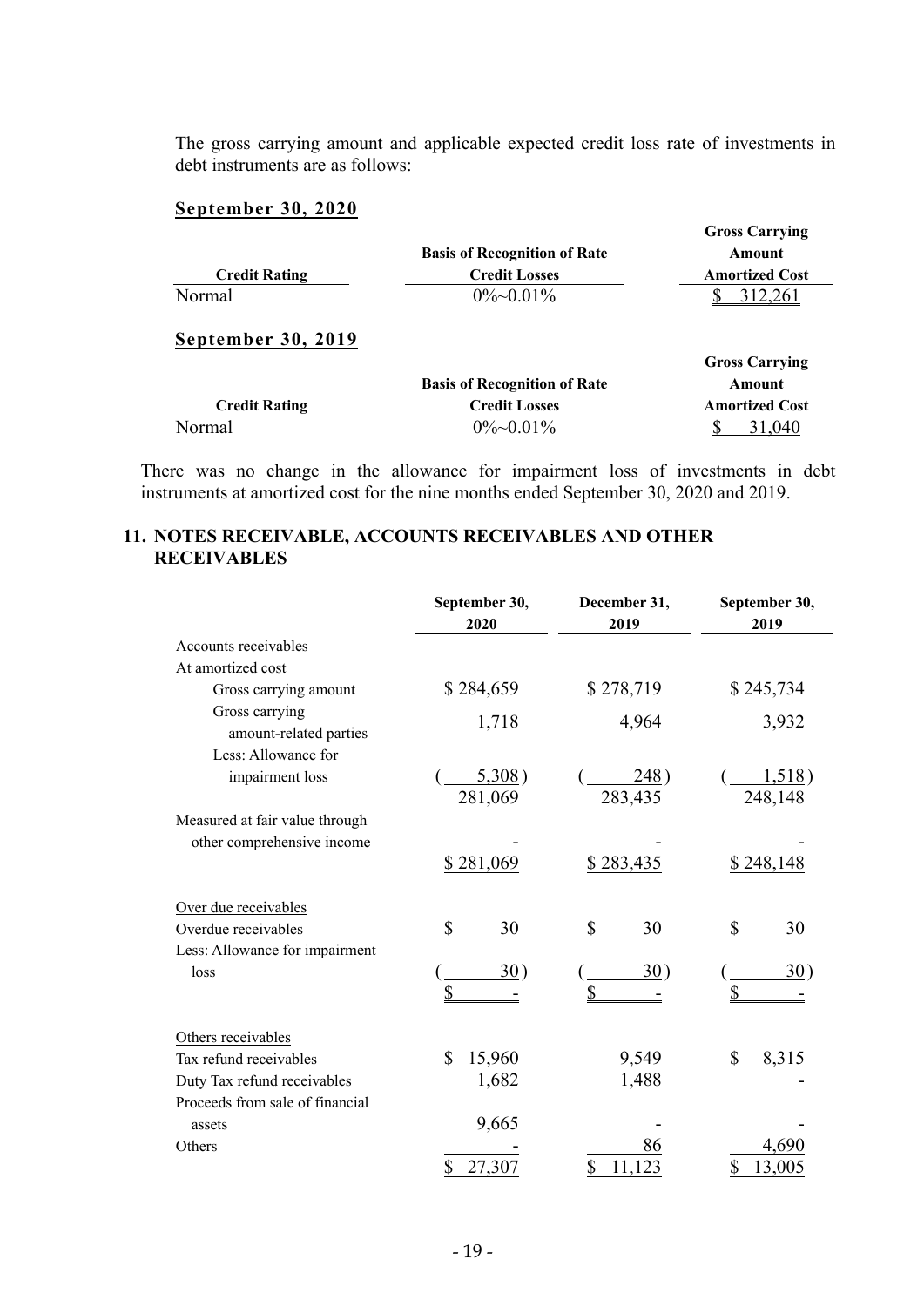#### a. Accounts receivables

#### At amortized cost

The average credit period of the sales of goods was 90-135 days. No interest was charged on accounts receivables. In order to minimize credit risk, the management of the Group has delegated a team responsible for determining credit limits, credit approvals and other monitoring procedures to ensure that follow-up action is taken to recover overdue debts. In addition, the Group reviews the recoverable amount of each individual trade debt at the end of the reporting period to ensure that adequate allowance is made for possible irrecoverable amounts.

The Group applies the simplified approach to providing for expected credit losses prescribed by IFRS 9, which permits the use of lifetime expected loss provision for all accounts receivables. The expected credit losses on accounts receivables are estimated using an allowance matrix, which takes into consideration the historical credit loss experience with the respective debtor, the current financial position of the debtor, and the current and future economic conditions of the industry as well as the overall economy. As the Group's historical credit loss experience does not show significantly different loss patterns for different customer segments, the provision for loss allowance based on past due status is not further distinguished according to the Group's different customer base.

The Group writes off a accounts receivable when there is information indicating that the debtor is in severe financial difficulty and there is no realistic prospect of recovery. For accounts receivables that have been written off, the Group continues to engage in enforcement activity to attempt to recover the receivables due. Where recoveries are made, these are recognized in profit or loss.

The following table details the loss allowance of accounts receivables based on the Group's provision matrix.

|                       | <b>Not Past</b> | Less than   | Less than         | Less than         | Less than       |
|-----------------------|-----------------|-------------|-------------------|-------------------|-----------------|
|                       | Due             | $1-30$ Days | <b>31-60 Days</b> | <b>61-90 Days</b> | 91-120 Days     |
| Expected credit loss  |                 |             |                   | 77.78%            |                 |
| rate                  | $0.32\%$        | 1.48%       | $10.22\%$         | $\sim 100\%$      |                 |
| Gross carrying amount | \$174,421       | \$76,925    | \$34,968          | 63<br>\$          | \$286,377       |
| Loss allowance        |                 |             |                   |                   |                 |
| (Lifetime ECL)        | 550)            | 1,137)      | 3,572)            | 49)               | 5,308)          |
| Amortized cost        | \$173,871       | S<br>75,788 | 31,396<br>\$      |                   | \$281,069<br>14 |

#### September 30, 2020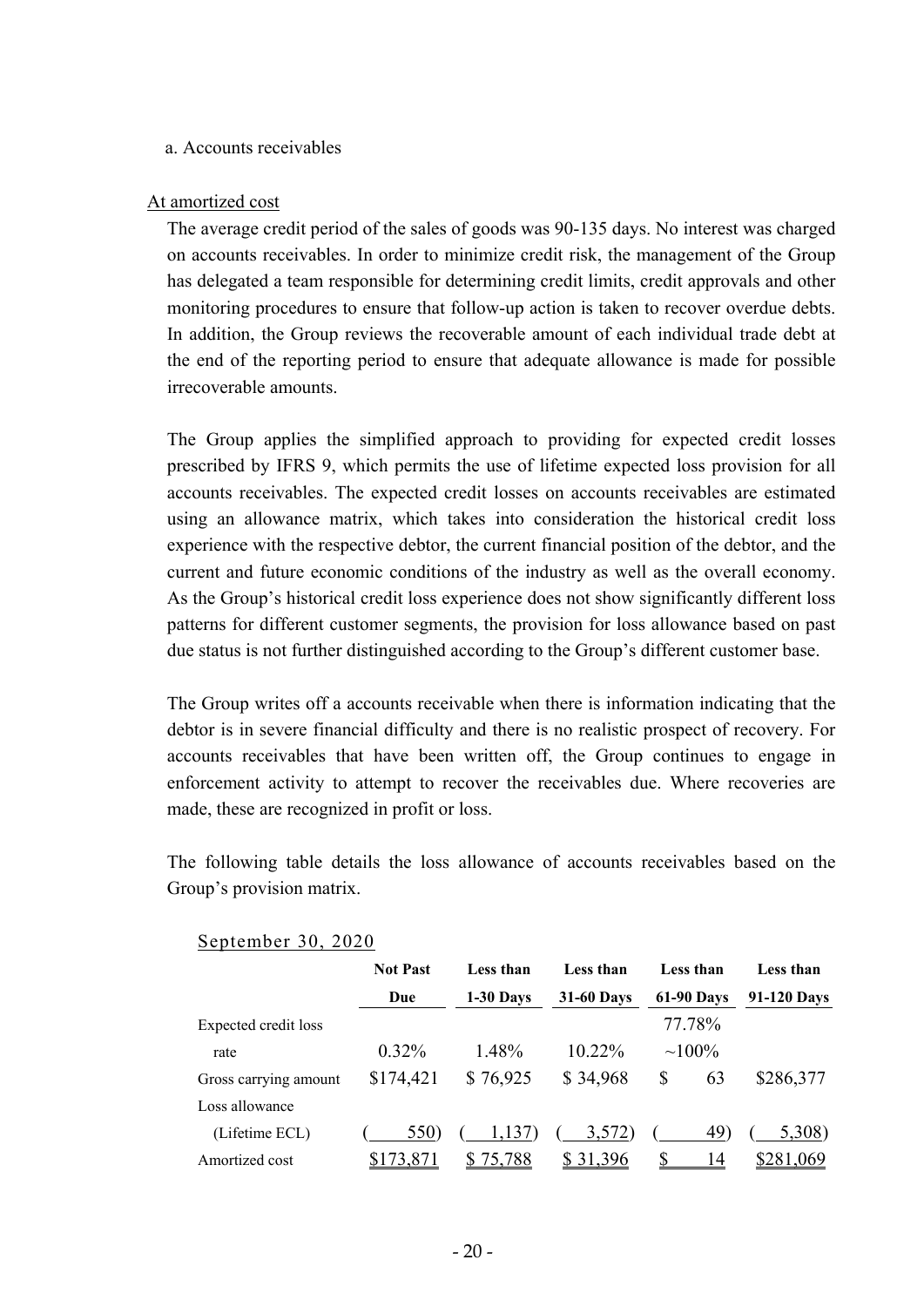#### December 31, 2019

|                       | <b>Not Past</b><br>Due | Less than<br>$1-30$ Days | Less than<br><b>31-60 Days</b> |                | Less than<br><b>61-90 Days</b> |  | Less than<br>91-120 Days |
|-----------------------|------------------------|--------------------------|--------------------------------|----------------|--------------------------------|--|--------------------------|
|                       |                        |                          |                                |                | $8.39 - 100$                   |  |                          |
| Expected credit loss  |                        |                          |                                |                |                                |  |                          |
| rate                  | $0.2\%$                | $0.325\%$                | 2.07%                          |                | $\frac{0}{0}$                  |  |                          |
| Gross carrying amount | \$231,455              | \$52,215                 | S                              |                |                                |  | \$283,683                |
| Loss allowance        |                        |                          |                                |                |                                |  |                          |
| (Lifetime ECL)        | 148)                   | 98)                      |                                | $\blacksquare$ |                                |  | 248)                     |
| Amortized cost        | .307                   |                          |                                |                |                                |  |                          |

#### September 30, 2019

|                           |                     | Less than   | Less than         | Less than         |
|---------------------------|---------------------|-------------|-------------------|-------------------|
|                           | <b>Not Past Due</b> | $1-30$ Days | <b>31-60 Days</b> | <b>61-90 Days</b> |
| Expected credit loss rate | $0.06\%$            | $0.11\%$    | 99.85%            |                   |
| Gross carrying amount     | \$213,902           | 34,404      | 1,360             | \$249,666         |
| Loss allowance            |                     |             |                   |                   |
| (Lifetime ECL)            | 1221                | 38          | 1,358)            | 1,518)            |
| Amortized cost            | 780                 | 34.366      |                   |                   |

The movements of the loss allowance of accounts receivables were as follows:

|                                     | <b>For the Nine Months</b><br><b>Ended September 30</b><br>2020 | <b>For the Nine Months</b><br><b>Ended September 30</b><br>2019 |  |  |
|-------------------------------------|-----------------------------------------------------------------|-----------------------------------------------------------------|--|--|
| Accounts receivables                |                                                                 |                                                                 |  |  |
| Balance on January 1                | \$<br>248                                                       | \$<br>1,070                                                     |  |  |
| Add: Amount of expected credit loss | 5,060                                                           | 448                                                             |  |  |
| Balance on September 30             | 5,308                                                           | 1,518                                                           |  |  |
| Overdue receivables                 |                                                                 |                                                                 |  |  |
| Balance on January 1                | 30                                                              | 30                                                              |  |  |
| Balance on September 30             | 30                                                              | 30                                                              |  |  |

Compared to the balance on January 1, 2020 and 2019, the gross carrying amount of accounts receivables on September 30, 2020 and 2019 increased \$2,694 thousand and \$342 thousand. Due to increase in projected credit loss, the loss allowance increased \$5,060 thousand and \$448 thousand.

#### b. Other receivables

The Group does not accrue interest on other receivables. When determining the recoverability of other receivables, the Group considers any changes in the credit quality of other receivables from the original credit date to the balance sheet date. As historical experience shows that other receivables overdue for more than one year are not recoverable, the Company recognizes 100% allowance for bad debts for other receivables aged over one year. For other receivables aged within one year, the Company determines allowance for bad debt by reference to the past arrears of counterparties and analyzing their current financial position, in order to evaluate irrecoverable amounts.

There was no allowance for impairment loss of other receivables on September 30, 2020, December 31, 2019, and September 30, 2019.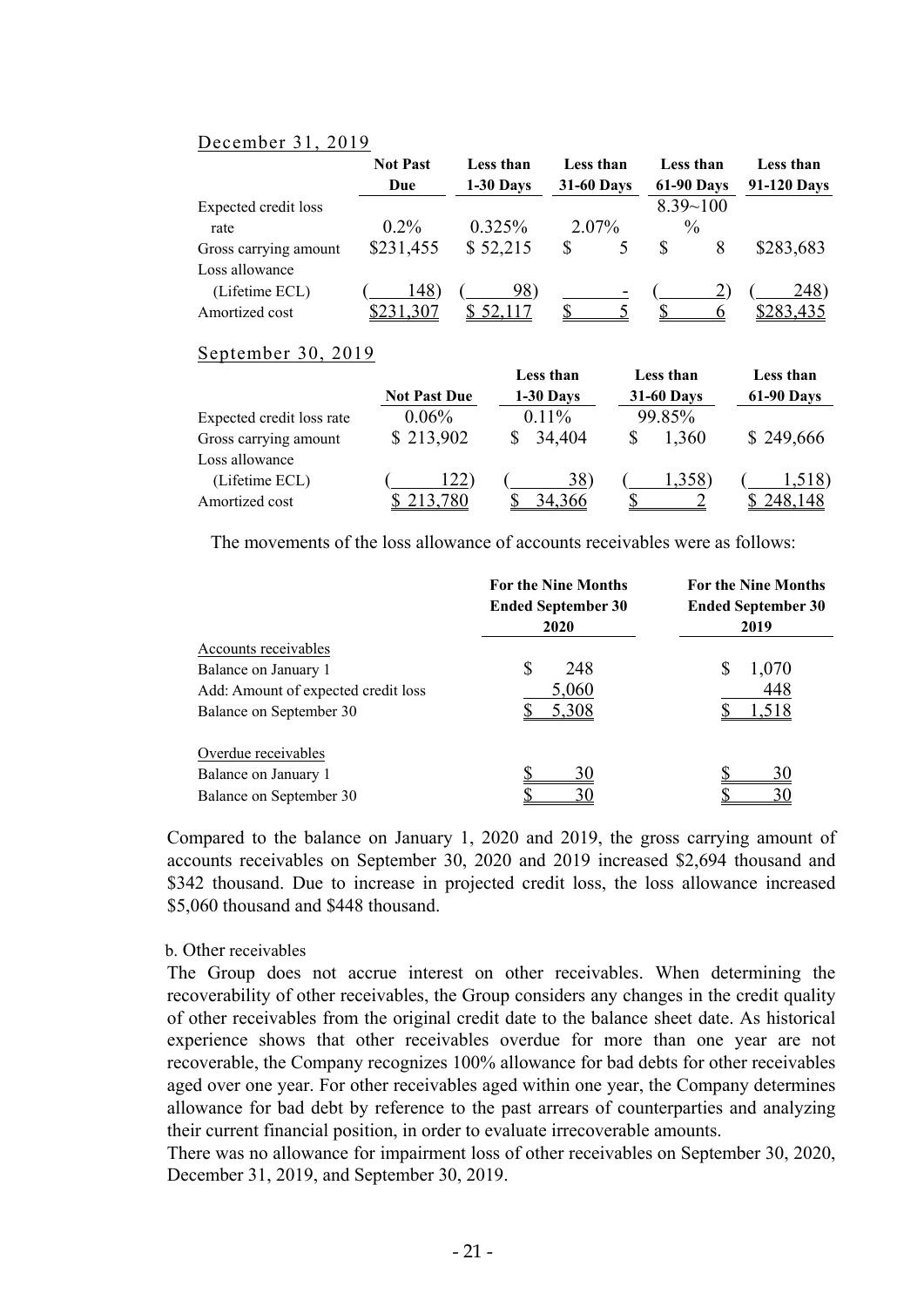### **12. INVENTORIES**

|                         | September 30, | December 31, | September 30, |
|-------------------------|---------------|--------------|---------------|
|                         | 2020          | 2019         | 2019          |
| Raw materials           | \$142,168     | \$125,756    | \$119,679     |
| Work in process         | 37,744        | 22,346       | 56,561        |
| Finished goods          | 170,113       | 131,899      | 145,048       |
| Merchandise inventories | 3.939         | 2,483        | 2,033         |
|                         |               | 282.         |               |

#### Cost of Goods Sold were as follows:

|                          | For the Three       | For the Three       | For the Nine        | <b>For the Nine</b> |
|--------------------------|---------------------|---------------------|---------------------|---------------------|
|                          | <b>Months Ended</b> | <b>Months Ended</b> | <b>Months Ended</b> | <b>Months Ended</b> |
|                          | September 30,       | September 30,       | September 30,       | September 30,       |
|                          | 2020                | 2019                | 2020                | 2019                |
| Cost of Goods Sold       | \$347,754           | \$331,881           | \$964,361           | \$974,072           |
| Loss (gain) on inventory |                     |                     |                     |                     |
| impairment               | 4,000               |                     | 7,000               | 183)                |
| <b>Inventory Scrap</b>   |                     |                     | 1,001               | 236                 |
|                          |                     |                     | 72,362              | <u>4,125</u>        |

#### **13. SUBSIDIARIES**

#### **Subsidiaries Included in the Consolidated Financial Statements.**

The entity included in the consolidated statements is listed below.

|                                              |          |                                    | Proportion of Ownership |                           |         |               |
|----------------------------------------------|----------|------------------------------------|-------------------------|---------------------------|---------|---------------|
|                                              |          |                                    | (%)                     |                           |         |               |
|                                              |          |                                    |                         | Sept 30, Dec 31, Sept 30, |         |               |
| Investor                                     | Investee | <b>Nature of Activities</b>        | 2020                    | 2019                      | 2019    | Note          |
| Promate Solutions Co., Ltd Promate Japan Inc |          | Trade of electronic<br>commodities | 100%                    | $100\%$                   | $100\%$ | $(1)$ & $(2)$ |

- a. Promate Japan Inc. was incorporated on Mach 2017 in Tokyo, Japan. It is 100% owner by the Company and the nature of its activities include trade of electronic commodities.
- b. Promate Japan Inc. is not a significant subsidiary and their financial statements has not been reviewed.

The financial statements of some non-significant subsidiaries included in the consolidated financial statements referred to in the first paragraph were not reviewed. As of September 30, 2020 and 2019, the combined total assets of these non-significant subsidiaries were NT\$3,603 thousand and NT\$4,596 thousand, respectively, representing 0.24% and 0.30%, respectively, of the consolidated total assets, and the combined total liabilities of these subsidiaries were NT\$1,648 thousand and NT\$2,064 thousand, respectively, representing 0.38% and 0.42%, respectively, of the consolidated total liabilities; for the three months ended September 30, 2020 and 2019 and for the nine months ended September 30, 2020 and 2019, the amounts of combined comprehensive income (loss) of these subsidiaries were NT\$(204) thousand, NT\$291 thousand, NT\$(622) thousand, and NT\$422 thousand, respectively, representing 0.32%, 0.58%, 0.33% and 0.28%, respectively, of the consolidated total comprehensive income.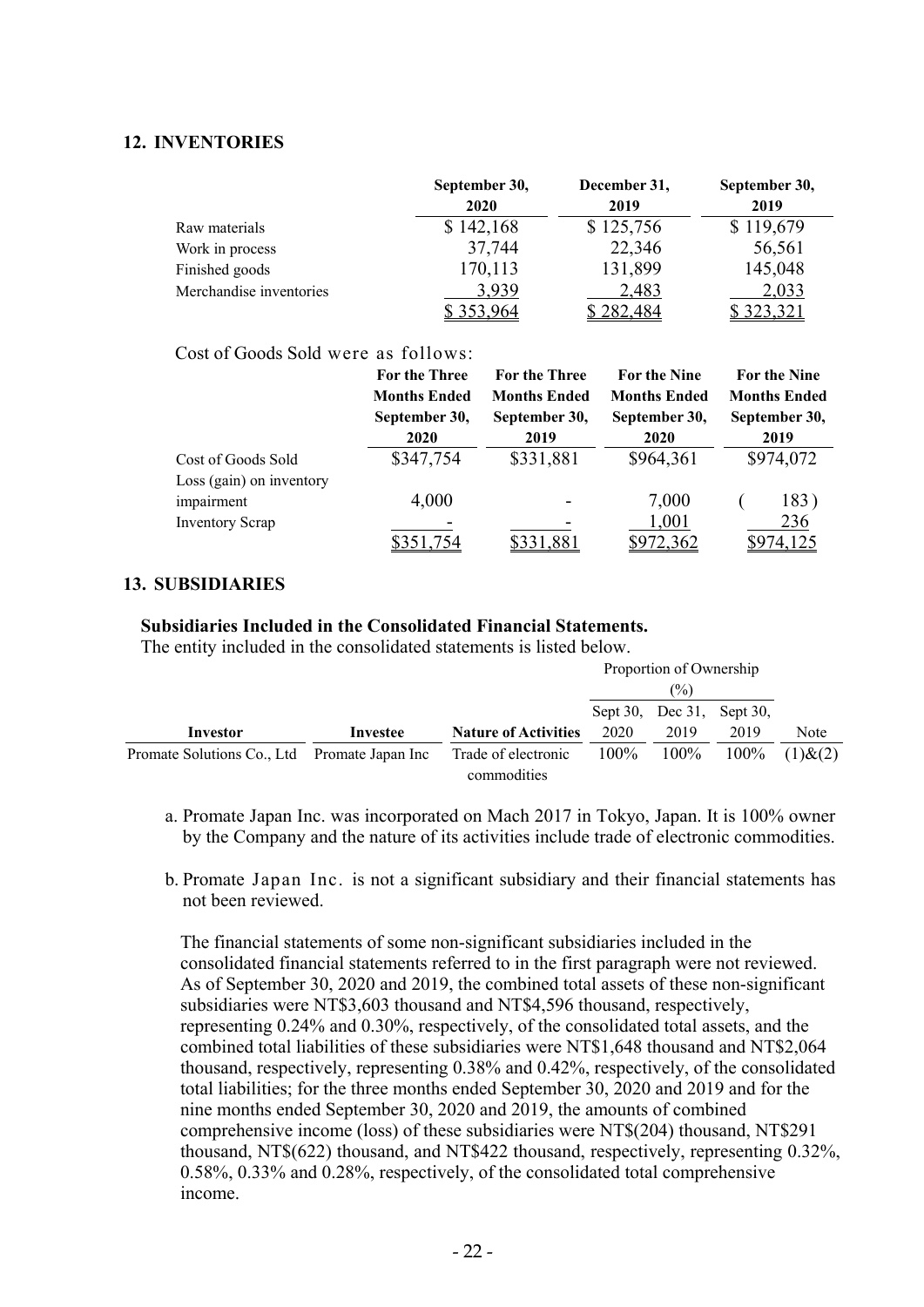# **14. PROPERTY, PLANT AND EQUIPMENT**

|                          | September 30, | December 31, | September 30, |
|--------------------------|---------------|--------------|---------------|
|                          | 2020          | 2019         | 2019          |
| Assets used by the Group | 49,415        | 47,268       | \$50,321      |

Assets used by the Group – 2019

|                                                      | Machinery<br>Equipment | Transportation<br>Equipment              | Office<br>Equipment | <b>Miscellaneos</b><br>Equipment | Leasehold<br>Improvement | Total         |
|------------------------------------------------------|------------------------|------------------------------------------|---------------------|----------------------------------|--------------------------|---------------|
| Cost<br>Balance at January 1,                        |                        |                                          |                     |                                  |                          |               |
| 2019                                                 | \$60,201               | 2,810<br>\$                              | \$10,381            | \$53,857                         | \$17,202                 | \$144,451     |
| Additions                                            | 164                    |                                          |                     | 3,336                            | 250                      | 3,750         |
| <b>Balance at September</b>                          |                        |                                          |                     |                                  |                          |               |
| 30,2019                                              | \$60,365               | 2,810<br>$\frac{\mathbb{S}}{\mathbb{S}}$ | \$10,381            | \$ 57,193                        | \$17,452                 | \$148,201     |
| Accumulated<br>depreciation<br>Balance at January 1, |                        |                                          |                     |                                  |                          |               |
| 2019                                                 | \$26,250               | 2,694<br>\$                              | \$<br>8,135         | \$ 34,704                        | \$11,667                 | \$83,450      |
| Depreciation expenses                                | 6,086                  | 116                                      | 979                 | 5,652                            | 1,597                    | <u>14,430</u> |
| <b>Balance at September</b><br>30                    |                        |                                          |                     |                                  |                          |               |
| 2019                                                 | \$32,336               | \$2,810                                  | \$9,114             | \$40,356                         | \$13,264                 | \$97,880      |
| Carrying amounts at                                  |                        |                                          |                     |                                  |                          |               |
| September 30, 2019                                   | \$28,029               | \$                                       | 1,267<br><u>s</u>   | \$16,837                         | 4,188<br><u>s_</u>       | \$50,321      |
| Cost                                                 |                        |                                          |                     |                                  |                          |               |
| Balance at January 1,                                |                        |                                          |                     |                                  |                          |               |
| 2020                                                 | \$61,285               | 2,810<br>\$                              | \$10,381            | \$56,923                         | \$17,452                 | \$148,851     |
| Additions                                            |                        |                                          | 307                 |                                  |                          | 307           |
| Reclassifications                                    | 11,357                 |                                          |                     | 2,041                            |                          | 13,398        |
| Disposals                                            |                        |                                          |                     |                                  | 2,369)                   | 2,369)        |
| <b>Balance at September</b>                          |                        |                                          |                     |                                  |                          |               |
| 30,2020                                              | \$72,642               | \$2,810                                  | \$10,688            | \$58,964                         | \$15,083                 | \$160,187     |
| Accumulated<br>depreciation                          |                        |                                          |                     |                                  |                          |               |
| Balance at January 1,<br>2020                        |                        |                                          |                     |                                  |                          |               |
|                                                      | \$33,910               | 2,810<br>S.                              | \$<br>9,252<br>367  | \$41,859<br>5,230                | \$13,752<br>828          | \$101,583     |
| Depreciation expenses<br>Disposals                   | 5,133                  |                                          |                     |                                  | 2,369)                   | 11,558        |
| <b>Balance at September</b>                          |                        |                                          |                     |                                  |                          | 2,369)        |
| 30,2020                                              | \$39,043               | \$2,810                                  | \$9,619             | \$47,089                         | \$12,211                 | \$110,772     |
| Carrying amounts at                                  |                        |                                          |                     |                                  |                          |               |
| December 31,2019                                     |                        |                                          |                     |                                  |                          |               |
| and January 1, 2020                                  | \$ 27,375              | \$                                       | 1,129<br>S.         | \$15,064                         | \$3,700                  | \$ 47,268     |
| Carrying amounts at                                  |                        |                                          |                     |                                  |                          |               |
| September 30, 2020                                   | \$ 33,599              | $\mathbb{S}$                             | 1,069<br>S.         | \$11,875                         | \$2,872                  | \$49,415      |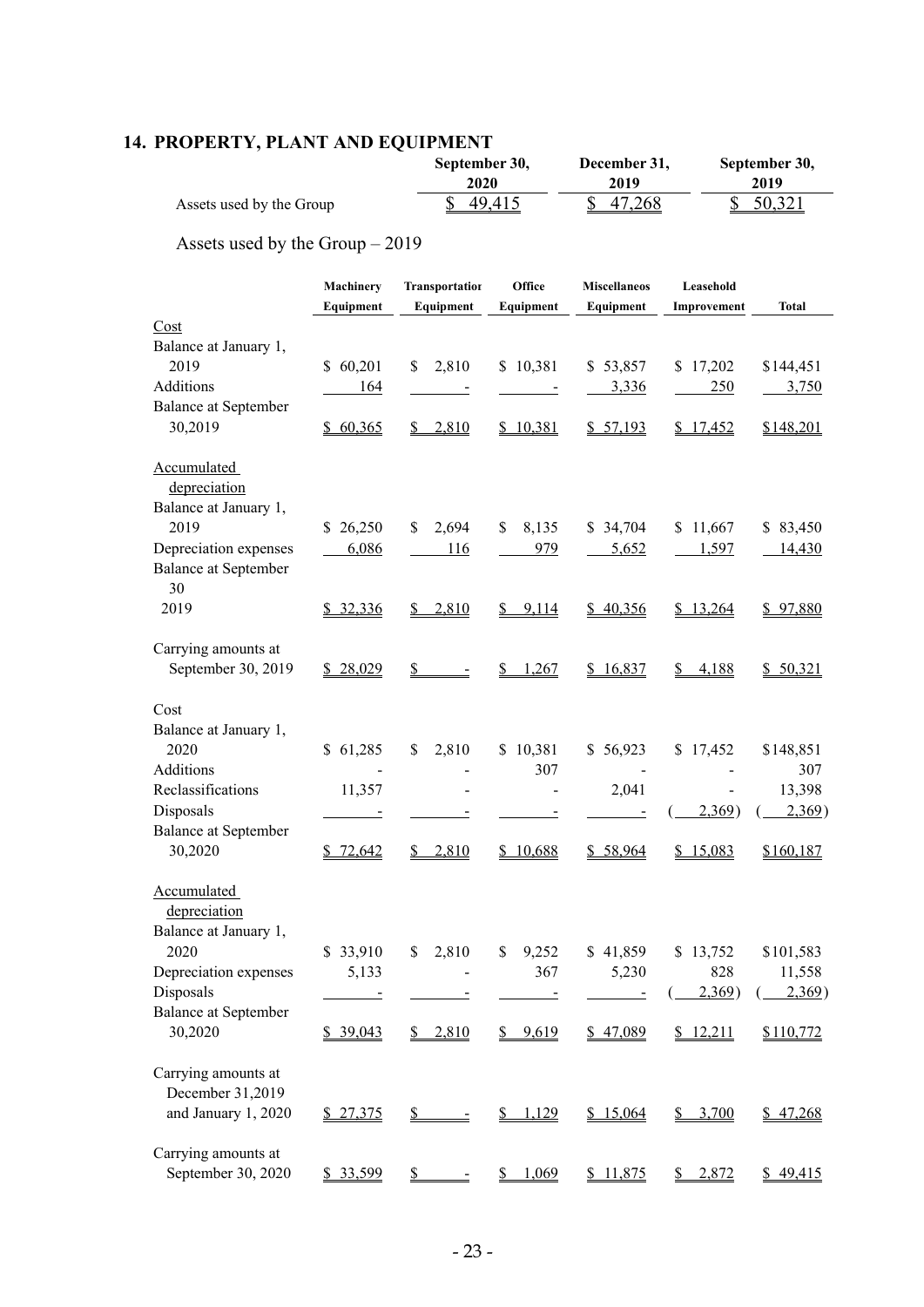There was no indication of an impairment loss; therefore, the Group did not perform impairment assessment. during the nine months ended September 30, 2020 and 2019.

The above items of property, plant and equipment are depreciated on a straight-line basis over the estimated useful lives as follows:

| Machinery equipment      | $3-10$ years |
|--------------------------|--------------|
| Transportation equipment | 5 years      |
| Office equipment         | 3-5 years    |
| Miscellaneous equipment  | $3-20$ years |
| Leasehold improvements   | $3-10$ years |

#### **15. LEASE ARRANGEMENTS**

a. Right-of-use assets

|                                                                    |                                                                     | September 30,<br>2020                                               | December 31,<br>2019                                               | September 30,<br>2019                                              |
|--------------------------------------------------------------------|---------------------------------------------------------------------|---------------------------------------------------------------------|--------------------------------------------------------------------|--------------------------------------------------------------------|
| Carrying amounts<br><b>Buildings</b>                               |                                                                     | 68,923                                                              | 84,521                                                             | 89,778                                                             |
|                                                                    | <b>For the Three</b><br><b>Months Ended</b><br>September 30<br>2020 | <b>For the Three</b><br><b>Months Ended</b><br>September 30<br>2019 | <b>For the Nine</b><br><b>Months Ended</b><br>September 30<br>2020 | <b>For the Nine</b><br><b>Months Ended</b><br>September 30<br>2019 |
| Depreciation charge for<br>right-of-use assets<br><b>Buildings</b> | 5,200                                                               | 5.200                                                               | \$15,598                                                           | \$15,605                                                           |

#### b. Lease liabilities

|                  | September 30, | December 31, | September 30, |
|------------------|---------------|--------------|---------------|
|                  | 2020          | 2019         | 2019          |
| Carrying amounts |               |              |               |
| Current          | 20,864        | 20,940       | <u>20,413</u> |
| Non-current      |               |              | h4            |

Discounted rate ranges of lease liabilities were as follows:

|                  | September 30, | December 31, | September 30, |
|------------------|---------------|--------------|---------------|
|                  | 2020          | 2019         | 2019          |
| <b>Buildings</b> | 3%            | 3%           | 3%            |

### c. Material lease-in activities and terms

The Group also leased certain buildings for the use as plant and office in a period of 5 years. The Group does not have bargain purchase options to acquire the leasehold buildings at the end of the lease terms. In addition, the Group is prohibited from subleasing or transferring all or any portion of the underlying assets without the lessor's consent.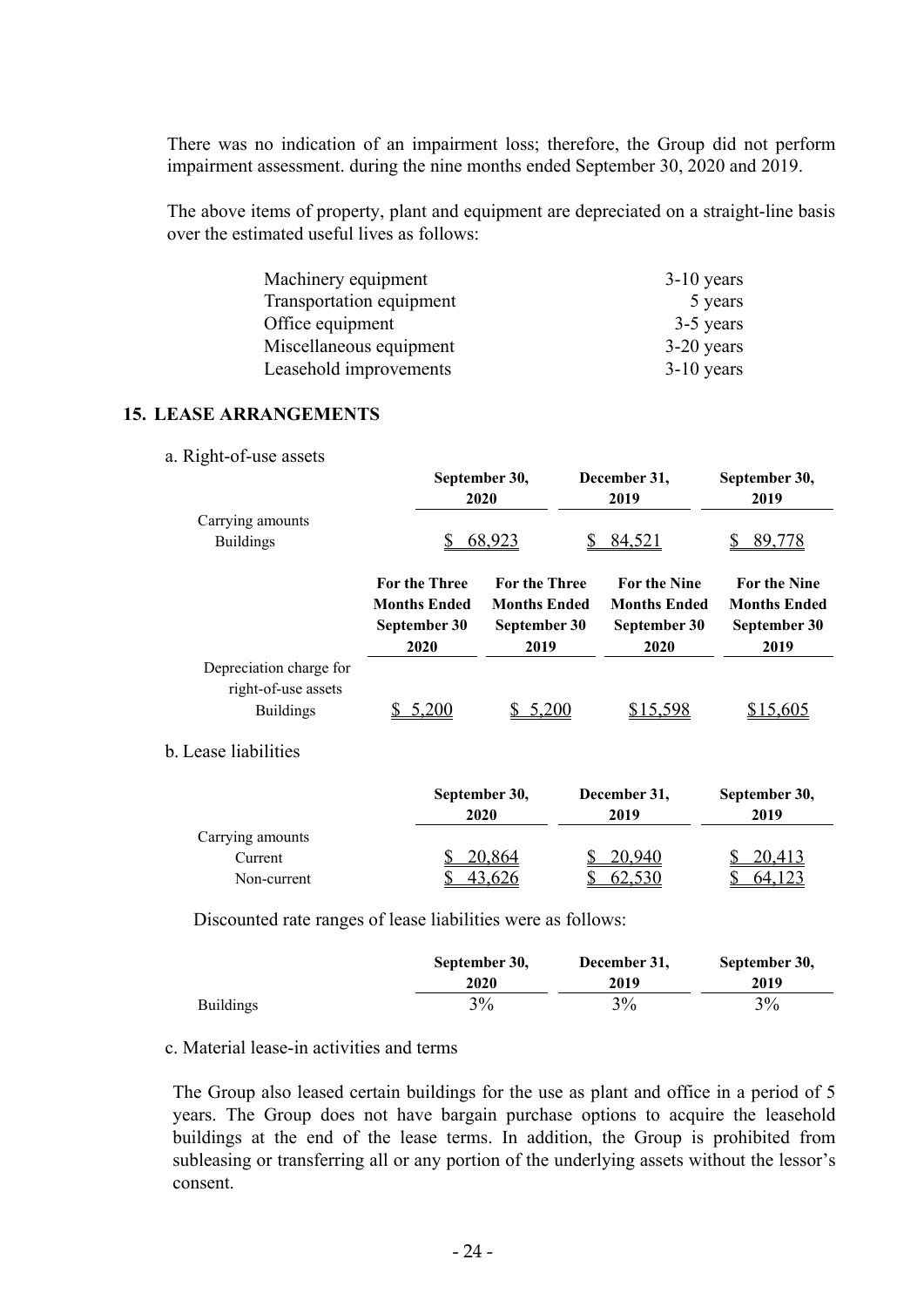# d. Other lease information

|                                                | For the Three<br><b>Months Ended</b><br>September 30<br>2020 | <b>For the Three</b><br><b>Months Ended</b><br>September 30<br>2019 | <b>For the Nine</b><br><b>Months Ended</b><br>September 30<br>2020 | <b>For the Nine</b><br><b>Months Ended</b><br>September 30<br>2019 |
|------------------------------------------------|--------------------------------------------------------------|---------------------------------------------------------------------|--------------------------------------------------------------------|--------------------------------------------------------------------|
| Expenses relating to<br>low-value asset leases | <u>52</u>                                                    | 69<br>$\mathbb{S}$                                                  | <u>152</u><br>$\mathbb{S}$                                         | <u>231</u>                                                         |
| Total cash outflow for                         |                                                              |                                                                     |                                                                    |                                                                    |
| lease                                          |                                                              |                                                                     | $(\frac{$20,731}{})$                                               | $(\frac{$20,818}{$ )                                               |
| <b>16. OTHER INTANGIBLE ASSETS</b>             |                                                              |                                                                     |                                                                    |                                                                    |
|                                                |                                                              |                                                                     |                                                                    | Computer                                                           |
|                                                |                                                              |                                                                     |                                                                    | <b>Software</b>                                                    |
| Cost                                           |                                                              |                                                                     |                                                                    |                                                                    |
| Balance on January 1, 2019                     |                                                              |                                                                     | \$                                                                 | 19,279                                                             |
| Additions                                      |                                                              |                                                                     |                                                                    | 670                                                                |
| Balance on September 30, 2019                  |                                                              |                                                                     | \$                                                                 | 19,949                                                             |
| <b>Accumulated amortization</b>                |                                                              |                                                                     |                                                                    |                                                                    |
| Balance on January 1, 2019                     |                                                              |                                                                     | \$                                                                 | 9,611                                                              |
| Amortization expenses                          |                                                              |                                                                     |                                                                    | 2,507                                                              |
| Balance on September 30, 2019                  |                                                              |                                                                     | \$                                                                 | 12,118                                                             |
|                                                |                                                              |                                                                     |                                                                    |                                                                    |
| Balance on September 30, 2019                  |                                                              |                                                                     | $\mathbb{S}$                                                       | 7,831                                                              |
| Cost                                           |                                                              |                                                                     |                                                                    |                                                                    |
| Balance on January 1, 2020                     |                                                              |                                                                     | \$                                                                 | 20,179                                                             |
| Additions                                      |                                                              |                                                                     |                                                                    |                                                                    |
| Disposals                                      |                                                              |                                                                     |                                                                    | 1,800                                                              |
| Balance on September 30, 2020                  |                                                              |                                                                     | \$                                                                 | <u>18,379</u>                                                      |
| Accumulated amortization                       |                                                              |                                                                     |                                                                    |                                                                    |
| Balance at January 1, 2020                     |                                                              |                                                                     | \$                                                                 | 12,960                                                             |
| Amortization expenses                          |                                                              |                                                                     |                                                                    | 2,486                                                              |
| Disposals                                      |                                                              |                                                                     |                                                                    | 1,800)                                                             |
| Balance on September 30, 2020                  |                                                              |                                                                     | S                                                                  | 13,646                                                             |
| Carrying amounts at December                   |                                                              |                                                                     |                                                                    |                                                                    |
| 31, 2019 and January 1, 2020                   |                                                              |                                                                     |                                                                    | 7,219                                                              |
|                                                |                                                              |                                                                     |                                                                    |                                                                    |
| Carrying amounts on September                  |                                                              |                                                                     |                                                                    |                                                                    |
| 30, 2020                                       |                                                              |                                                                     | \$                                                                 | 4,733                                                              |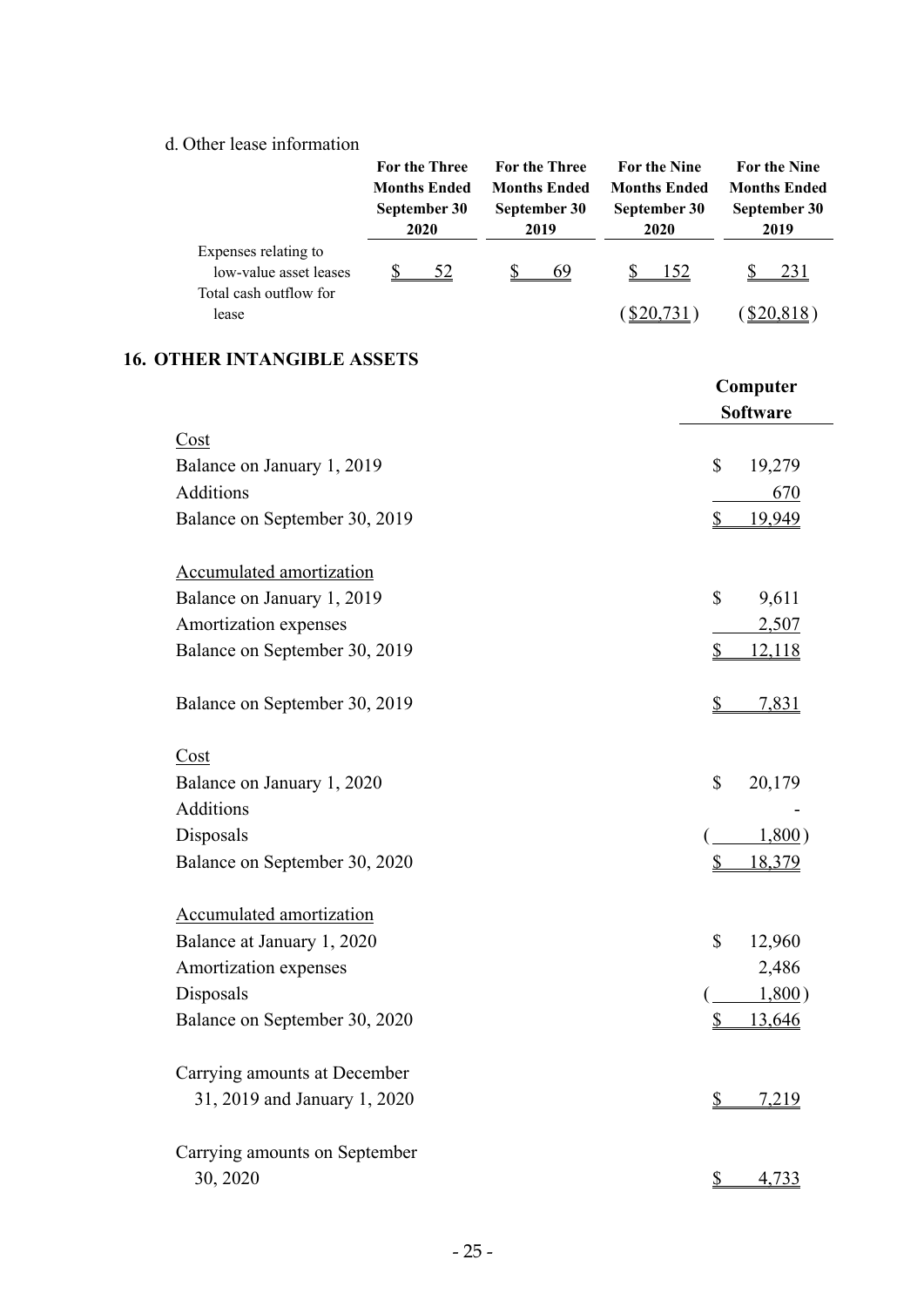Besides amortization expense, the Group did not acquire, dispose, nor impair any other intangible assets between nine months ended September 30, 2020 and 2019. Other intangible assets were amortized on a straight-line basis over their estimated useful lives as follows:

### Computer software 3-10 years

Amortization expenses summarized by function:

|                            | <b>For the Three</b><br><b>Months Ended</b><br>September 30<br>2020 | For the Three<br><b>Months Ended</b><br>September 30<br>2019 | <b>For the Nine</b><br><b>Months Ended</b><br>September 30<br>2020 | <b>For the Nine</b><br><b>Months Ended</b><br>September 30<br>2019 |
|----------------------------|---------------------------------------------------------------------|--------------------------------------------------------------|--------------------------------------------------------------------|--------------------------------------------------------------------|
| Operating costs            | \$                                                                  | \$                                                           | \$                                                                 | \$                                                                 |
| Selling and marketing      |                                                                     |                                                              |                                                                    |                                                                    |
| expenses                   | 27                                                                  | 28                                                           | 80                                                                 | 76                                                                 |
| General and administrative |                                                                     |                                                              |                                                                    |                                                                    |
| expenses                   | 678                                                                 | 638                                                          | 2,035                                                              | 2,004                                                              |
| Research and development   |                                                                     |                                                              |                                                                    |                                                                    |
| expenses                   | 86                                                                  | 142                                                          | 371                                                                | 427                                                                |
|                            | 791                                                                 | 808                                                          | 2,486                                                              | 2,507                                                              |

### **17. OTHER ASSETS**

|                                      | September 30, | December 31, | September 30,     |
|--------------------------------------|---------------|--------------|-------------------|
|                                      | 2020          | 2019         | 2019              |
| Current                              |               |              |                   |
| Prepayments                          |               |              |                   |
| Prepayment for purchases and         |               |              |                   |
| expenses                             | \$<br>2,621   | \$<br>5,620  | \$<br>6,849       |
| Offsets against business tax payable |               |              | 4,260             |
|                                      | 2,621         | 5,620        | 11,109            |
| Others current assets                |               |              |                   |
| Temporary payment                    | 30            | 53           | 454               |
|                                      | 2,651         | 5,673        | 11,563            |
| Non-current                          |               |              |                   |
| Prepayments for equipment            | \$<br>2,261   | \$<br>4,025  | \$                |
| Refundable deposits                  | 136           | 136          | 138               |
| Overdue receivables (Note 11)        | 30            | 30           | 30                |
| Allowance for impairment loss -      |               |              |                   |
| overdue receivables                  | 30)           | 30)          | 30)               |
|                                      | \$<br>2,397   | \$<br>4,161  | \$<br><u> 138</u> |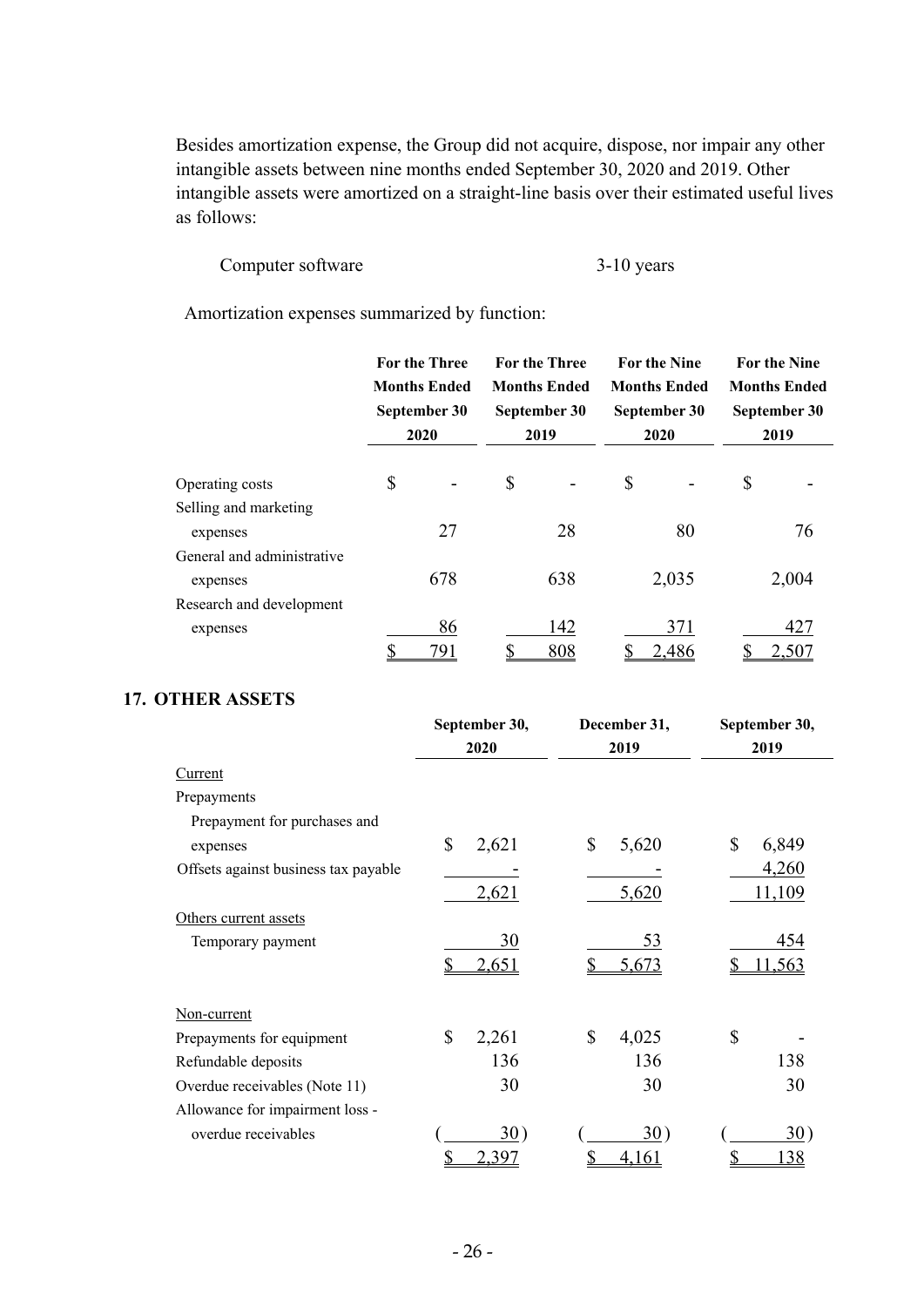# **18. NOTES AND ACCOUNTS PAYABLE**

|                                    | September 30,<br>2020 |           | September 30,<br>2019 |  |
|------------------------------------|-----------------------|-----------|-----------------------|--|
| Notes payable                      |                       |           |                       |  |
| Non-trade                          |                       |           |                       |  |
| Accounts payable                   |                       |           |                       |  |
| Accounts payable                   | \$152,175             | \$168,437 | \$143,371             |  |
| Accounts payable - related parties | 45,785                | 63,829    | 61,004                |  |
|                                    | <u>97,960</u>         | \$232,266 | 204,375               |  |

The Group has financial risk management policies in place to ensure that all payables are paid within the pre-agreed credit terms.

# **19. OTHER LIABILITIES**

|                              | September 30, | December 31, | September 30,       |  |
|------------------------------|---------------|--------------|---------------------|--|
|                              | 2020          | 2019         | 2019                |  |
| Current                      |               |              |                     |  |
| Other payables               |               |              |                     |  |
| Accrued commissions          | \$<br>2,343   | \$<br>2,256  | \$<br>2,389         |  |
| Payables for salaries or     |               |              |                     |  |
| bonuses                      | 51,666        | 56,375       | 50,752              |  |
| Payables for annual leave    | 4,500         | 7,500        | 4,000               |  |
| Payables for compensation of |               |              |                     |  |
| employees and                |               |              |                     |  |
| remuneration of directors    |               |              |                     |  |
| (Note 24)                    | 20,200        | 25,300       | 18,800              |  |
|                              | September 30, | December 31, | September 30,       |  |
|                              | 2020          | 2019         | 2019                |  |
| Other payables-related party |               |              |                     |  |
| (Note 30)                    | \$<br>991     | \$<br>2,325  | \$<br>2,263         |  |
| Payables for purchases of    |               |              |                     |  |
| equipment                    |               | 860          | 19                  |  |
| Payable for service          | 1,076         | 1,265        | 1,899               |  |
| Accrued freights             | 2,004         | 2,202        | 2,348               |  |
| Other                        | 10,996        | 6,647        | 8,600               |  |
|                              | \$<br>93,776  | \$104,730    | 91,070<br>\$        |  |
| Contract liability           |               |              |                     |  |
| Advance payment              | \$37,537      | 39,767<br>\$ | <u>42,138</u><br>\$ |  |
| Others liability             |               |              |                     |  |
| Receipts under custody and   |               |              |                     |  |
| others                       | \$<br>2,099   | 2,334<br>\$  | \$<br>2,147         |  |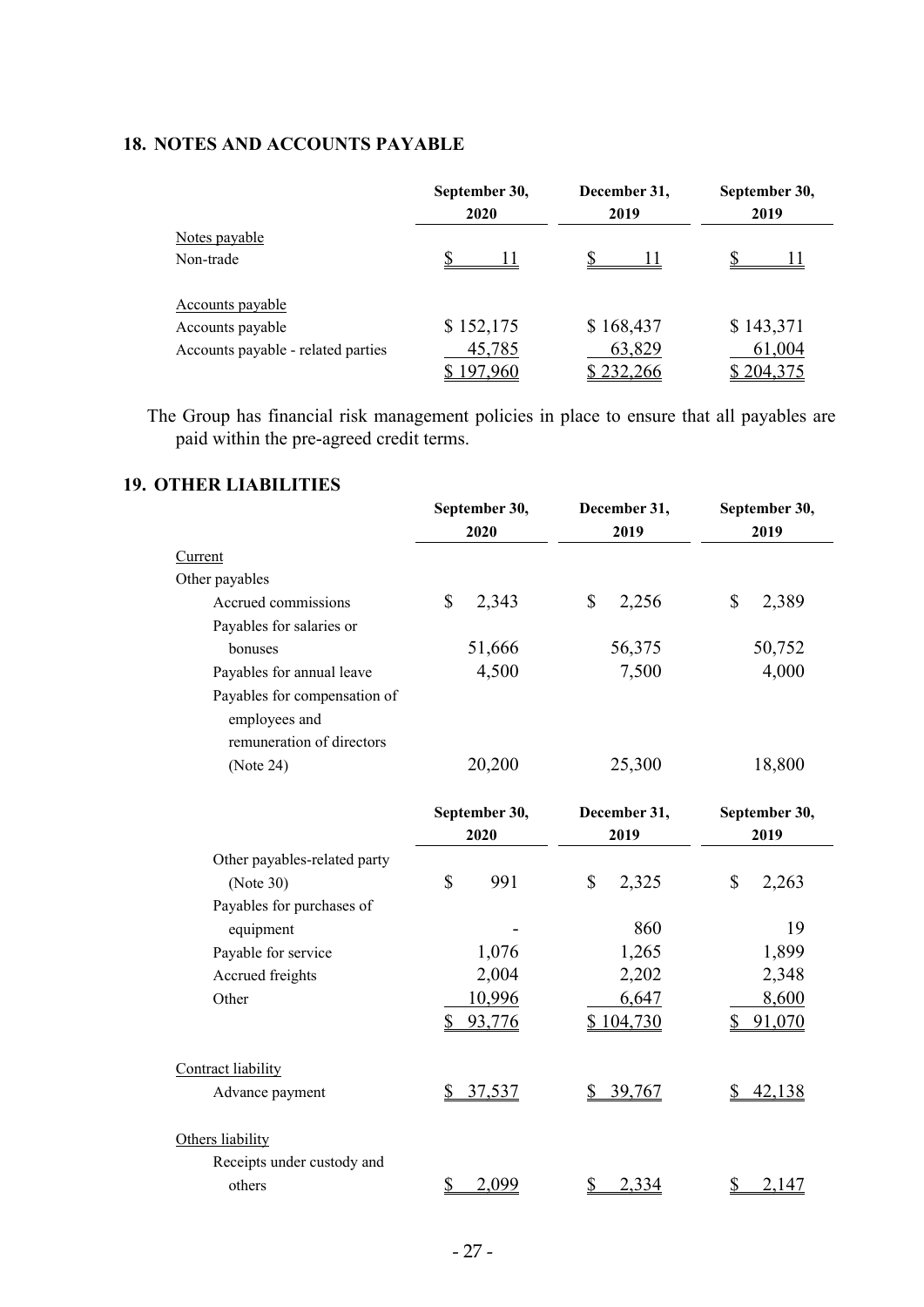#### **20. PROVISIONS**

|                                  | September 30, | December 31,               | September 30,              |
|----------------------------------|---------------|----------------------------|----------------------------|
|                                  | 2020          | 2019                       | 2019                       |
| Current                          |               |                            |                            |
| Warranties*                      | 3,560         | 11,164                     | <u>12,638</u>              |
| Non-current                      |               |                            |                            |
| Warranties*                      | 2,164         | 6,960                      | 8,786                      |
|                                  |               | <b>For the Nine Months</b> | <b>For the Nine Months</b> |
|                                  |               | <b>Ended September 30</b>  | <b>Ended September 30</b>  |
|                                  |               | 2020                       | 2019                       |
| Balance on January 1             | \$            | 18,124                     | \$<br>27,015               |
| Amount used                      |               | 5,712)                     | 9,238)                     |
| Additional provisions recognized |               |                            | 3,647                      |
| Rotate unused                    |               | 6,688                      |                            |
| Balance on September 30          |               |                            |                            |

\*The provision for warranty claims represents the present value of management's best estimate of the future outflow of economic benefits that will be required under sale of goods legislation. The estimate had been made on the basis of historic warranty trends, and may vary as a result of new materials, altered manufacturing processes or other events affecting product quality.

### **21. RETIREMENT BENEFIT PLANS**

Employee benefits expense in respect of the Group's defined retirement benefit plans was \$28 thousand and \$38 thousand for the three months ended September 30, 2020 and 2019, respectively, and \$84 thousand and \$113 thousand for the nine months ended September 30, 2020 and 2019, respectively. They were calculated using the prior year's actuarially determined pension cost discount rate as of December 31, 2019 and 2018, respectively.

#### **22. EQUITY**

#### a. Share capital

#### Common stock

|                                 | September 30, | December 31,  | September 30, |
|---------------------------------|---------------|---------------|---------------|
|                                 | 2020          | 2019          | 2019          |
| Number of shares authorized (in |               |               |               |
| thousands)                      | 50,000        | <u>50,000</u> | <u>50,000</u> |
| Shares authorized               | 500,000       | \$500,000     | \$500,000     |
| Number of shares issued and     |               |               |               |
| fully paid                      |               |               |               |
| (in thousands)                  | 38,255        | 38,255        | 38,255        |
| Shares issued                   |               |               |               |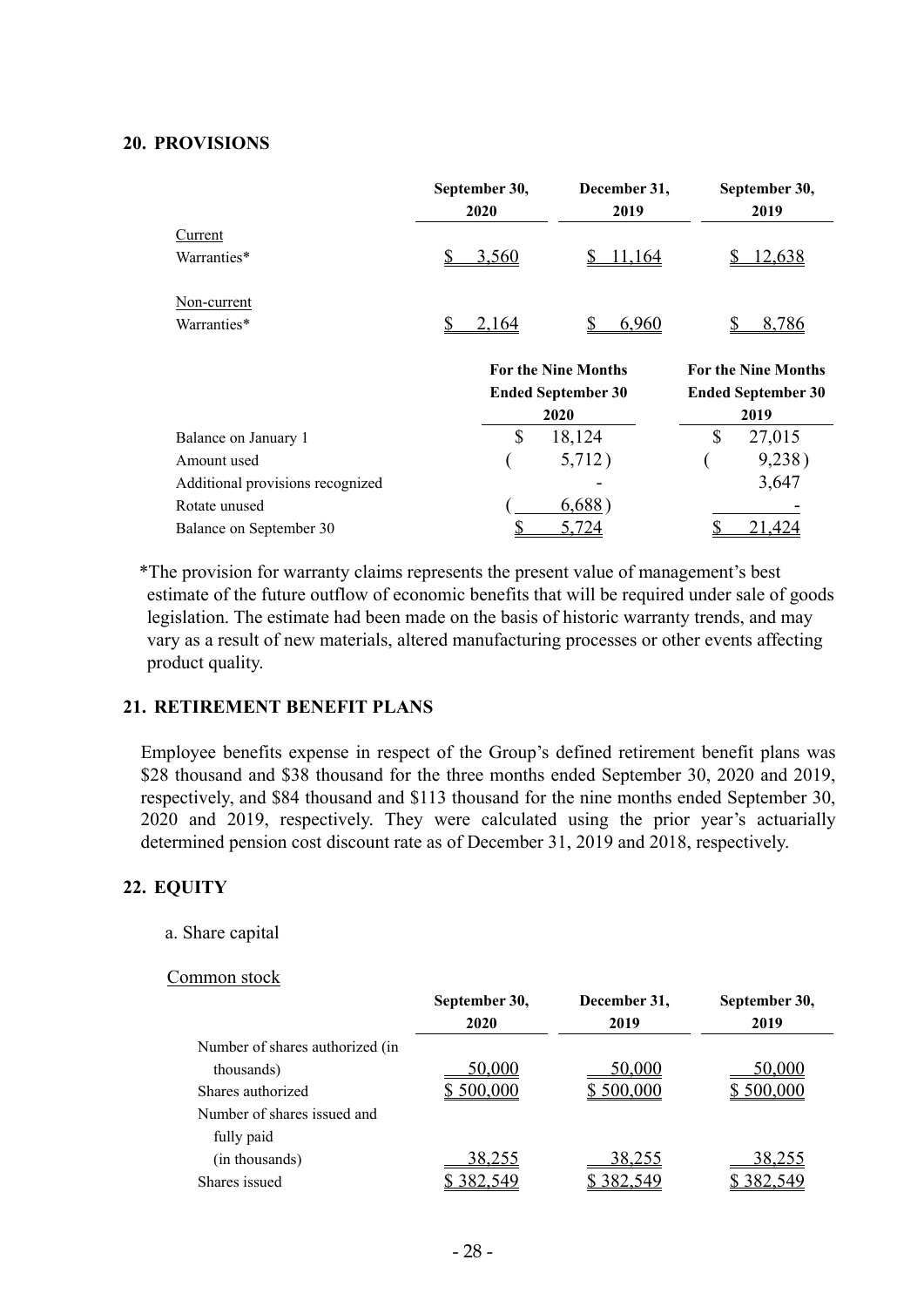The authorized shares include 4,000 thousand shares allocated for the exercise of employee stock options.

#### b. Capital surplus

|                                   | September 30, | December 31, | September 30, |  |
|-----------------------------------|---------------|--------------|---------------|--|
|                                   | 2020          | 2019         | 2019          |  |
| May be used to offset a deficit,  |               |              |               |  |
| distributed as cash dividends, or |               |              |               |  |
| transferred to share capital*     |               |              |               |  |
| Issuance of ordinary shares       | \$386,829     | \$396,393    | \$396,393     |  |

Such capital surplus may be used to offset a deficit; in addition, when the Company has no deficit, such capital surplus may be distributed as cash dividends or transferred to share capital (limited to a certain percentage of the Company's capital surplus and to once a year).

#### c. Retained earnings and dividends policy

Under the dividends policy as set forth in the amended Articles, where the Company made a profit in a fiscal year, the profit shall be first utilized for paying taxes, offsetting losses of previous years, setting aside as legal reserve 10% of the remaining profit, setting aside or reversing special reserve in accordance with the laws and regulations, and then any remaining profit together with any undistributed retained earnings shall be used by the Company's board of directors as the basis for proposing a distribution plan, which should be resolved in the shareholders' meeting for distribution of dividends and bonus to shareholders. For the policies on distribution of employees' compensation and remuneration of directors after amendment, refer to employees' compensation and remuneration of directors in Note 24, (g).

Taking into account future capital expenditure requirements and long-term financial planning of the Company, the total dividends paid in any given year may not be less than 50% of the distributable earnings in that year. However, cumulative distributable earnings cannot be distributed if it is less than 20% of the total paid-up capital. Dividends could be distributed either through cash or shares, and cash dividends shall not be less than 10% of the total dividends for the year.

An appropriation of earnings to a legal reserve should be made until the legal reserve equals the Company's paid-in capital. The legal reserve may be used to offset deficits. If the Company has no deficit and the legal reserve has exceeded 25% of the Company's paid-in capital, the excess may be transferred to capital or distributed in cash.

Items referred to under Rule No. 1010012865, Rule No. 1010047490 and Rule No. 1030006415 issued by the FSC and the directive titled "Questions and Answers for Special Reserves Appropriated Following Adoption of IFRSs" should be appropriated to or reversed from a special reserve by the Company.

The appropriations of earnings for 2019 and 2018 that were approved in the shareholders' meetings on June 9, 2020 and June 10, 2019, respectively, were as follows: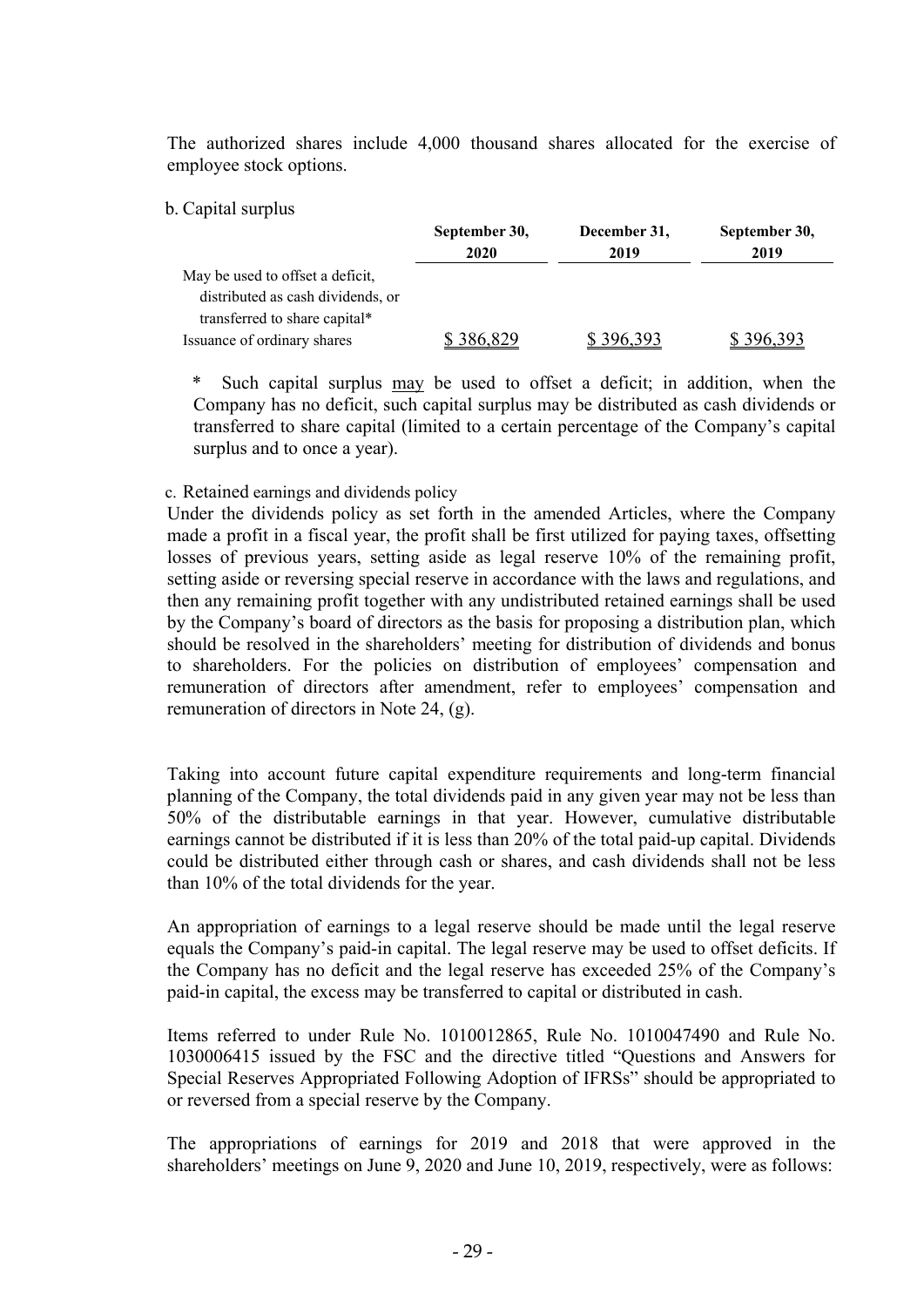|                                    | <b>For the Year Ended</b> | <b>For the Year Ended</b><br><b>December 31,2018</b> |  |
|------------------------------------|---------------------------|------------------------------------------------------|--|
|                                    | <b>December 31,2019</b>   |                                                      |  |
| Legal reserve                      | S<br>20,636               | 18,628<br>S                                          |  |
| Special reserve                    | 2,702                     | 16)                                                  |  |
| Cash dividends                     | 181,710                   | 167,939                                              |  |
| Cash dividends (additional paid-in |                           |                                                      |  |
| capital)                           | 9,564                     | 4,207                                                |  |
| Cash dividends per share (NT\$)    | 5                         | 4                                                    |  |

d. Special reserves

|                                    | <b>For the Nine Months</b> | <b>For the Nine Months</b><br><b>Ended September 30</b><br>2019 |  |
|------------------------------------|----------------------------|-----------------------------------------------------------------|--|
|                                    | <b>Ended September 30</b>  |                                                                 |  |
|                                    | 2020                       |                                                                 |  |
| Beginning on January 1             | 26                         | \$<br>42                                                        |  |
| Appropriations of special reserves | 2,702                      |                                                                 |  |
| Rotate of special reserves         |                            | 16                                                              |  |
| Balance on September 30            |                            |                                                                 |  |

# e. Other equity items

# 1) Exchange differences on translating the financial statements of foreign operations

|                                       | <b>For the Nine Months</b><br><b>Ended September 30</b> | <b>For the Nine Months</b><br><b>Ended September 30</b><br>2019 |  |
|---------------------------------------|---------------------------------------------------------|-----------------------------------------------------------------|--|
|                                       | 2020                                                    |                                                                 |  |
| Beginning on January 1                | 50)<br>D                                                | 26                                                              |  |
| Exchange differences arising on       |                                                         |                                                                 |  |
| translating the financials statements |                                                         |                                                                 |  |
| of foreign operations                 |                                                         | 6 I                                                             |  |
| Other comprehensive income            |                                                         |                                                                 |  |
| recognized for the period             |                                                         | 61                                                              |  |
| Balance on September 30               |                                                         |                                                                 |  |

# 2) Unrealized gain or loss on Financial Assets at FVTOCI

|                               | <b>For the Nine Months</b> | <b>For the Nine Months</b> |  |
|-------------------------------|----------------------------|----------------------------|--|
|                               | <b>Ended September 30</b>  | <b>Ended September 30</b>  |  |
|                               | 2020                       | 2019                       |  |
| Balance on January 1          | 2,678)<br>.১               |                            |  |
| Recognized for the year       |                            |                            |  |
| Unrealized gain (loss)-equity |                            |                            |  |
| instruments                   | 23,575                     | 1,148)                     |  |
| Other comprehensive Income    |                            |                            |  |
| recognized for the year       | 23,575                     | 1.148                      |  |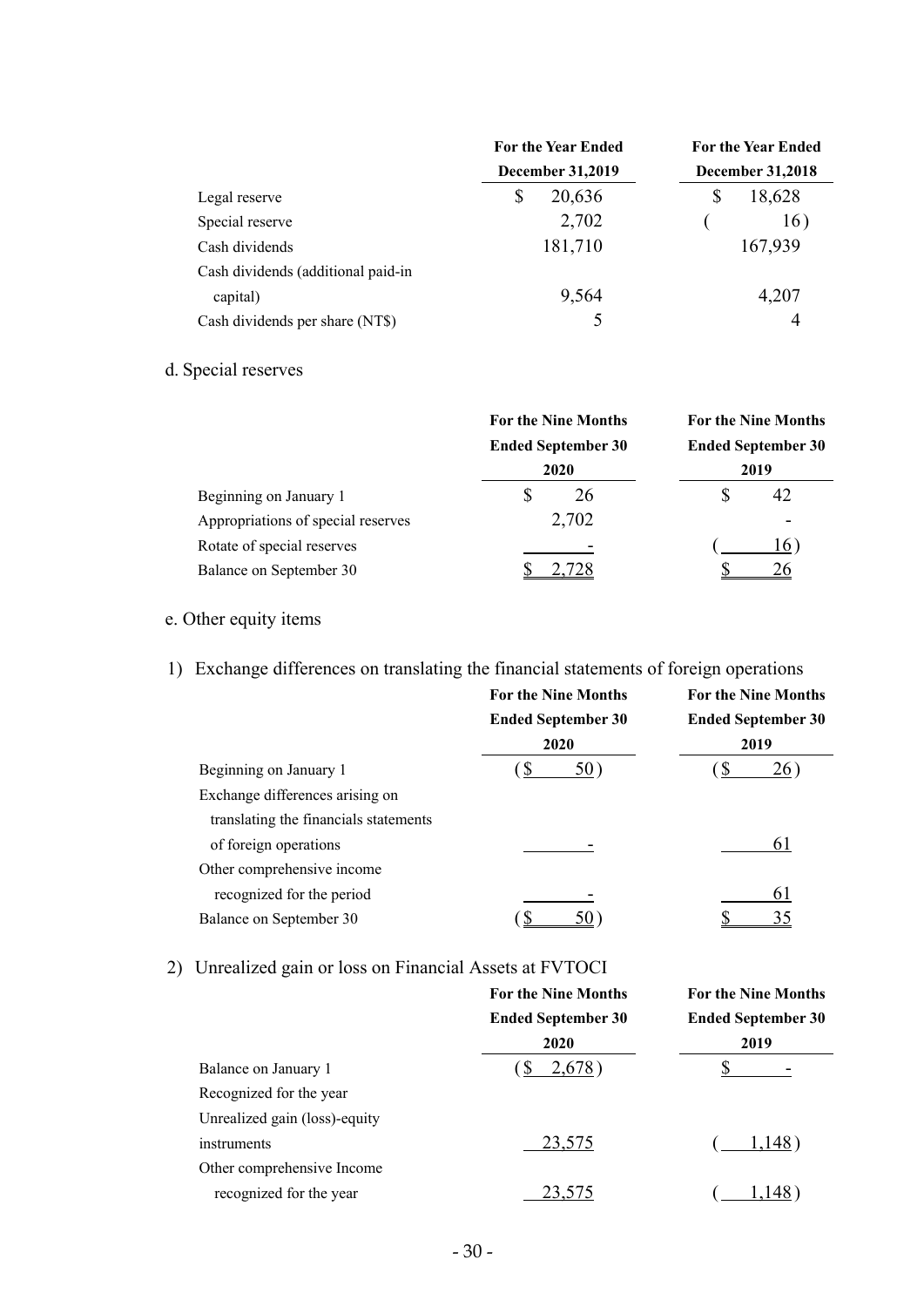|                                     | <b>For the Nine Months</b>        | <b>For the Nine Months</b>        |  |
|-------------------------------------|-----------------------------------|-----------------------------------|--|
|                                     | <b>Ended September 30</b><br>2020 | <b>Ended September 30</b><br>2019 |  |
| Gain (loss) on disposal of equity   |                                   |                                   |  |
| instruments transfer to retained    |                                   |                                   |  |
| earnings<br>Balance on September 30 | 3,812)<br>.085                    |                                   |  |

#### **23. REVENUE**

|                                                                   | <b>For the Three</b> | <b>For the Three</b> | <b>For the Nine</b> | <b>For the Nine</b> |
|-------------------------------------------------------------------|----------------------|----------------------|---------------------|---------------------|
|                                                                   | <b>Months Ended</b>  | <b>Months Ended</b>  | <b>Months Ended</b> | <b>Months Ended</b> |
|                                                                   | September 30         | September 30         | September 30        | September 30        |
|                                                                   | 2020                 | 2019                 | 2020                | 2019                |
| Revenue from contracts with<br>customers<br>Revenue from the sale | \$471,383            | \$461,791            | \$1,330,624         | \$1,333,357         |
| of goods                                                          | 18,536               | 4,351                | 40,115              | 15,417              |
| Service revenue                                                   | 489.919              | 466,142              | \$1,370,739         | ,348,774            |

#### a. Revenue from Sales to customers

#### Revenue from the sale of goods

Goods are categorized into computer monitors and customized products for manufacturing engineering. The Group engages in the sale of embedded control systems, medical displays, and application-specific display modules at the agreed prices stipulated in contracts, quotations or orders.

#### Service revenue

Service revenue mainly comprises revenue from the design of embedded, medical, and application specific display modules during product development; revenue from customers' request for repair when defects occur in products that exceed the warranty period; and revenue recognized at the agreed prices stipulated in contracts.

#### b. Contract balances

|                                | September 30, | December 31, | September 30, |
|--------------------------------|---------------|--------------|---------------|
|                                | 2020          | 2019         | 2019          |
| Trade receivables (Note 11)    | 281,069       | 283,435      | 248.148       |
| Contract liabilities (Note 20) | \$37,537      | 39.767       | \$42,138      |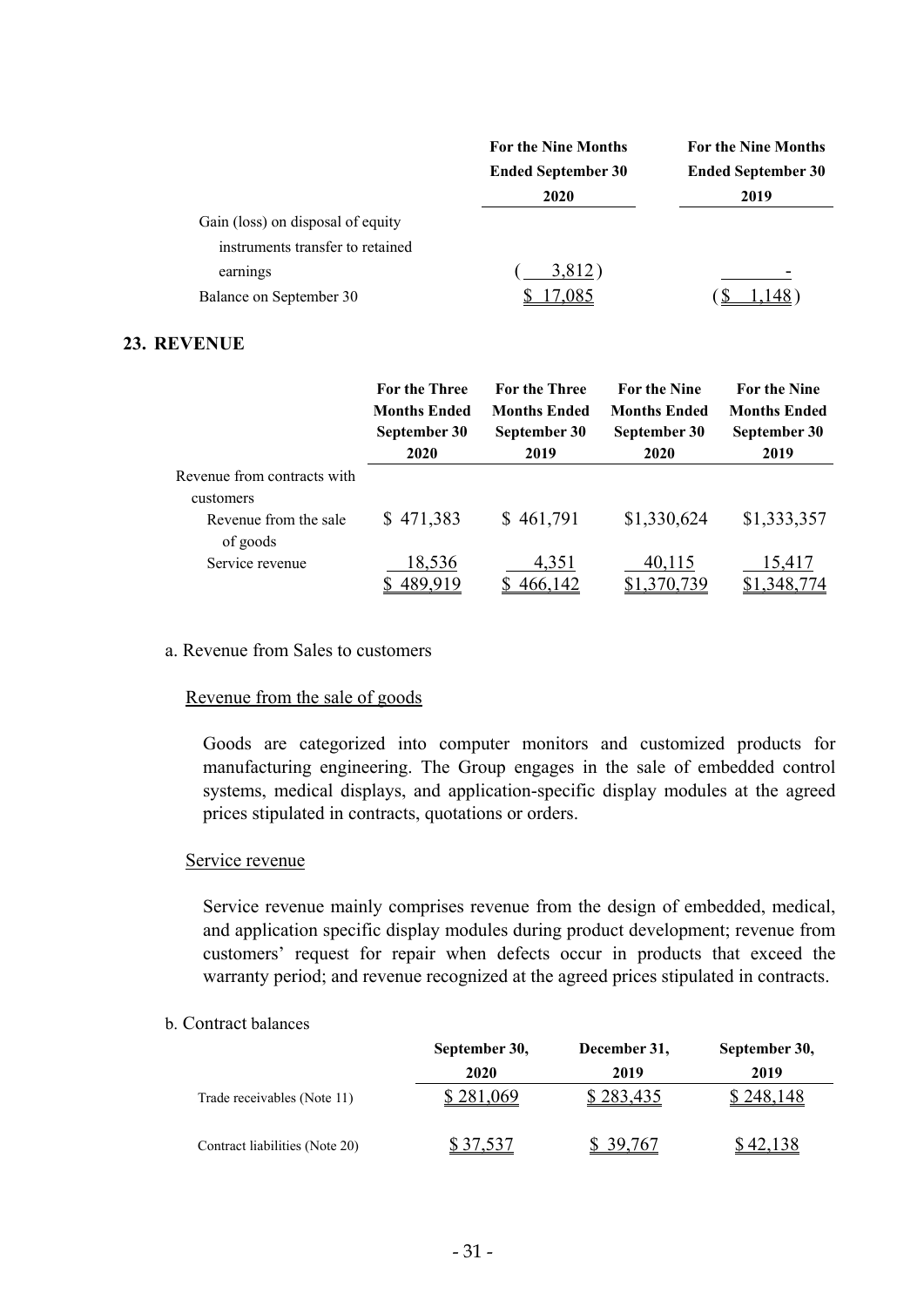# c. Disaggregation of revenue

For the nine months ended September 30,2020

|                      | <b>Embedded</b><br>Control | Application<br>specific | <b>Medical</b><br><b>Touch</b> | <b>Others</b> | Total                 |
|----------------------|----------------------------|-------------------------|--------------------------------|---------------|-----------------------|
| Goods or service     |                            |                         |                                |               |                       |
| Revenue from sale of |                            |                         |                                |               |                       |
| goods                | \$503,867                  | \$235,188               | \$488,071                      |               | \$103,498 \$1,330,624 |
| Service revenue      | 3,453                      | 31,202                  | 5,454                          | b             | 40,115                |
|                      | 507,320                    | 266,390                 | 493,525                        | 103,504       |                       |

# For the nine months ended September 30,2019

|                      | <b>Embedded</b> | Application    | Medical        |               |                                 |
|----------------------|-----------------|----------------|----------------|---------------|---------------------------------|
|                      | Control         | specific       | Touch          | <b>Others</b> | Total                           |
| Goods or service     |                 |                |                |               |                                 |
| Revenue from sale of |                 |                |                |               |                                 |
| goods                | \$596,936       | \$247,885      |                |               | \$388,341 \$100,195 \$1,333,357 |
| Service revenue      | .940            | 10,163         | 3,293          |               | 15.417                          |
|                      |                 | <u>258,048</u> | <u>591,634</u> |               |                                 |

# **24. NET PROFIT (LOSS) FROM CONTINUING OPERATIONS AND OTHER COMPREHENSIVE INCOME (LOSS)**

#### a. Interest income

|                     |   | <b>For the Three</b> | <b>For the Three</b> | <b>For the Nine</b> | <b>For the Nine</b> |
|---------------------|---|----------------------|----------------------|---------------------|---------------------|
|                     |   | <b>Months Ended</b>  | <b>Months Ended</b>  | <b>Months Ended</b> | <b>Months Ended</b> |
|                     |   | September 30         | September 30         | September 30        | September 30        |
|                     |   | 2020                 | 2019                 | 2020                | 2019                |
| Bank deposits       | S | 197                  | \$1,100              | \$2,071             | \$3,897             |
| Financial assets at |   |                      |                      |                     |                     |
| amortized cost      |   | 348                  | 309                  | 1,174               | 923                 |
|                     |   | 545                  | 409                  | 3.245               |                     |

### b. Other income

|                 | <b>For the Three</b> | For the Three       | <b>For the Nine</b> | For the Nine        |
|-----------------|----------------------|---------------------|---------------------|---------------------|
|                 | <b>Months Ended</b>  | <b>Months Ended</b> | <b>Months Ended</b> | <b>Months Ended</b> |
|                 | September 30         | September 30        | September 30        | September 30        |
|                 | 2020                 | 2019                | 2020                | 2019                |
| Dividend income | \$2,052              | \$1,803             | \$2,066             | \$1,803             |
| Others          | 18                   |                     | 23                  | 67                  |
|                 |                      |                     |                     |                     |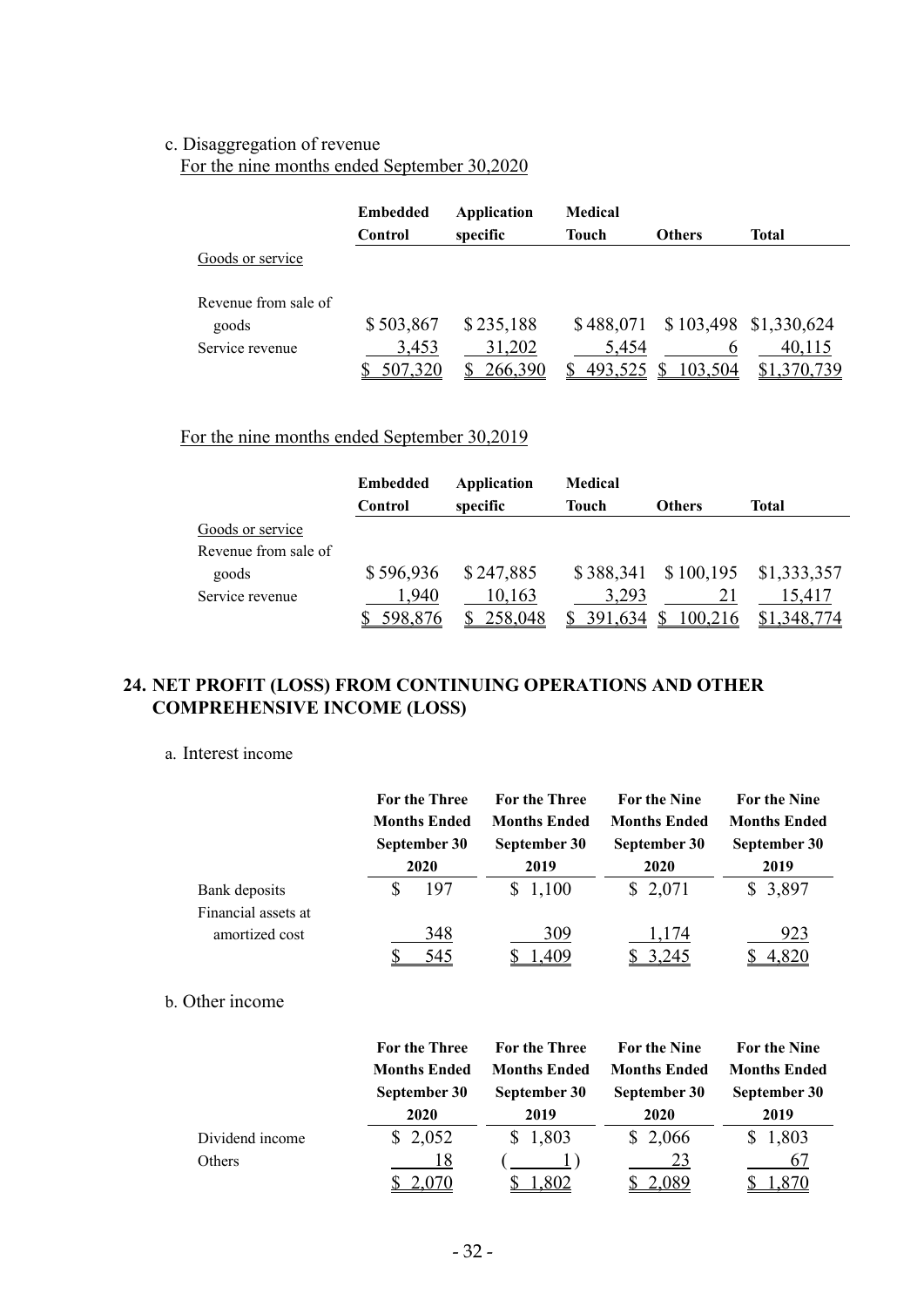### c. Other gains and losses

|                          | <b>For the Three</b> | <b>For the Three</b> |              | <b>For the Nine</b> | <b>For the Nine</b> |
|--------------------------|----------------------|----------------------|--------------|---------------------|---------------------|
|                          | <b>Months Ended</b>  | <b>Months Ended</b>  |              | <b>Months Ended</b> | <b>Months Ended</b> |
|                          | September 30         | September 30         |              | September 30        | September 30        |
|                          | 2020                 | 2019                 |              | 2020                | 2019                |
| Gain (loss) on financial |                      |                      |              |                     |                     |
| instruments              |                      |                      |              |                     |                     |
| Mandatorily              |                      |                      |              |                     |                     |
| measured at FVTPL        | \$<br>1,176          | \$<br>692            | \$           | 3,368               | \$<br>676           |
| Net foreign exchange     |                      |                      |              |                     |                     |
| gain (losses)            | 9,526)               | 394)                 |              | 11,708)             | 6,659               |
| Others                   | 94)                  | 77)                  |              | 95)                 | 77)                 |
|                          |                      | <u>221</u>           | $\mathbb{S}$ | 8,435)              | .258                |

# d. Finance costs

|                   | <b>For the Three</b> | <b>For the Three</b> | <b>For the Nine</b> | <b>For the Nine</b> |
|-------------------|----------------------|----------------------|---------------------|---------------------|
|                   | <b>Months Ended</b>  | <b>Months Ended</b>  | <b>Months Ended</b> | <b>Months Ended</b> |
|                   | September 30         | September 30         | September 30        | September 30        |
|                   | 2020                 | 2019                 | 2020                | 2019                |
| Interest on lease |                      |                      |                     |                     |
| liabilities       | 488.                 | -S<br>634)           | ′S∖<br>1.599)       |                     |

There was no interest capitalization in the combined company from January 1 to September 30, 2020 and 2019.

# e. Depreciation and amortization

|                            | <b>For the Three</b> |   | <b>For the Three</b> |    | <b>For the Nine</b> |   | <b>For the Nine</b> |
|----------------------------|----------------------|---|----------------------|----|---------------------|---|---------------------|
|                            | <b>Months Ended</b>  |   | <b>Months Ended</b>  |    | <b>Months Ended</b> |   | <b>Months Ended</b> |
|                            | September 30         |   | September 30         |    | September 30        |   | September 30        |
|                            | 2020                 |   | 2019                 |    | 2020                |   | 2019                |
| An analysis of deprecation |                      |   |                      |    |                     |   |                     |
| by function                |                      |   |                      |    |                     |   |                     |
| Operating costs            | \$<br>2,661          | S | 2,617                | S. | 7,982               | S | 7,670               |
| Operating expenses         | 6,484                |   | 7,131                |    | 19,174              |   | 22,365              |
|                            | 9,145                |   | 9.748                |    |                     |   | 30,035              |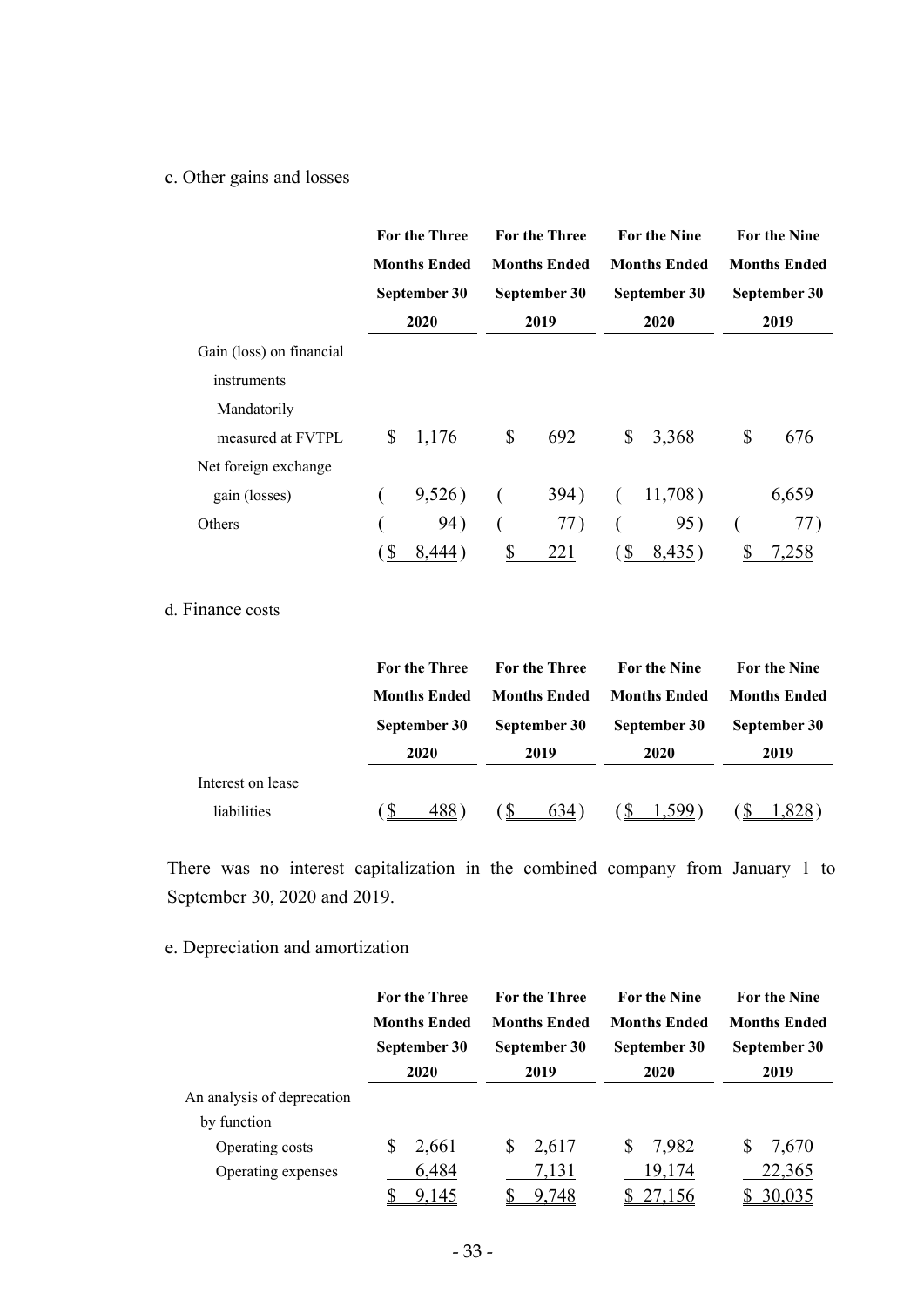|                                                                                     | <b>For the Three</b><br><b>Months Ended</b><br>September 30<br>2020 | <b>For the Three</b><br><b>Months Ended</b><br>September 30<br>2019 | <b>For the Nine</b><br><b>Months Ended</b><br>2020 | September 30        | <b>For the Nine</b><br><b>Months Ended</b><br>September 30<br>2019 |
|-------------------------------------------------------------------------------------|---------------------------------------------------------------------|---------------------------------------------------------------------|----------------------------------------------------|---------------------|--------------------------------------------------------------------|
| An analysis of<br>amortization by function<br>Operating costs<br>Operating expenses | \$<br>791<br>791                                                    | \$<br>808<br>808                                                    | \$                                                 | -<br>2,486<br>2,486 | \$<br>2,507<br>2,50 <sup>'</sup>                                   |

#### f. Employee benefits expense

|                         | <b>For the Three</b> | <b>For the Three</b> | <b>For the Nine</b> | <b>For the Nine</b> |
|-------------------------|----------------------|----------------------|---------------------|---------------------|
|                         | <b>Months Ended</b>  | <b>Months Ended</b>  | <b>Months Ended</b> | <b>Months Ended</b> |
|                         | September 30         | September 30         | September 30        | September 30        |
|                         | 2020                 | 2019                 | 2020                | 2019                |
| Short-term benefits     | \$45,158             | 56,862<br>\$         | \$141,383           | \$147,509           |
| Post-employment         |                      |                      |                     |                     |
| benefits(Note 21)       |                      |                      |                     |                     |
| Defined contribution    |                      |                      |                     |                     |
| plans                   | 1,499                | 1,467                | 4,483               | 4,433               |
| Defined benefit plans   | 28                   | 38                   | 84                  | 113                 |
|                         | 1,527                | 1,525                | 4,567               | 4,546               |
| Other employee benefits | 1,806                | 1,884                | 5,217               | 5,268               |
| Total employee benefits |                      |                      |                     |                     |
| expense                 | 48,491               | 57,241               | \$151,167           | \$157,323           |
|                         |                      |                      |                     |                     |
| An analysis of employee |                      |                      |                     |                     |
| benefits expense by     |                      |                      |                     |                     |
| function                |                      |                      |                     |                     |
| Operating costs         | 13,495<br>S          | 13,441<br>\$         | 41,196<br>S.        | 41,030<br>\$        |
| Operating expenses      | 34,996               | 43,800               | 109,971             | 116,293             |
|                         | 48,491               | 57,241               | \$151,167           | \$157,323           |

g. Employees' compensation and remuneration of directors and supervisors

The Company accrued employees' compensation at the rates of no less than 7.5%~10% and remuneration of directors at the rates of no higher than 3%, of net profit before income tax, employees' compensation, and remuneration of directors. For the three months ended September 30, 2020 and 2019, and the nine months ended September 30, 2020, 2019, the employees' compensation and the remuneration of directors were as follows: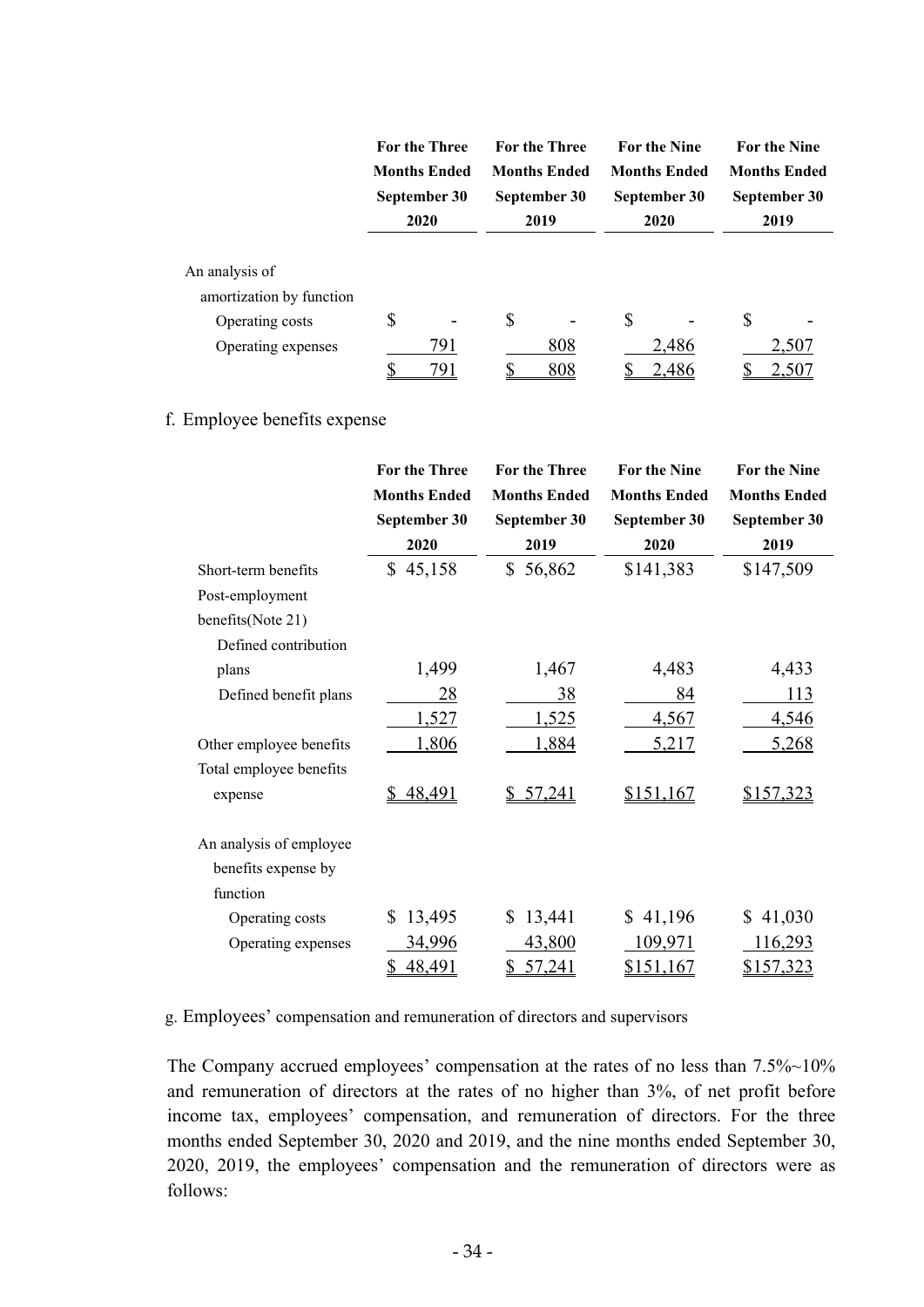#### Accrual rate

|                 | <b>For the Three</b> | <b>For the Three</b> | <b>For the Nine</b> | <b>For the Nine</b> |
|-----------------|----------------------|----------------------|---------------------|---------------------|
|                 | <b>Months Ended</b>  | <b>Months Ended</b>  | <b>Months Ended</b> | <b>Months Ended</b> |
|                 | September 30         | September 30         | September 30        | September 30        |
|                 | 2020                 | 2019                 | 2020                | 2019                |
| Employees'      |                      |                      |                     |                     |
| compensation    | $7.5\%$              | $7.5\%$              | $7.5\%$             | 7.5%                |
| Remuneration of |                      |                      |                     |                     |
| directors       | $1.5\%$              | $1.5\%$              | $1.5\%$             | $1.5\%$             |
| Amount          |                      |                      |                     |                     |
|                 | <b>For the Three</b> | <b>For the Three</b> | <b>For the Nine</b> | <b>For the Nine</b> |
|                 | Monthe Fnded         | Months Fnded         | Months Fnded        | Months Fnded        |

|                 | <b>Months Ended</b><br>September 30<br>2020 | <b>Months Ended</b><br>September 30<br>2019 | <b>Months Ended</b><br>September 30<br>2020 | <b>Months Ended</b><br>September 30<br>2019 |
|-----------------|---------------------------------------------|---------------------------------------------|---------------------------------------------|---------------------------------------------|
| Employees'      |                                             |                                             |                                             |                                             |
| compensation    | 5,770                                       | 5,250                                       | 16,850                                      | 15,670                                      |
| Remuneration of |                                             |                                             |                                             |                                             |
| directors       |                                             |                                             | 3,350                                       |                                             |

If there is a change in the amounts after the annual consolidated financial statements were authorized for issue, the differences are recorded as a change in the accounting estimate.

The compensation to employees and remuneration to the directors of 2019 and 2018 were approved by the Company's board of directors on March 16, 2020 and March 21, 2019, respectively, were as below:

|                 | <b>For the Year Ended</b><br><b>December 31,2019</b> |      |       | <b>For the Year Ended</b><br><b>December 31,2018</b> |       |        |  |       |
|-----------------|------------------------------------------------------|------|-------|------------------------------------------------------|-------|--------|--|-------|
|                 | Cash                                                 |      | Share |                                                      |       | Cash   |  | Share |
| Employees'      |                                                      |      |       |                                                      |       |        |  |       |
| compensation    | 21,170                                               | - \$ |       |                                                      | $- S$ | 21,500 |  |       |
| Remuneration of |                                                      |      |       |                                                      |       |        |  |       |
| directors       | 4,200                                                |      |       |                                                      |       | 3,500  |  |       |

There was no difference between the actual amounts of employees' compensation and remuneration of directors paid and the amounts recognized in the consolidated financial statements for the years ended December 31, 2018.

The Company's board of directors on March 16, 2020, The difference between the actual amounts of employees' compensation and remuneration of directors paid and the amounts recognized in the consolidated financial statements for the years ended December 31, 2019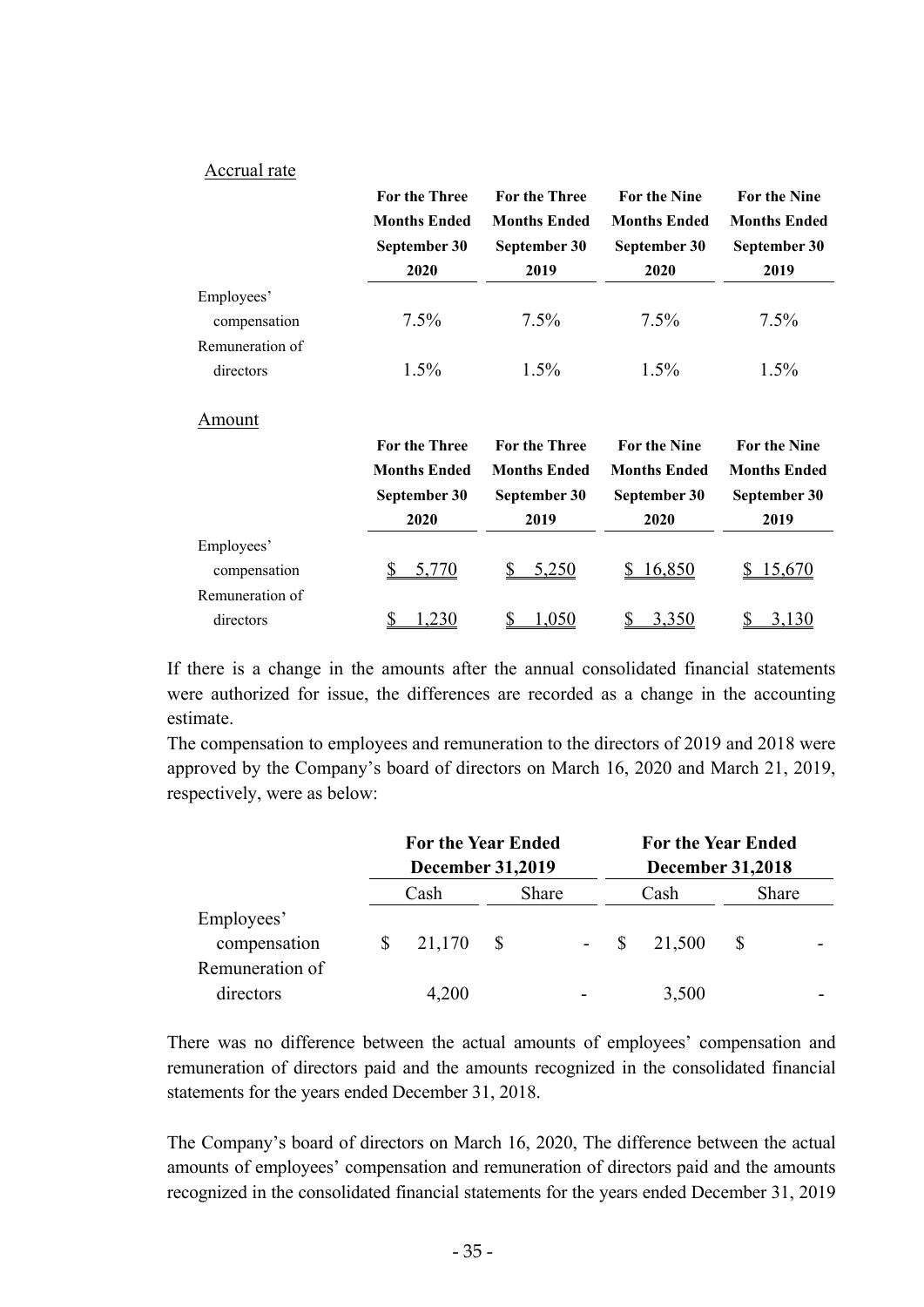|                                     | For the Year Ended December 31,2019 |                           |  |  |  |  |
|-------------------------------------|-------------------------------------|---------------------------|--|--|--|--|
|                                     | Employees' compensation             | Remuneration of directors |  |  |  |  |
| Approved amounts by the Company's   |                                     |                           |  |  |  |  |
| board of directors                  | 21.170                              | 4.200                     |  |  |  |  |
| Financial statements actual amounts |                                     |                           |  |  |  |  |

were adjusted to profit or loss for the years ended December 31, 2020.

Information on the employees' compensation and remuneration of directors resolved by the Company's board of directors is available at the Market Observation Post System website of the Taiwan Stock Exchange.

h. Gain or loss on foreign currency exchange

|                         | <b>For the Three</b> | <b>For the Three</b> | <b>For the Nine</b> | <b>For the Nine</b> |  |
|-------------------------|----------------------|----------------------|---------------------|---------------------|--|
|                         | <b>Months Ended</b>  | <b>Months Ended</b>  | <b>Months Ended</b> | <b>Months Ended</b> |  |
|                         | September 30         | September 30         | September 30        | September 30        |  |
|                         | 2020                 | 2019                 | 2020                | 2019                |  |
| Foreign exchange gains  | \$68,180             | 4,318<br><b>S</b>    | \$89,010            | \$19,470            |  |
| Foreign exchange losses | 77,706)              | 4,712)               | 100,718)            | 12,811)             |  |
| Net gain (loss)         |                      | 394                  |                     | 6.659               |  |

#### i. The reversal of impairment of non-financial instruments

|                          | <b>For the Three</b> | <b>For the Three</b> | <b>For the Nine</b>  | For the Nine                                |  |
|--------------------------|----------------------|----------------------|----------------------|---------------------------------------------|--|
|                          | <b>Months Ended</b>  | <b>Months Ended</b>  | <b>Months Ended</b>  | <b>Months Ended</b><br>September 30<br>2019 |  |
|                          | September 30<br>2020 | September 30<br>2019 | September 30<br>2020 |                                             |  |
|                          |                      |                      |                      |                                             |  |
| Inventories (included in |                      |                      |                      |                                             |  |
| costs of goods sold)     | 000                  |                      | 7.000                |                                             |  |

#### **25. INCOME TAXES RELATING TO CONTINUING OPERATION**

### a. Income tax recognized in profit or loss

| Major components of tax expense were as follows: |  |
|--------------------------------------------------|--|
|--------------------------------------------------|--|

|                   | <b>For the Three</b> | <b>For the Three</b> | <b>For the Nine</b> | <b>For the Nine</b> |  |
|-------------------|----------------------|----------------------|---------------------|---------------------|--|
|                   | <b>Months Ended</b>  | <b>Months Ended</b>  | <b>Months Ended</b> | <b>Months Ended</b> |  |
|                   | September 30         | September 30         | September 30        | September 30        |  |
|                   | 2020                 | 2019                 | 2020                | 2019                |  |
| Current tax       |                      |                      |                     |                     |  |
| In respect of the |                      |                      |                     |                     |  |
| current period    | \$15,355             | \$11,031             | \$36,906            | \$35,893            |  |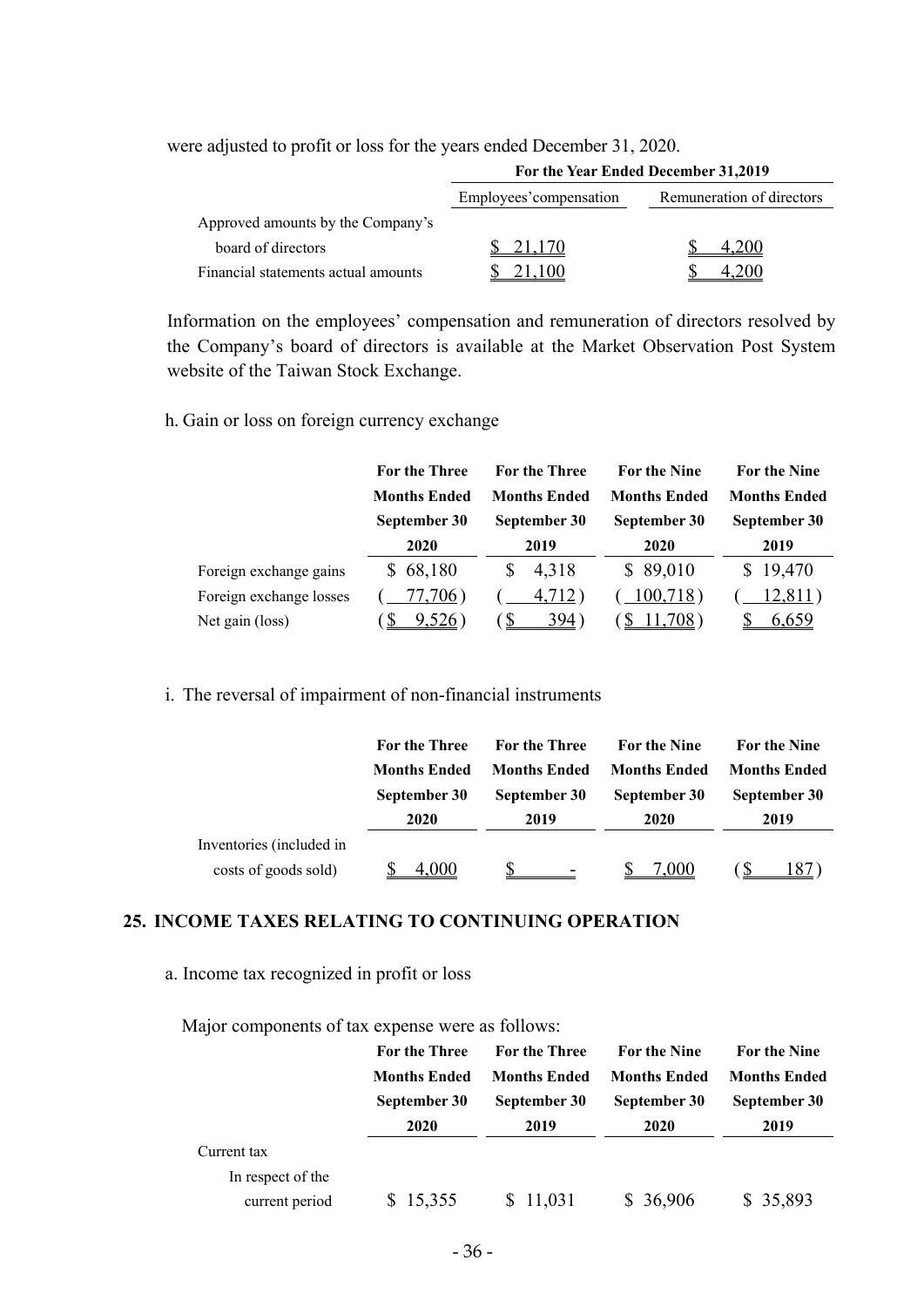|                         | <b>For the Three</b><br><b>Months Ended</b><br>September 30<br>2020 | <b>For the Three</b><br><b>Months Ended</b><br>September 30<br>2019 | <b>For the Nine</b><br><b>Months Ended</b><br>September 30<br>2020 | <b>For the Nine</b><br><b>Months Ended</b><br>September 30<br>2019 |
|-------------------------|---------------------------------------------------------------------|---------------------------------------------------------------------|--------------------------------------------------------------------|--------------------------------------------------------------------|
| Adjustment for the      |                                                                     |                                                                     |                                                                    |                                                                    |
| prior year              | 65                                                                  | 10                                                                  | 65                                                                 | 10                                                                 |
| Current tax             |                                                                     |                                                                     | 1,828)                                                             | 508)                                                               |
|                         | 15,420                                                              | 11,041                                                              | 35,143                                                             | 35,395                                                             |
| Deferred tax            |                                                                     |                                                                     |                                                                    |                                                                    |
| In respect of the       |                                                                     |                                                                     |                                                                    |                                                                    |
| current period          | 2,073)                                                              | 1,167                                                               | 2,834                                                              | 1,672                                                              |
| Income tax expense      |                                                                     |                                                                     |                                                                    |                                                                    |
| recognized in profit or |                                                                     |                                                                     |                                                                    |                                                                    |
| loss                    | 3,347                                                               |                                                                     |                                                                    | 37,0 <u>6</u>                                                      |

In July 2019, the President of the ROC announced the amendments to the Statute for Industrial Innovation, which stipulate that the amounts of unappropriated earnings in 2018 and thereafter that are reinvested in the construction or purchase of certain assets or technologies are allowed as deduction when computing the income tax on unappropriated earnings. The Group has already deducted the amount of capital expenditure from the unappropriated earnings in 2018 that was reinvested when calculating the tax on unappropriated earnings for the year ended December 2019.

#### b. Income tax expense recognized in other comprehensive income

|                           | <b>For the Three</b><br><b>Months Ended</b><br>September 30<br>2020 | <b>Months Ended</b> | <b>For the Three</b><br>September 30<br>2019 | <b>For the Nine</b><br><b>Months Ended</b><br>September 30<br>2020 |    | <b>For the Nine</b><br><b>Months Ended</b><br>September 30<br>2019 |
|---------------------------|---------------------------------------------------------------------|---------------------|----------------------------------------------|--------------------------------------------------------------------|----|--------------------------------------------------------------------|
| Deferred tax              |                                                                     |                     |                                              |                                                                    |    |                                                                    |
| In respect of the current |                                                                     |                     |                                              |                                                                    |    |                                                                    |
| year-Translation of       |                                                                     |                     |                                              |                                                                    |    |                                                                    |
| foreign operations        | S                                                                   | $(S_{\cdot})$       |                                              | S.                                                                 | \$ | 15                                                                 |
| Income tax recognized in  |                                                                     |                     |                                              |                                                                    |    |                                                                    |
| other comprehensive       |                                                                     |                     |                                              |                                                                    |    |                                                                    |
| <i>ncome</i>              |                                                                     |                     |                                              |                                                                    |    |                                                                    |

c. Income tax assessments

The tax returns of the Company through 2018 have been assessed by tax authorities. The tax returns of subsidiary Promate Japan prior to 2019 have not been assessed by tax authorities.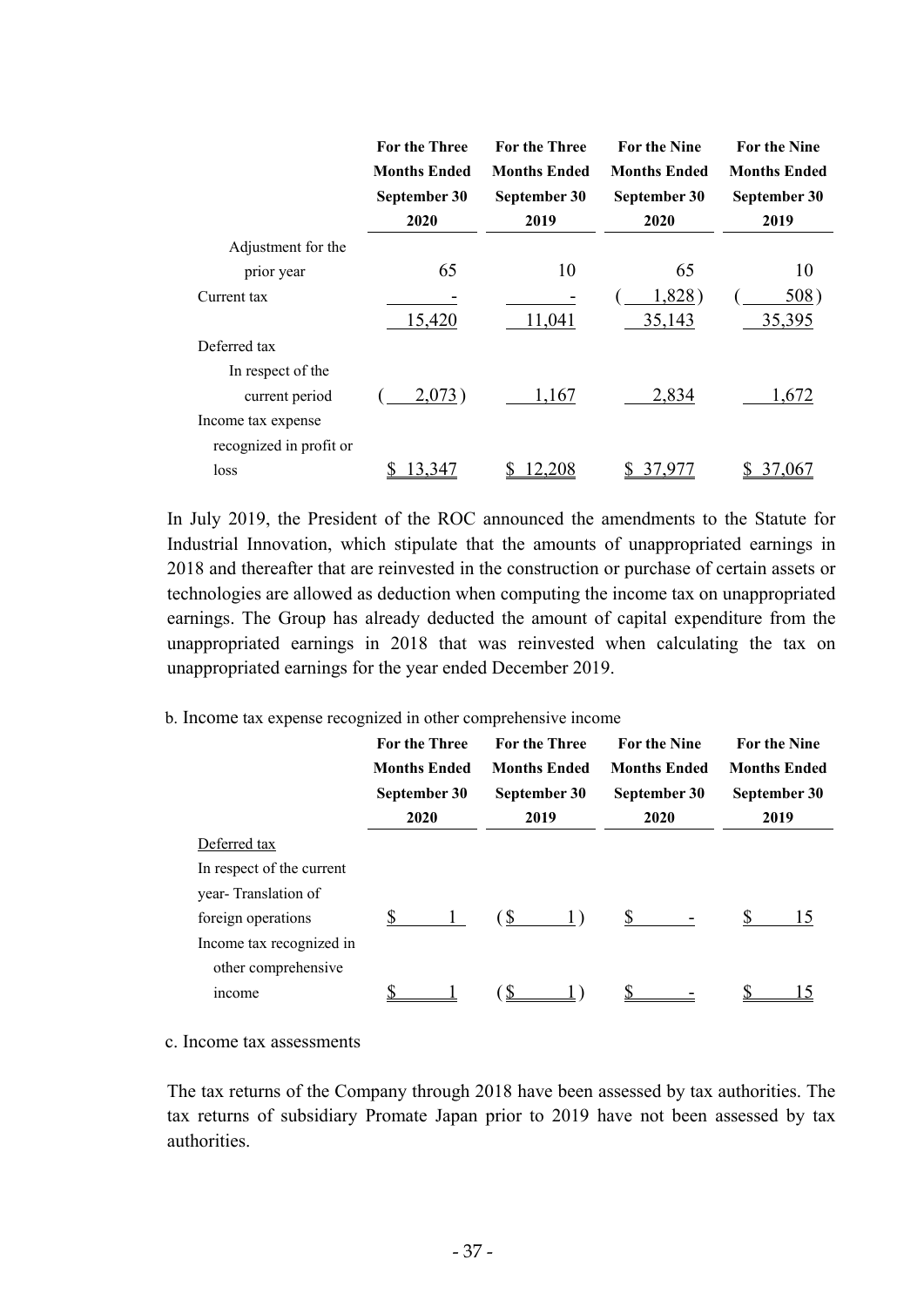# **26. EARNINGS PER SHARE**

#### **Unit: NT\$ Per Share**

|                            | <b>For the Three</b> | <b>For the Three</b> | <b>For the Nine</b> | <b>For the Nine</b> |  |
|----------------------------|----------------------|----------------------|---------------------|---------------------|--|
|                            | <b>Months Ended</b>  | <b>Months Ended</b>  | <b>Months Ended</b> | <b>Months Ended</b> |  |
|                            | September 30         | September 30         | September 30        | September 30        |  |
|                            | 2020                 | 2019                 | 2020                | 2019                |  |
| Basic earnings per share   |                      |                      |                     |                     |  |
| From continuing and        |                      |                      |                     |                     |  |
| discounted                 |                      |                      |                     |                     |  |
| operations                 | \$<br>l.48           | <u>1.35</u>          | <u>4.35</u>         | 4.01                |  |
| Total                      | \$<br>l.48           | 1.35                 | <u>4.35</u>         | 4.01                |  |
| Diluted earnings per share |                      |                      |                     |                     |  |
| From continuing and        |                      |                      |                     |                     |  |
| discounted                 |                      |                      |                     |                     |  |
| operations                 | S<br>1.47            | \$<br>1.34           | <u>4.31</u>         | 3.97                |  |
| Total                      | \$<br>1.47           | \$<br>1.34           | 4.31                | 3.97                |  |

The earnings and weighted average number of ordinary shares outstanding in the computation of earnings per share were as follows:

# Net Profit for the Year

|                               | <b>For the Three</b> | <b>For the Three</b> | <b>For the Nine</b> | For the Nine        |  |
|-------------------------------|----------------------|----------------------|---------------------|---------------------|--|
|                               | <b>Months Ended</b>  | <b>Months Ended</b>  | <b>Months Ended</b> | <b>Months Ended</b> |  |
|                               | September 30         | September 30         | September 30        | September 30        |  |
|                               | 2020                 | 2019                 | 2020                | 2019                |  |
| Income for the year           |                      |                      |                     |                     |  |
| attributable to owners of the |                      |                      |                     |                     |  |
| Company                       | 56,547               | \$51,524             | \$166,380           | \$153,543           |  |
| Earnings used in the          |                      |                      |                     |                     |  |
| computation of basic          |                      |                      |                     |                     |  |
| earnings per share            | 56,547               | \$51,524             | \$166,380           | \$153,543           |  |
| Earnings used in the          |                      |                      |                     |                     |  |
| computation of diluted        |                      |                      |                     |                     |  |
| earnings per share            | 56,547               | 51,524               | \$166,380           | \$153,543           |  |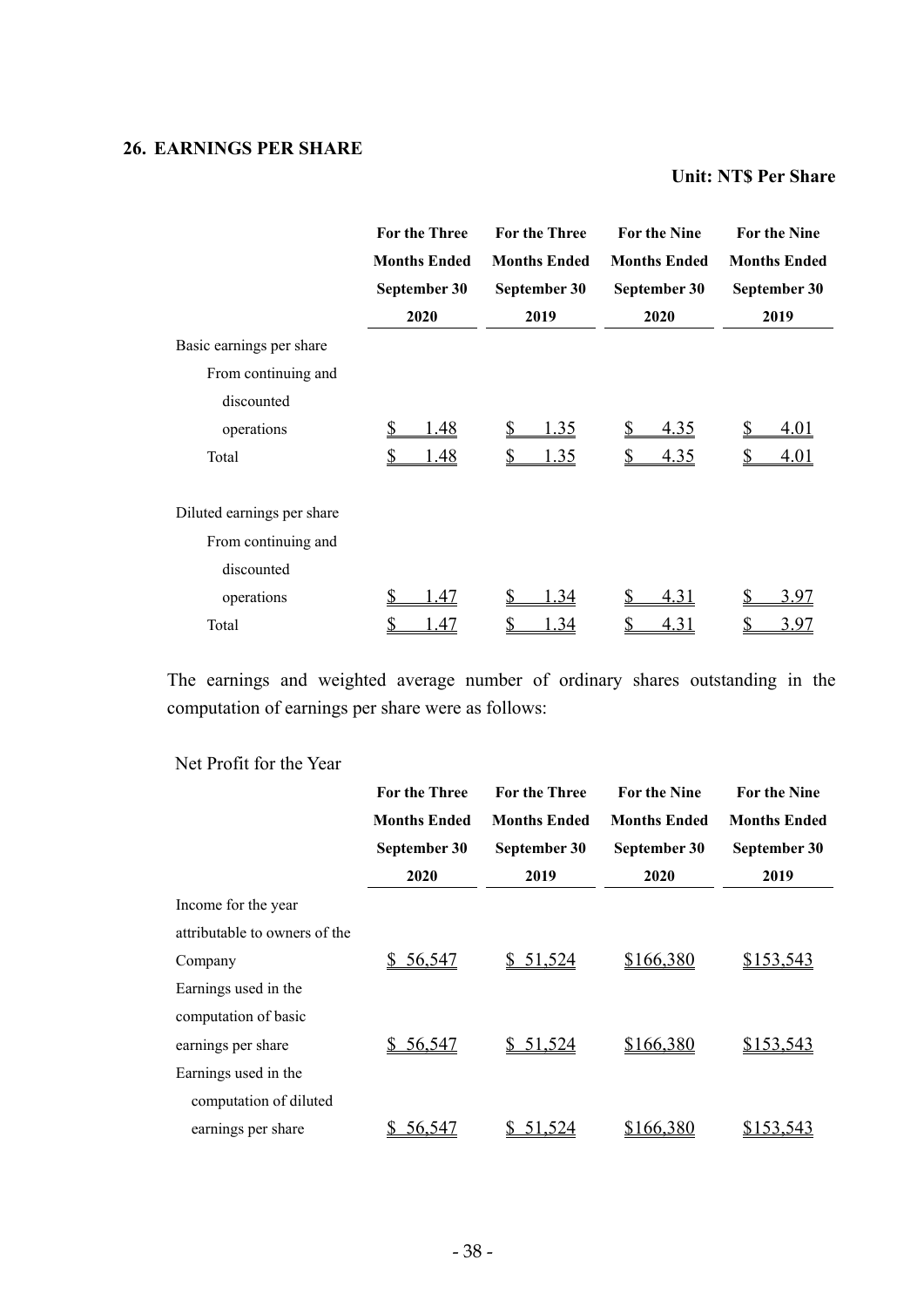|                                | <b>For the Three</b><br><b>Months Ended</b> | <b>For the Three</b><br><b>Months Ended</b> | <b>For the Nine</b><br><b>Months Ended</b> | <b>For the Nine</b><br><b>Months Ended</b> |  |  |
|--------------------------------|---------------------------------------------|---------------------------------------------|--------------------------------------------|--------------------------------------------|--|--|
|                                | September 30                                | September 30                                | September 30                               | September 30                               |  |  |
|                                | 2020                                        | 2019                                        | 2020                                       | 2019                                       |  |  |
| Weighted average number of     |                                             |                                             |                                            |                                            |  |  |
| ordinary shares in             |                                             |                                             |                                            |                                            |  |  |
| computation of basic           |                                             |                                             |                                            |                                            |  |  |
| earnings per share             | 38,255                                      | 38,255                                      | 38,255                                     | 38,255                                     |  |  |
| Effect of potentially dilutive |                                             |                                             |                                            |                                            |  |  |
| ordinary shares:               |                                             |                                             |                                            |                                            |  |  |
| Employees'                     |                                             |                                             |                                            |                                            |  |  |
| compensation                   | 242                                         | 239                                         | 338                                        | 398                                        |  |  |
| Weighted average number of     |                                             |                                             |                                            |                                            |  |  |
| ordinary shares used in        |                                             |                                             |                                            |                                            |  |  |
| the computation of diluted     |                                             |                                             |                                            |                                            |  |  |
| earnings per share             | 38,497                                      | 38,494                                      | <u>38,593</u>                              | 38,653                                     |  |  |

Weighted Average Number of Ordinary Shares Outstanding (In Thousand Shares)

If the Group offered to settle compensation paid to employees in cash or shares, the Group assumed the entire amount of the compensation will be settled in shares and the resulting potential shares were included in the weighted average number of shares outstanding used in the computation of diluted earnings per share, as the effect is dilutive. Such dilutive effect of the potential shares is included in the computation of diluted earnings per share until the number of shares to be distributed to employees is resolved in the following year.

#### **27. CASH FLOW INFORMATION**

#### a. Non-cash transactions

For the nine months ended September 30, 2020 and 2019, the Group entered into the following non-cash investing and financing activities which were not reflected in the consolidated statements of cash flows:

1. For the nine months ended September 30, 2020 and 2019,the lease obligation decrease in \$2,088 thousand due to decrease in advance payment.

2. The group acquired property, plant, and equipment in the nine months ended September 30, 2020, causing other payables to increase \$19 thousand.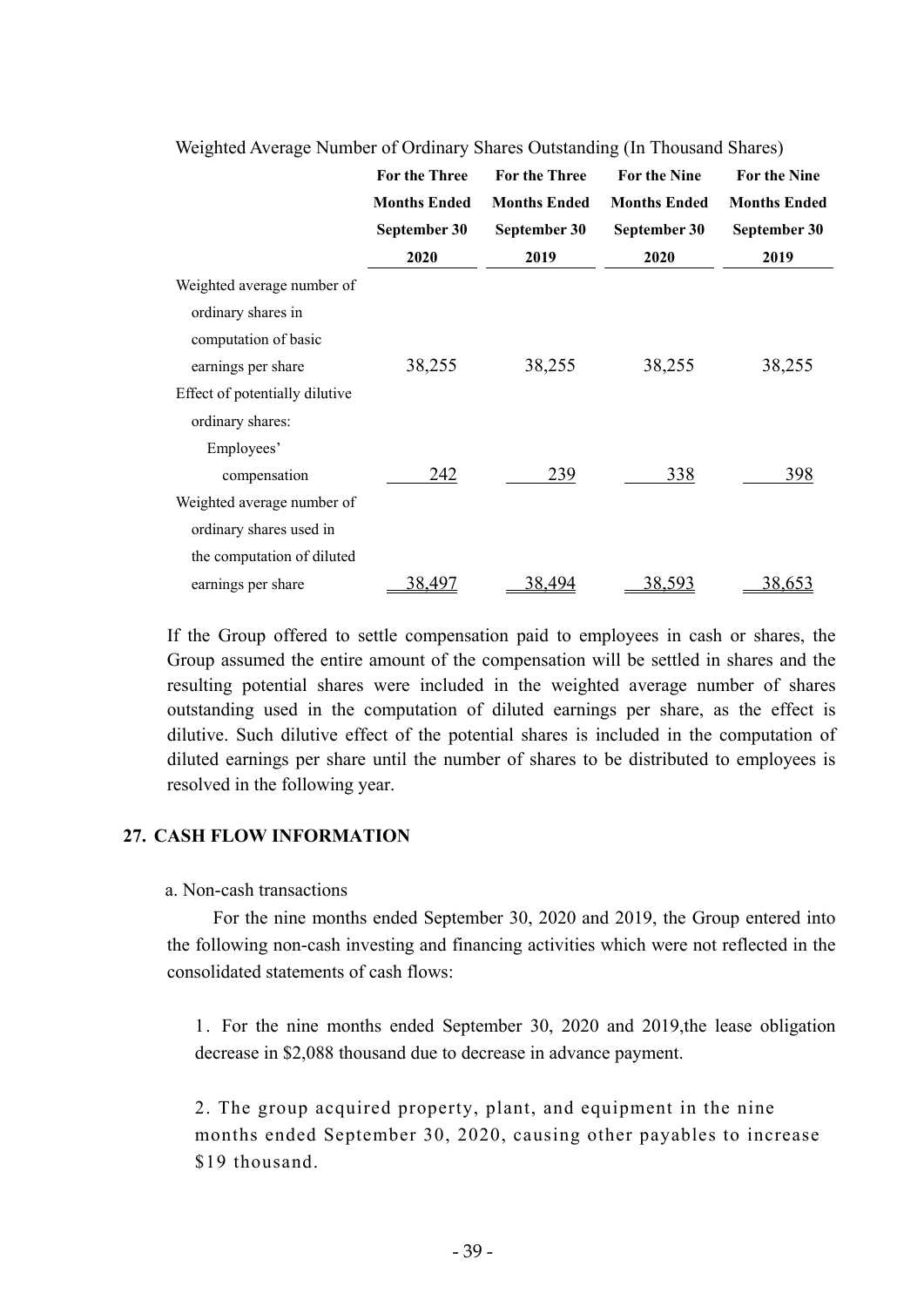3. The Group reclassified prepayments for equipment amounting to \$13,398 thousand to property, plant and equipment for the nine months ended September 30, 2020.

b. Reconciliation of liabilities arising from financing activities

For the nine months ended September 30 2020

|                   |                      |                   | <b>Non-cash Changes</b> |                   |                      |  |
|-------------------|----------------------|-------------------|-------------------------|-------------------|----------------------|--|
|                   | <b>Balance as of</b> |                   | Amortizatio             | Foreign           | <b>Balance as of</b> |  |
|                   | January 1,           | Financing         | n of Interest           | Exchange          | <b>September</b>     |  |
|                   | 2020                 | <b>Cash Flows</b> | Expense                 | <b>Difference</b> | 30, 2020             |  |
| Lease liabilities | \$83,470             | 20,579            | \$1.599                 | <u>S-</u>         | \$64.490             |  |

For the nine months ended September 30 2019

|                   | <b>Balance as of</b> |                   | Amortizatio                      | Foreign           | <b>Balance as of</b> |
|-------------------|----------------------|-------------------|----------------------------------|-------------------|----------------------|
|                   | January 1,           |                   | Financing n of Interest Exchange |                   | <b>September</b>     |
|                   | 2020                 | <b>Cash Flows</b> | <b>Expense</b>                   | <b>Difference</b> | 30, 2020             |
| Lease liabilities | \$103,242            | (S20,587)         | \$1,828                          | 53                | \$84,536             |

# **28.CAPITAL MANAGEMENT**

The Group manages its capital to ensure that entities in the Group will be able to continue as going concerns while maximizing the return to shareholders through the optimization of the debt and equity balance. The Group's overall strategy remains unchanged.

Adopting a prudent risk management strategy and regularly reviewing the strategy, the Group engages in overall planning based on business development strategies and operational needs, in order to determine the appropriate capital structure of the Group.

The Group is not subject to any externally imposed capital requirements.

### **29. FINANCIAL INSTRUMENTS**

a. Fair value of financial instruments not measured at fair value

The management of the Group believes the carrying amounts of financial assets and financial liabilities not measured at fair value that are very close to maturity or whose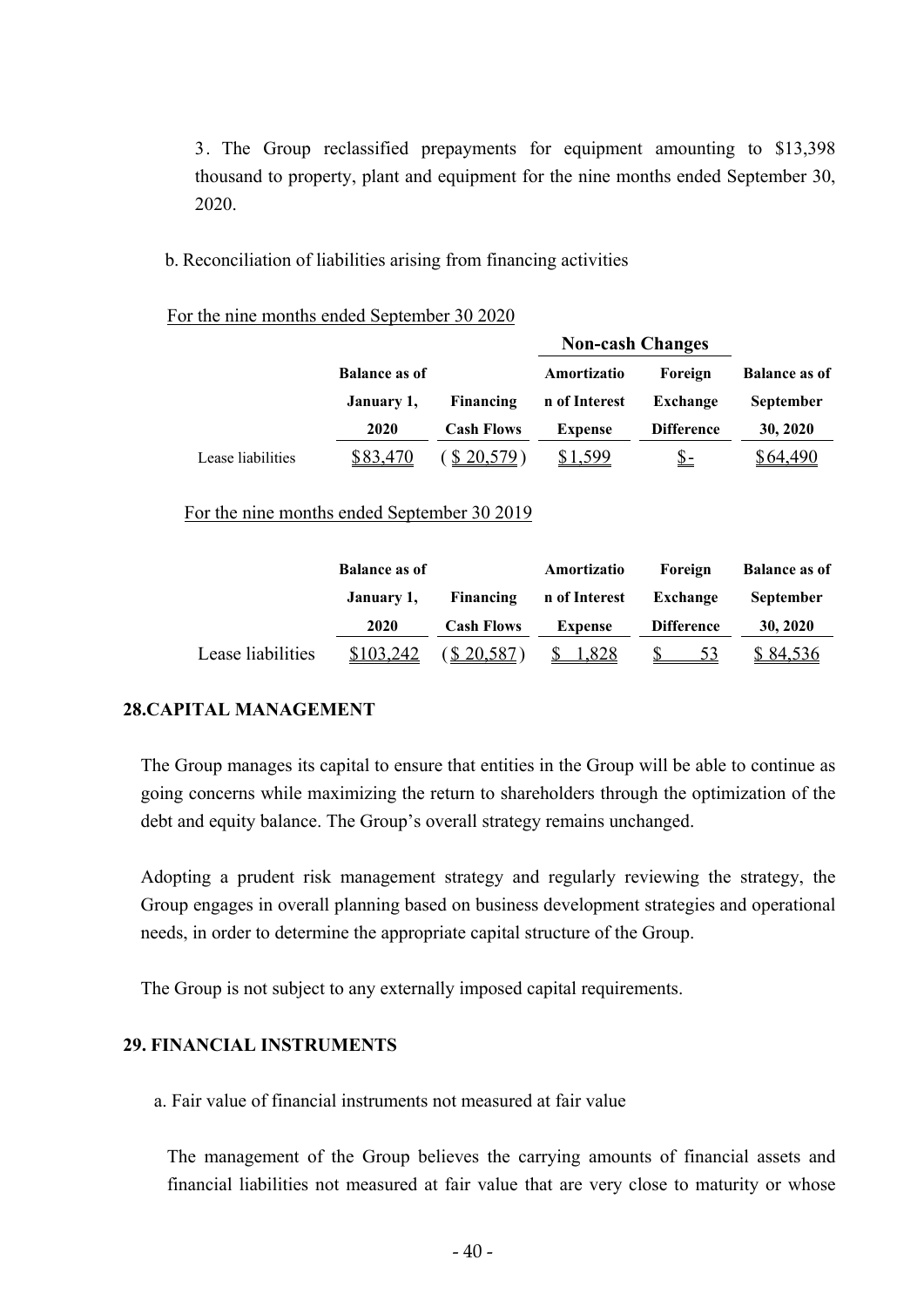future prices equals their carrying amounts, approximates their fair values.

b. Fair value of financial instruments measured at fair value on a recurring basis

# Fair value hierarchy

Balance as of September 30, 2020

|                              | <b>Level 1</b> | <b>Level 2</b> | Level 3 | <b>Total</b> |
|------------------------------|----------------|----------------|---------|--------------|
| Financial assets at FVTPL    |                |                |         |              |
| Securities listed in ROC     | 7,221          |                |         |              |
| Financial assets at FVTOCI   |                |                |         |              |
| Investments in equity        |                |                |         |              |
| $-$ Securities listed in ROC | \$54,273       |                |         | \$54,273     |

# Balance as of December 31, 2019

|                                  | Level 1        | Level 2        | Level 3        | <b>Total</b>    |
|----------------------------------|----------------|----------------|----------------|-----------------|
| Financial assets at FVTPL        |                |                |                |                 |
| Securities listed in ROC         | \$3,036        | $\mathbb{S}$   | $\mathbb{S}^-$ | \$3,036         |
| Financial assets at FVTOCI       |                |                |                |                 |
| Investments in equity            |                |                |                |                 |
| $-$ Securities listed in ROC     | \$14,892       |                | $\mathbb{S}$   | <u>\$14,892</u> |
|                                  |                |                |                |                 |
| Balance as of September 30, 2019 |                |                |                |                 |
|                                  | <b>Level 1</b> | <b>Level 2</b> | Level 3        | <b>Total</b>    |
| Financial assets at FVTPL        |                |                |                |                 |
| Securities listed in ROC         | 1,924<br>S     |                |                | <u>1,924</u>    |
| Mutual funds                     |                |                |                |                 |
|                                  |                |                |                |                 |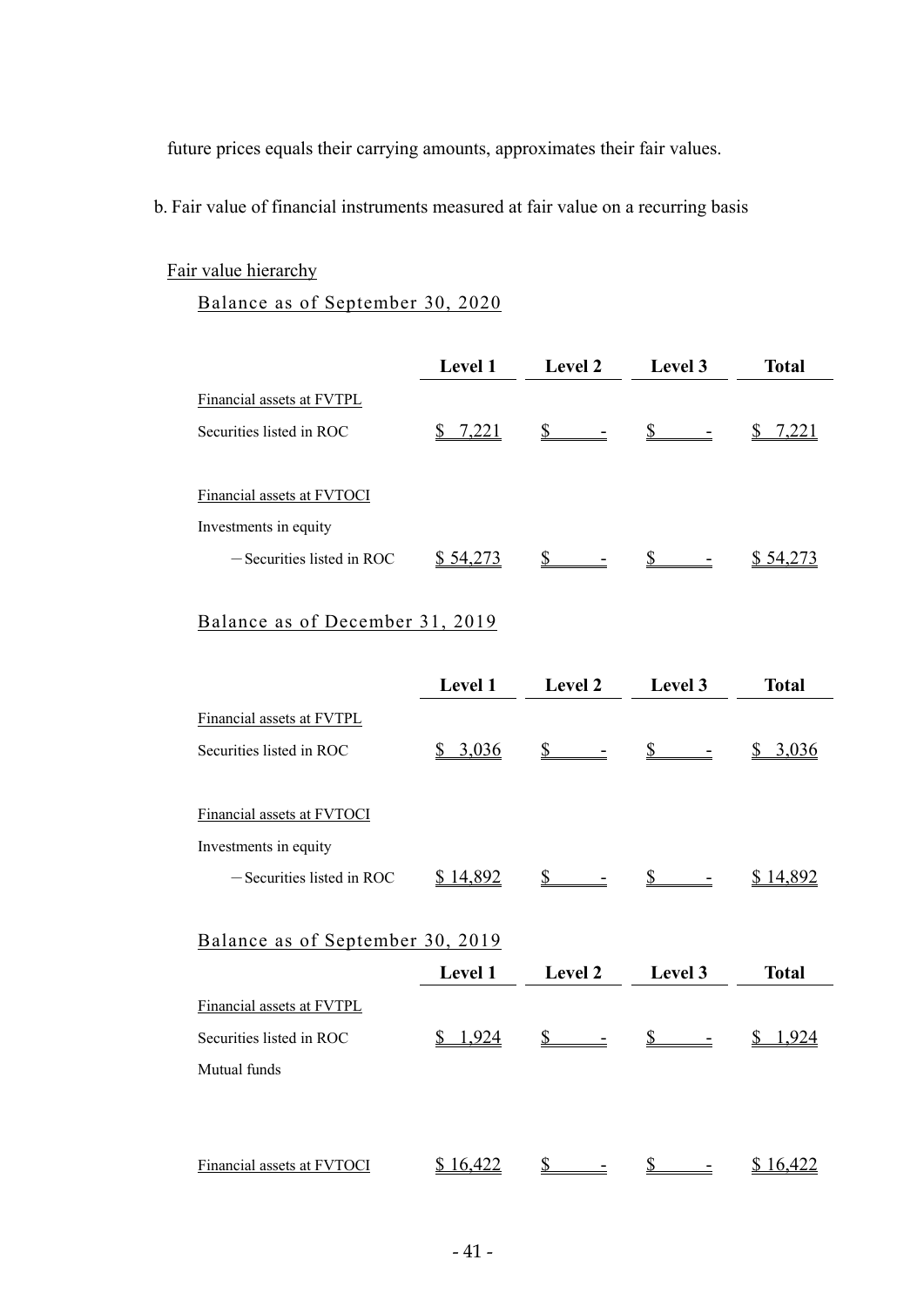There were no transfers between Levels 1 and 2 in the current and prior periods.

#### c. Categories of financial instruments

|                                   | September 30, |         | December 31, |           | September 30, |         |  |
|-----------------------------------|---------------|---------|--------------|-----------|---------------|---------|--|
|                                   |               | 2020    |              | 2019      |               | 2019    |  |
| Financial assets                  |               |         |              |           |               |         |  |
| Fair value through profit or loss |               |         |              |           |               |         |  |
| (FVTPL)                           |               |         |              |           |               |         |  |
| Mandatory at FVTPL                | \$            | 7,221   | \$           | 3,036     | \$            | 1,924   |  |
| Financial assets at amortized     |               |         |              |           |               |         |  |
| (Note 1)                          |               | 938,826 |              | 1,128,124 |               | 999,359 |  |
| Financial assets at FVTOCI        |               |         |              |           |               |         |  |
| equity instruments                |               |         |              |           |               |         |  |
| Investments in equity             |               |         |              |           |               |         |  |
| instruments                       |               | 54,273  |              | 14,892    |               | 16,422  |  |
| Financial liabilities             |               |         |              |           |               |         |  |
| Measured at amortized cost        |               |         |              |           |               |         |  |
| (Note 2)                          |               | 291,747 |              | 337,007   |               | 295,456 |  |

- Note 1: The balances included financial assets measured at amortized cost, which comprise cash and cash equivalents, accounts receivables, other receivables and refundable deposits.
- Note 2: The balances included financial liabilities measured at amortized cost, which comprise notes payable, accounts payables, and other payable.

d. Financial risk management objectives and policies

The Group's major financial instruments included equity and debit investments, accounts receivables, accounts payables and Lease liabilities. The Group's Corporate Treasury monitors and manages the financial risks relating to the operations of the Group. These risks include market risk (including foreign currency risk, interest rate risk and other price risk), credit risk, and liquidity risk.

1) Market risk

The Group's activities exposed it primarily to financial risks of changes in foreign currency exchange rates.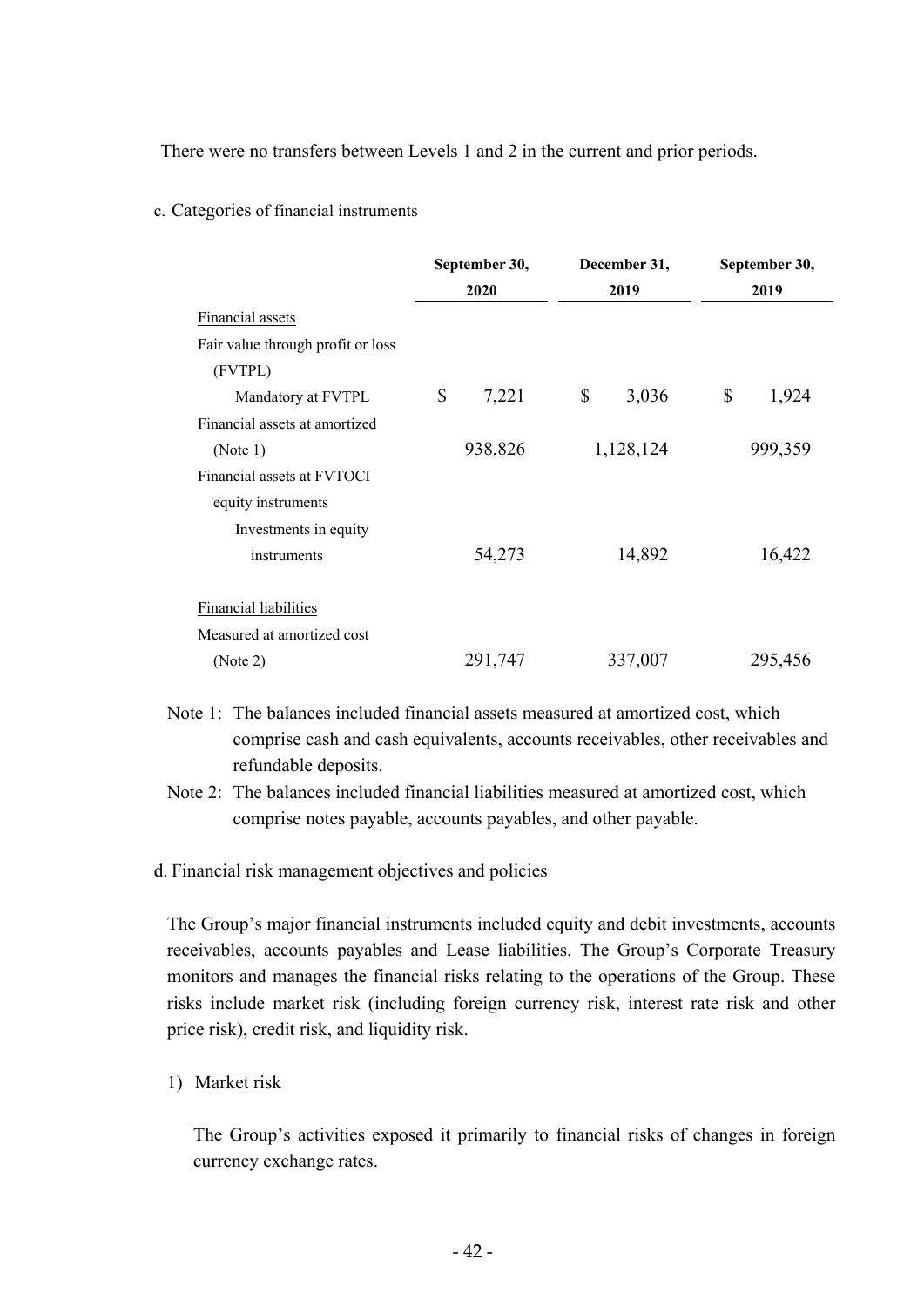There had been no change to the Group's exposure to market risks or the manner in which these risks were managed and measured.

a) Foreign currency risk

The Group's had foreign currency sales and purchases, which exposed the Group to foreign currency risk. Exchange rate exposures were managed within approved policy parameters utilizing forward exchange contracts and currency swaps.

The carrying amounts of the Group's foreign currency denominated monetary assets and monetary liabilities and as for the carrying amounts of derivatives exposing to foreign currency risk at the end of the reporting period, refer to Note 32.

#### Sensitivity analysis

The Group was mainly exposed to the U.S. dollar.

The following table details the Group's sensitivity to a 1% increase in the New Taiwan dollar (i.e., the functional currency) against the relevant foreign currencies. The sensitivity rate used when reporting foreign currency risk internally to key management personnel and representing management's assessment of the reasonably possible change in foreign exchange rates is 1%. The sensitivity analysis included only outstanding foreign currency denominated monetary items and foreign currency exchange forward contracts designated as cash flow hedges, and adjusts their translation at the end of the reporting period for a 1% change in exchange rates. A positive number below indicates an increase in pre-tax profit associated with the New Taiwan dollar weakening 1% against the relevant currency. For a 1% strengthening of the New Taiwan dollar against the relevant currency, there would be an equal and opposite impact on pre-tax profit, and the balances below would be negative.

|                | <b>U.S. Dollar Impact</b>        |                                  |  |  |
|----------------|----------------------------------|----------------------------------|--|--|
|                | <b>For the Nine Months Ended</b> | <b>For the Nine Months Ended</b> |  |  |
|                | September 30 2020                | September 30 2019                |  |  |
| Profit or loss |                                  |                                  |  |  |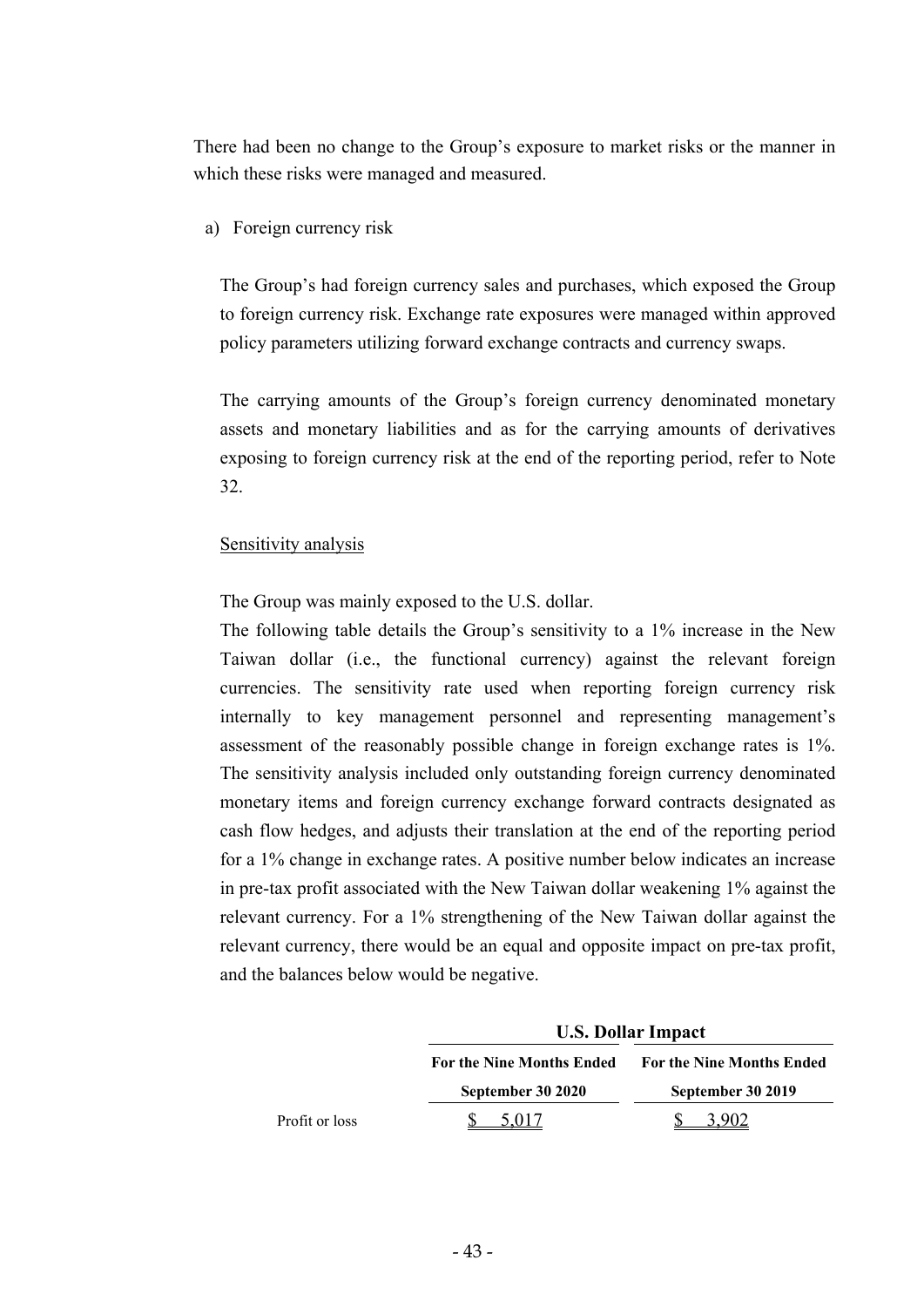(i) This was mainly attributable to the exposure outstanding on U.S. dollar-denominated accounts receivables and accounts payables, which were not hedged at the end of the reporting period.

The Group's sensitivity to foreign currency increase during the current year mainly due to the increase of accounts receivable balance in the USD In management's opinion, the sensitivity analysis did not reflect the inherent exchange rate risk because the exposure at the end of the year did not reflect the exposure during the period

b) Interest rate risk

The Group evaluates hedging activities regularly to align with interest rate views and defined risk appetite and ensures that the most cost-effective hedging strategies are applied.

The carrying amount of the Group's financial assets and financial liabilities with exposure to interest rates at the end of the reporting period were as follows:

|                                                 | September 30,<br>2020 | December 31,<br>2019 | September 30,<br>2019 |
|-------------------------------------------------|-----------------------|----------------------|-----------------------|
| Fair value interest<br>rate risk                |                       |                      |                       |
| $-Financial$<br>assets                          | \$362,261             | \$429.994            | \$496,538             |
| Cash flow interest<br>rate risk<br>$-Financial$ |                       |                      |                       |
| assets                                          |                       |                      |                       |

#### Sensitivity analysis

The sensitivity analyses below were determined based on the Group's exposure to interest rates for both derivatives and non-derivative instruments at the end of the reporting period. A 100 basis point increase or decrease was used when reporting interest rate risk internally to key management personnel and represents management's assessment of the reasonably possible change in interest rates.

If interest rates had been 100 basis points higher/lower and all other variables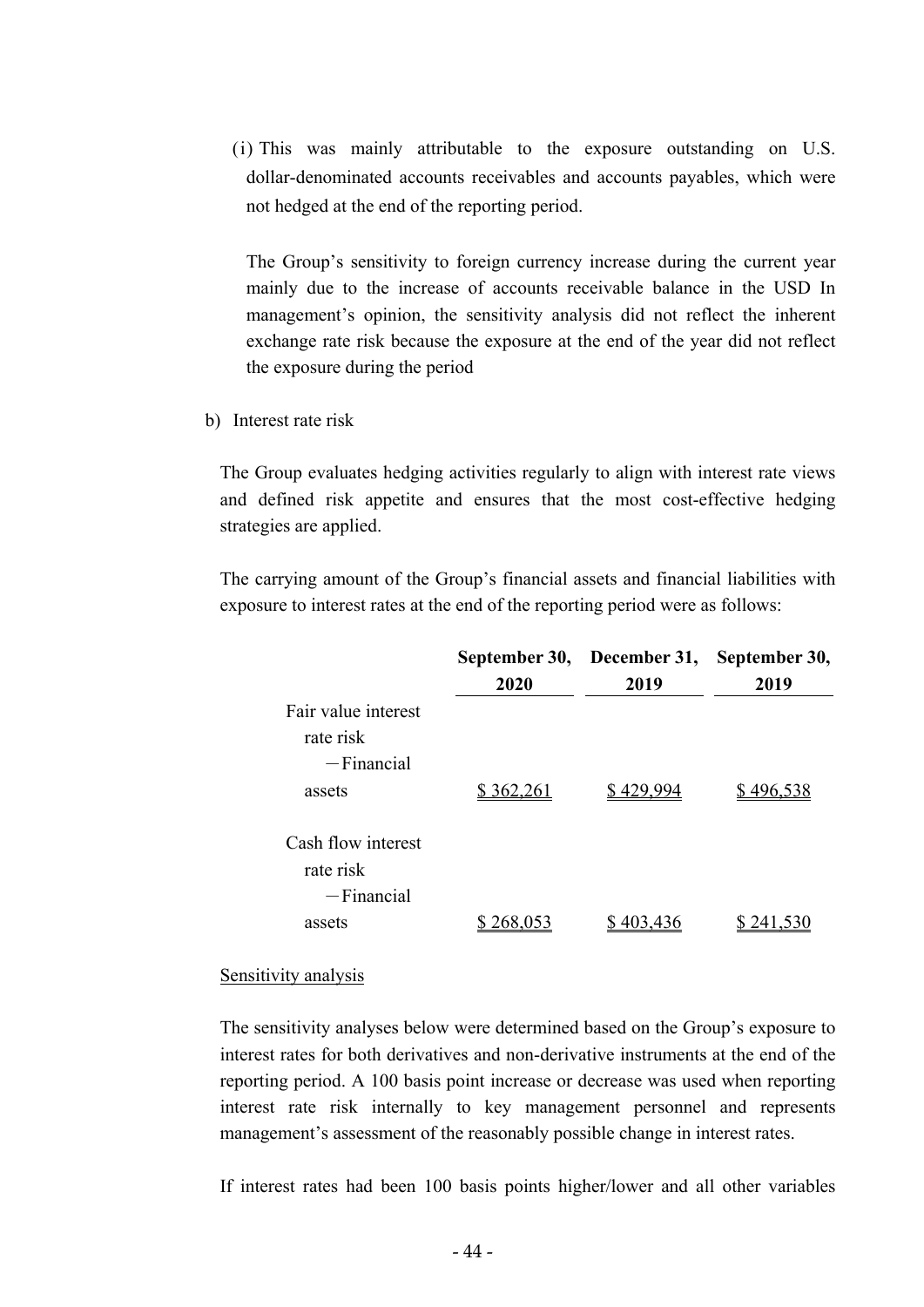were held constant, the Group's pre-tax profit for the nine months ended September 30, 2020 and 2019 would decrease by \$2,010 thousand and \$1,811 thousand, which was mainly attributable to the Group's exposure to the floating-interest rates on bank deposits.

The Group's sensitivity to interest rates reduced during the year, mainly affected by the decrease in bank deposits with variable interest rates.

c) Other price risk

The Group was exposed to equity price risk through its investments in mutual funds. The Group has appointed a special team to monitor the price risk and will consider hedging the risk exposure should the need arise.

### Sensitivity analysis

The sensitivity analyses below were determined based on the exposure to equity price risks at the end of the reporting period.

If equity prices had been 3% higher/lower, the pre-tax other comprehensive income for the nine months ended September 30,2020 and 2019 would have increased/decreased by \$1,628 thousand and \$493 thousand, as a result of the changes in fair value of financial assets at FVTOCI.

If equity prices had been 3% higher/lower, the pre-tax profit for the nine months ended September 30,2020, and 2019,would have increased/decreased by \$217 thousand and \$58 thousand, as a result of the changes in fair value of financial assets at FVTPL.

The Group's sensitivity to equity prices reduced in the current year, mainly due to a decrease in investments in fund beneficiary certificates.

### 2) Credit risk

Credit risk refers to the risk that counterparty will default on its contractual obligations resulting in financial loss to the Group. As at the end of the reporting period, the Group's maximum exposure to credit risk which will cause a financial loss to the Group due to failure of counterparties to discharge an obligation provided by the Group could arise from the carrying amount of the respective recognized financial assets, as stated in the balance sheets.

Financial assets are potentially affected by the failure of the Group's counterparties to fulfill their contractual obligations. The Group's credit risk is evaluated based on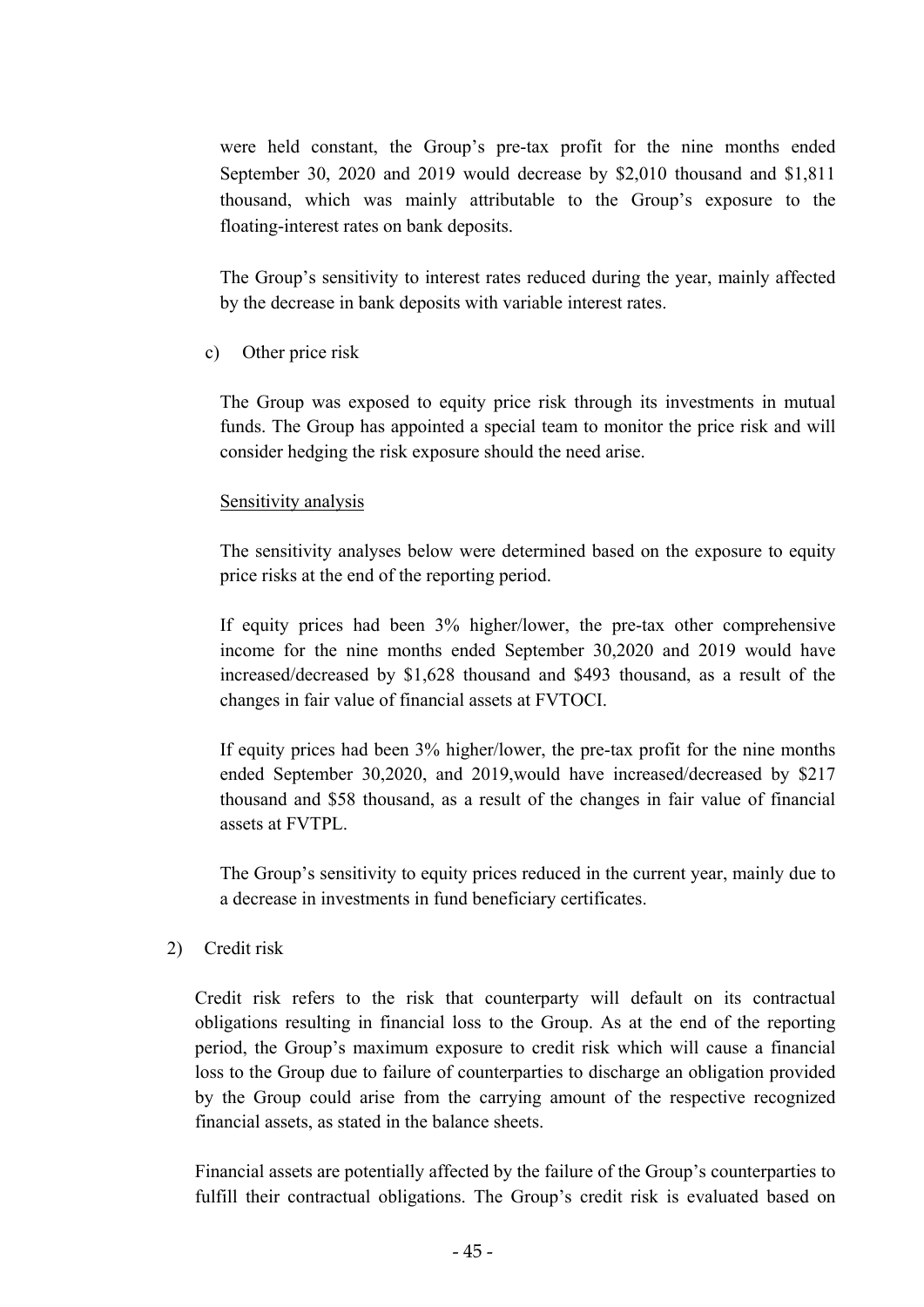contracts whose fair value at the end of the financial reporting period is positive. The Group's counterparties are financial institutions and companies with sound credit ratings. The Group has a dedicated unit that regularly monitors counterparty credit exposure levels every year, so no significant credit risk is expected.

In order to minimize credit risk, the management of the Group has delegated a team responsible for determining credit limits, credit approvals and other monitoring procedures to ensure that follow-up action is taken to recover overdue debts. In addition, the Group reviews the recoverable amount of each individual trade debt at the end of the reporting period to ensure that adequate allowances are made for irrecoverable amounts. The Group has signed a contract with the bank to sell accounts receivable, and there is no need to guarantee to the ability of debtors in accounts receivable to affect fulfillment of debt obligations due to credit risk within the bank's underwriting limit. Hence, the management of the Group believes that the credit risk of the Group has declined significantly

Ongoing credit evaluation is performed on the status of accounts receivables and, where appropriate, credit guarantee insurance cover would be purchased.

Accounts receivable from customers exceeding 5% of the total accounts receivable accounted for 72.43%, 66.17%, and 76% of the Group's accounts receivable balance as of September 30, 2020, December 31, 2019, and September 30, 2019, respectively.

The maximum credit exposure of the Group is the net carrying amount of financial assets after deducting the amount that can be offset against each other and the impairment loss recognized in accordance with the regulations without considering collateral and other credit enhancement policies.

#### 3) Liquidity risk

The Group manages liquidity risk by monitoring and maintaining a level of cash and cash equivalents deemed adequate to finance the Group's operations and mitigate the effects of fluctuations in cash flows. In addition, management monitors the utilization of bank borrowings and ensures compliance with loan covenants.

The Group relies on bank borrowings as a significant source of liquidity. As of September 30, 2020, December 31, 2019 and September 30 2019, the Group's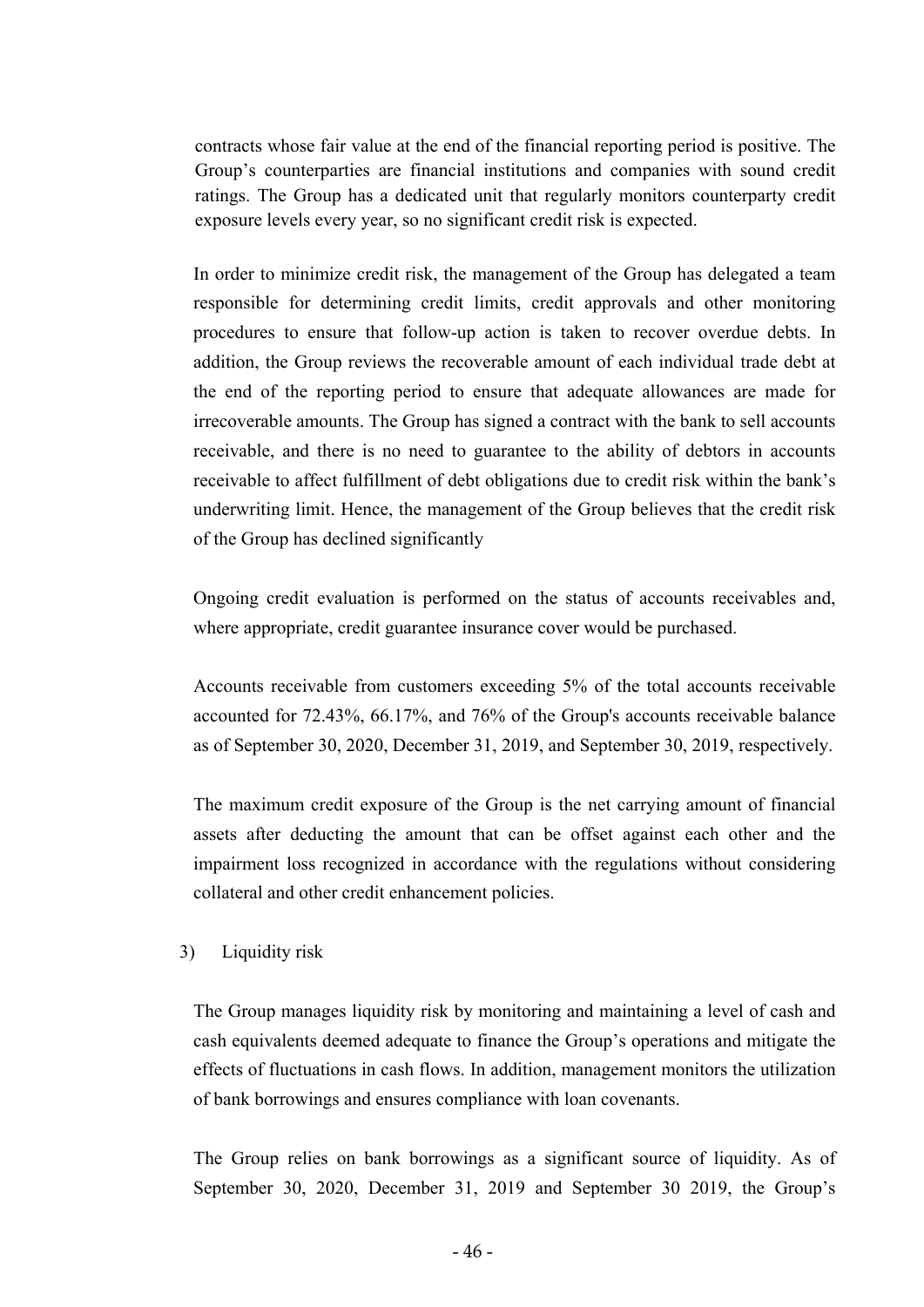available unutilized bank loan facilities set out in section (b) below.

a) Liquidity and interest risk rate tables for non-derivative financial liabilities

The following table details the Group's remaining contractual maturity for its non-derivative financial liabilities with agreed repayment periods. The tables had been drawn up based on the undiscounted cash flows of financial liabilities from the earliest date on which the Group can be required to pay. The tables included both interest and principal cash flows. Specifically, bank loans with a repayment on demand clause were included in the earliest time band regardless of the probability of the banks choosing to exercise their rights. The maturity dates for other non-derivative financial liabilities were based on agreed repayment dates.

#### September 30, 2020

|                                  | <b>Less Than 1 Year</b> | 1-5 Years |        |
|----------------------------------|-------------------------|-----------|--------|
| Non-interest bearing liabilities |                         |           |        |
| Notes payable                    | \$<br>11                | \$        |        |
| Trade payable                    | 197,960                 |           |        |
| Other payable                    | 93,776                  |           |        |
| Lease liabilities                | 22,190                  |           | 56,340 |
|                                  |                         |           |        |

Additional information about the maturity analysis for lease liabilities:

|                                  | Less Than 1 Year        | 1-5 Years |
|----------------------------------|-------------------------|-----------|
| Lease liabilities                | 22,190                  | 56,340    |
| December 31, 2019                |                         |           |
|                                  | <b>Less Than 1 Year</b> | 1-5 Years |
| Non-interest bearing liabilities |                         |           |
| Notes payable                    | \$<br>11                | S         |
| Trade payable                    | 232,266                 |           |
| Other payable                    | 104,730                 |           |
| Lease liabilities                | 22,190                  | 76,946    |
|                                  | 359.1                   | '6.946    |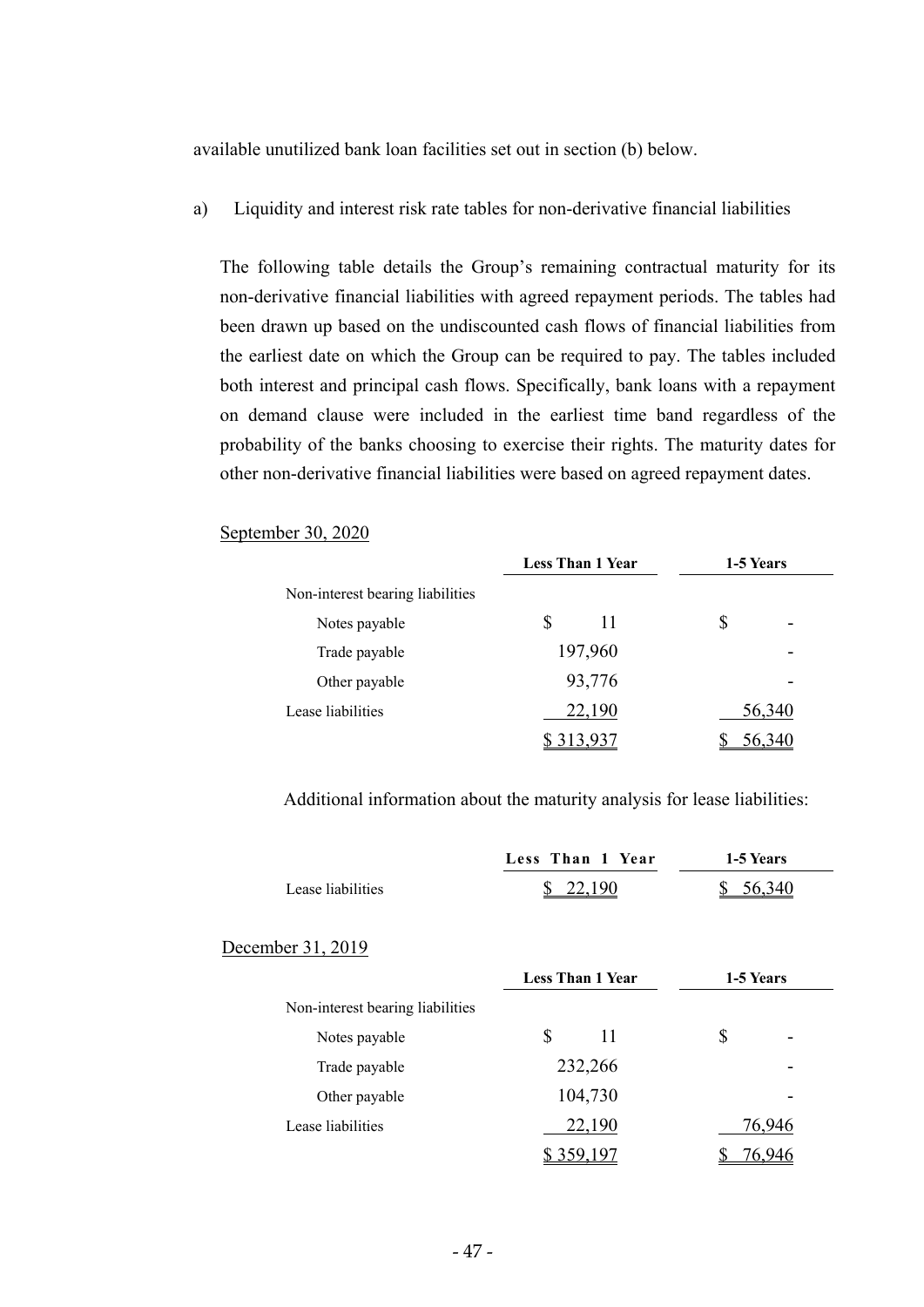|                                  | <b>Less Than 1 Year</b> | 1-5 Years |
|----------------------------------|-------------------------|-----------|
| Lease liabilities                | 22,190<br>\$            | 76,946    |
|                                  |                         |           |
| September 30, 2019               |                         |           |
|                                  | <b>Less Than 1 Year</b> | 1-5 Years |
| Non-interest bearing liabilities |                         |           |
| Notes payable                    | \$<br>11                | \$        |
| Trade payable                    | 204,375                 |           |
| Other payable                    | 91,070                  |           |
| Lease liabilities                | 22,204                  | 76,994    |
|                                  |                         |           |

Additional information about the maturity analysis for lease liabilities:

Additional information about the maturity analysis for lease liabilities:

|                   | <b>Less Than 1 Year</b> | <b>1-5 Years</b> |
|-------------------|-------------------------|------------------|
| Lease liabilities | \$22,204                | 76 QQ4           |

#### b) Financing facilities

|                      | September 30, | December 31, | September 30, |  |
|----------------------|---------------|--------------|---------------|--|
|                      | 2020          | 2019         | 2019          |  |
| Unsecured bank       |               |              |               |  |
| overdraft facilities |               |              |               |  |
| $-$ Amount used      | 10,000        | 10,000       | 10,000        |  |
| $-$ Amount unused    | 186,400       | 189,920      | 194,160       |  |
|                      | 96,400        | 99.920       | 204,160       |  |

# **30.TRANSACTIONS WITH RELATED PARTIES**

The parent company of the Company is Promate Electronic Co., Ltd., which held 66.21% of the Company's ordinary shares on September 30, 2020, December 31, 2019 and September 30, 2019.

Balances and transactions between the Company and its subsidiaries, which are the related parties of the Company, have been eliminated on consolidation and are not disclosed in this note. Besides information disclosed elsewhere in the other notes, details of transactions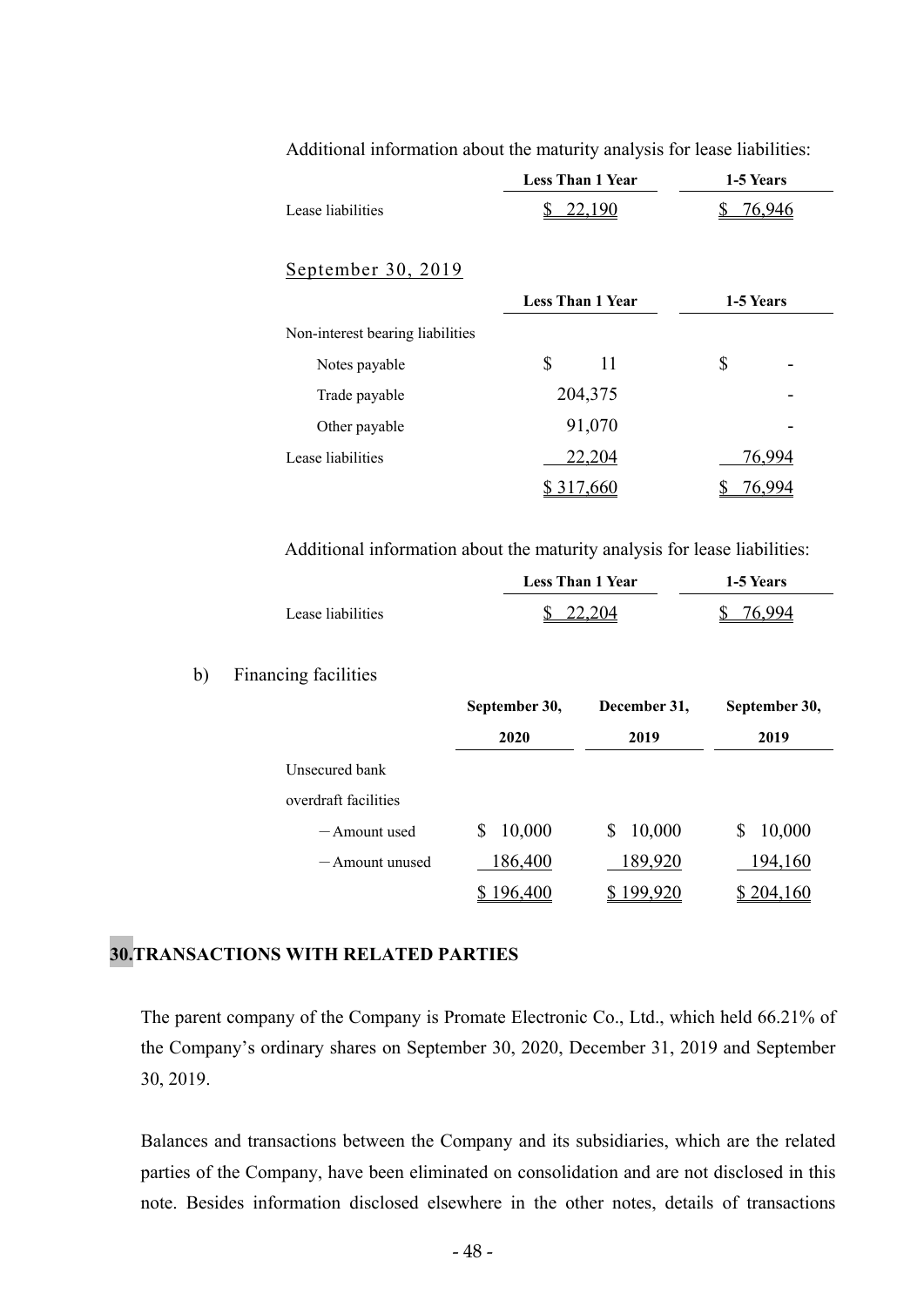between the Group and other related parties are disclosed below.

a. Names and categories of related parties

| <b>Name</b>                        | <b>Related Party Category</b>           |
|------------------------------------|-----------------------------------------|
| Promate Electronic Co., Ltd        | The Company's Parent company            |
| Promate Electronic (Shenzhen) Co., | Subsidiary of Promate                   |
| Ltd                                |                                         |
| Promate Electronic (Shanghai) Co., | Subsidiary of Promate                   |
| Ltd                                |                                         |
| <b>PROMATE ELECTRONICS</b>         | Subsidiary of Promate                   |
| <b>COMPANY USA</b>                 |                                         |
| Weikeng Industrial Co., Ltd        | Substantive related party-chairman is a |
|                                    | director of the Company                 |

# b. Operating revenues

|               |                       | <b>For the Three</b> | <b>For the Three</b>                                | <b>For the Nine</b> | <b>For the Nine</b> |
|---------------|-----------------------|----------------------|-----------------------------------------------------|---------------------|---------------------|
|               |                       |                      | Months Ended Months Ended Months Ended Months Ended |                     |                     |
|               | <b>Related Party</b>  | September 30         | September 30                                        | September 30        | September 30        |
| Line Item     | Category/Name         | 2020                 | 2019                                                | 2020                | 2019                |
| Sale of goods | The Company's Parent  |                      |                                                     |                     |                     |
|               | company               | \$1,946              | \$5,763                                             | \$12,296            | \$19,369            |
|               | Subsidiary of Promate | 61                   | 48                                                  | 61                  | 469                 |
|               |                       | \$2,007              | \$5,811                                             | \$12,357            | \$19,838            |
|               |                       |                      |                                                     |                     |                     |
| Repairs       | The Company's Parent  |                      |                                                     |                     |                     |
|               | company               | 20                   | <b>S</b><br>20                                      | 36                  | 65                  |
|               |                       |                      |                                                     |                     |                     |

# c. Purchases of goods

|                             | For the Three       | <b>For the Three</b> | For the Nine        | For the Nine        |
|-----------------------------|---------------------|----------------------|---------------------|---------------------|
|                             | <b>Months Ended</b> | <b>Months Ended</b>  | <b>Months Ended</b> | <b>Months Ended</b> |
| <b>Related Party</b>        | September 30        | September 30         | September 30        | September 30        |
| Category/Name               | 2020                | 2019                 | 2020                | 2019                |
| Promate Electronic Co., Ltd | \$64,026            | \$52,482             | \$205,797           | \$169,145           |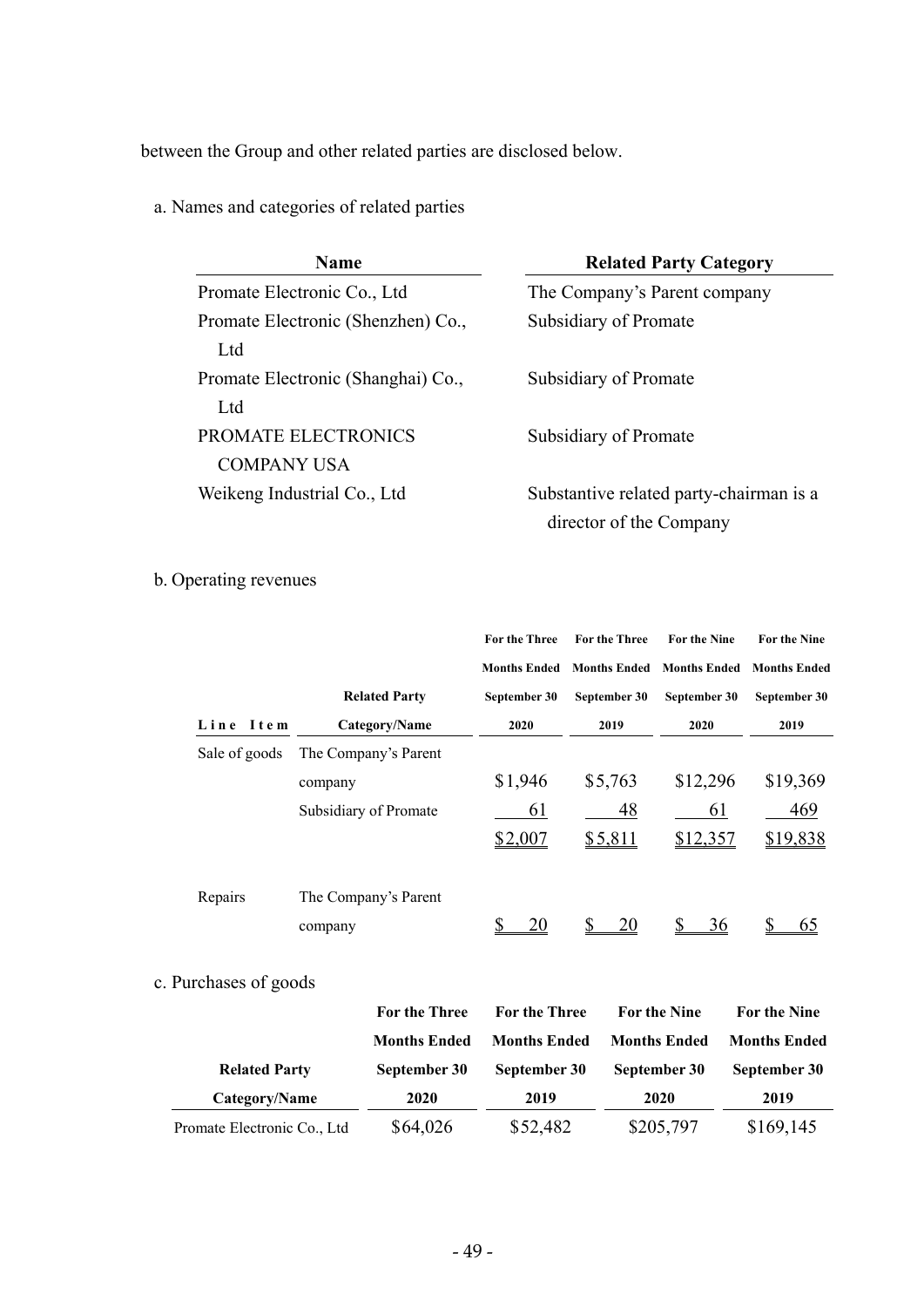|                         | <b>For the Three</b> | <b>For the Three</b> | <b>For the Nine</b> | <b>For the Nine</b> |
|-------------------------|----------------------|----------------------|---------------------|---------------------|
|                         | <b>Months Ended</b>  | <b>Months Ended</b>  | <b>Months Ended</b> | <b>Months Ended</b> |
| <b>Related Party</b>    | September 30         | September 30         | September 30        | September 30        |
| Category/Name           | 2020                 | 2019                 | 2020                | 2019                |
| Substantive related     |                      |                      |                     |                     |
| party-chairman is a     |                      |                      |                     |                     |
| director of the Company | 8,102                | 6,195                | 35,488              | 13,239              |
|                         |                      | \$58,677             | \$241,285           | \$182,384           |

The related-party transactions were conducted under normal terms.

d. Receivables from related parties (excluding loans to related parties)

|                              | September 30, |       | December 31, |                          | September 30, |       |
|------------------------------|---------------|-------|--------------|--------------------------|---------------|-------|
| <b>Related Party</b>         | 2020          |       | 2019         |                          | 2019          |       |
| The Company's parent company |               | 1,658 |              | 4,964                    |               | 3,924 |
| Subsidiary of Promate        |               | 60    |              | $\overline{\phantom{a}}$ |               |       |
|                              |               |       |              | 4 964                    |               | 932   |

The outstanding accounts receivables from related parties are unsecured. For the nine months ended September 30 2020 and 2019, no impairment loss was recognized for accounts receivables from related parties.

# e. Other receivables from related parties

|                      | <b>Related Party</b>                                                  | September 30, | December 31, | September 30, |
|----------------------|-----------------------------------------------------------------------|---------------|--------------|---------------|
| <b>Line Item</b>     | Category/Name                                                         | 2020          | 2019         | 2019          |
| Accounts<br>payables | Promate Electronic Co., Ltd                                           | \$35,986      | \$47,345     | \$54,255      |
|                      | Substantive related<br>party-chairman is a director<br>of the Company | 9,799         | 16,484       | 6,749         |
|                      |                                                                       | \$45,785      | \$63,829     | \$61,004      |
| Other payables       | Subsidiary of Pormate                                                 | 991           | 2,325        | 2.263         |

 The outstanding accounts payables to related parties are unsecured. f. Lease arrangements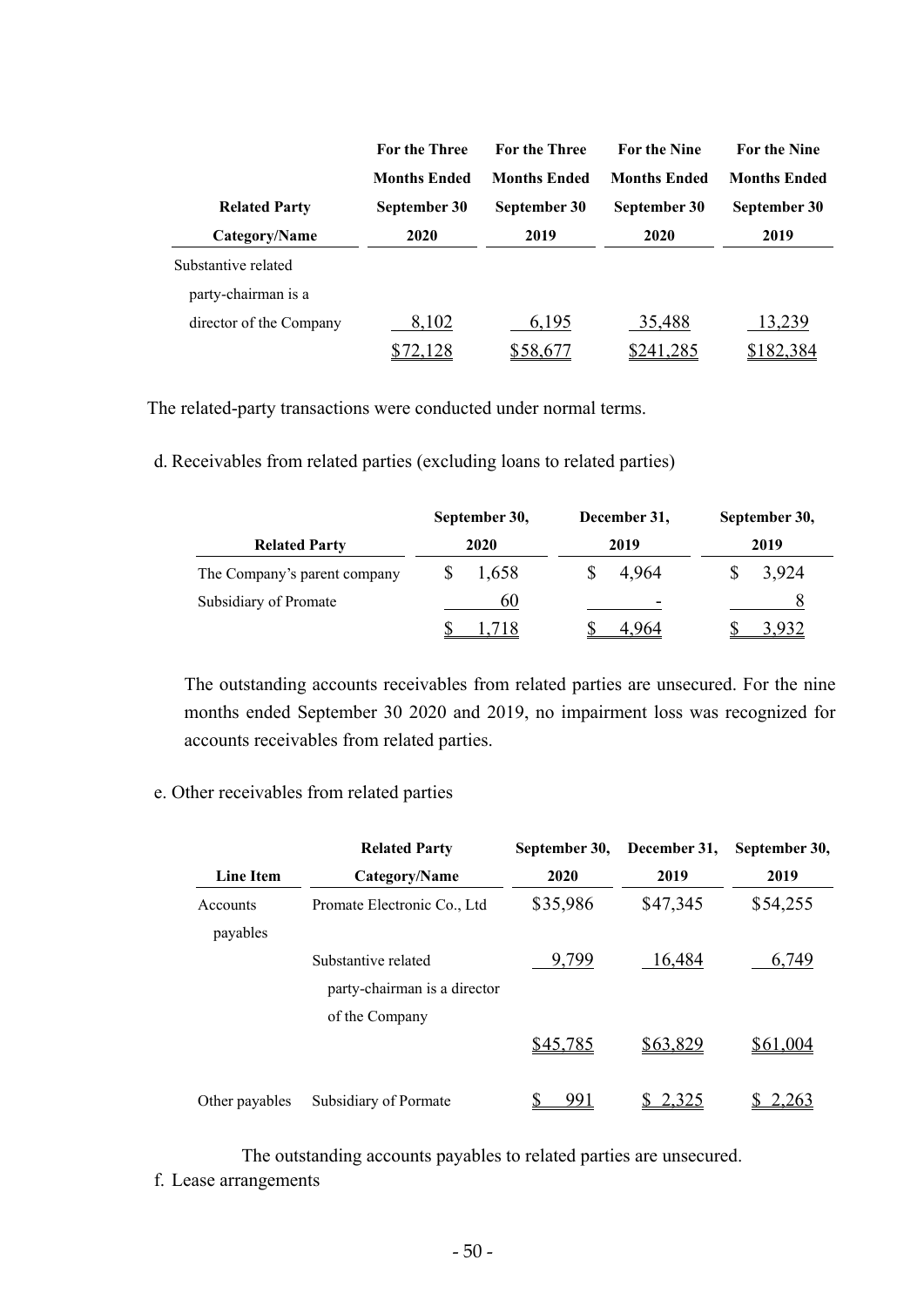|                              |                         |                     |                               |             | September 30,        |                               | December 31,                        | September 30,       |
|------------------------------|-------------------------|---------------------|-------------------------------|-------------|----------------------|-------------------------------|-------------------------------------|---------------------|
| <b>Line Item</b>             |                         |                     | <b>Related Party Category</b> |             | 2020                 |                               | 2019                                | 2019                |
| Lease                        | Promate Electronic Co., |                     |                               |             | \$31,757             |                               | \$42,272                            | \$41,959            |
| liabilities                  | Ltd                     |                     |                               |             |                      |                               |                                     |                     |
|                              | Substantive related     |                     |                               |             | <u>3,808</u>         |                               | 5,078                               | 5,041               |
|                              |                         | party-chairman is a |                               |             |                      |                               |                                     |                     |
|                              |                         |                     | director of the Company       |             |                      |                               |                                     |                     |
|                              |                         |                     |                               |             | \$35,565             |                               | \$47,350                            | \$47,000            |
|                              |                         |                     |                               |             |                      |                               |                                     |                     |
|                              |                         |                     | <b>For the Three</b>          |             | <b>For the Three</b> |                               | <b>For the Nine</b>                 | <b>For the Nine</b> |
|                              |                         |                     | <b>Months Ended</b>           |             | <b>Months Ended</b>  |                               | <b>Months Ended</b>                 | <b>Months Ended</b> |
| <b>Related Party</b>         |                         |                     | September 30                  |             | September 30         |                               | September 30                        | September 30        |
| Category/Name                |                         |                     | 2020                          |             | 2019                 |                               | 2020                                | 2019                |
| Interest expense             |                         |                     |                               |             |                      |                               |                                     |                     |
| Promate Electronic Co.,      |                         |                     |                               |             |                      |                               |                                     |                     |
| Ltd                          |                         | \$                  | 248                           | \$          | 323                  | \$                            | 809                                 | \$<br>931           |
| Substantive related party    |                         |                     |                               |             |                      |                               |                                     |                     |
| - chairman is a              |                         |                     |                               |             |                      |                               |                                     |                     |
| director of the              |                         |                     |                               |             |                      |                               |                                     |                     |
| Company                      |                         |                     | 29                            |             | 37                   |                               | 95                                  | 121                 |
|                              |                         | \$                  | 277                           | \$          | <u>360</u>           | \$                            | 904                                 | 1,052               |
|                              |                         |                     |                               |             |                      |                               |                                     |                     |
|                              | <b>Lessor</b>           |                     | Location                      |             |                      |                               | <b>Lease Term Payment Method</b>    |                     |
| Promate Electronic Co.,      |                         |                     | Chingpu Plant                 |             |                      |                               | The lease term begins on January 1, |                     |
| Ltd                          |                         |                     |                               |             |                      |                               | 2019 and ends on December 31,       |                     |
|                              |                         |                     |                               |             |                      |                               | 2023. Rent is paid every six        |                     |
|                              |                         |                     |                               |             |                      |                               | months, where the monthly rent is   |                     |
|                              |                         |                     |                               |             |                      | NT\$929,000.                  |                                     |                     |
| Substantive related          |                         |                     | Office building               |             |                      |                               | The lease term begins on January 1, |                     |
| party-chairman is a<br>along |                         |                     |                               |             |                      | 2019 and ends on December 31, |                                     |                     |
| director of the Company      |                         |                     | Huanshan                      |             |                      |                               | 2023. Rent is paid every six        |                     |
|                              |                         |                     |                               | Road, Neihu |                      |                               | months, where the monthly rent is   |                     |
|                              |                         |                     | District                      |             |                      | NT\$111,000 ·                 |                                     |                     |

g. Other transactions with related parties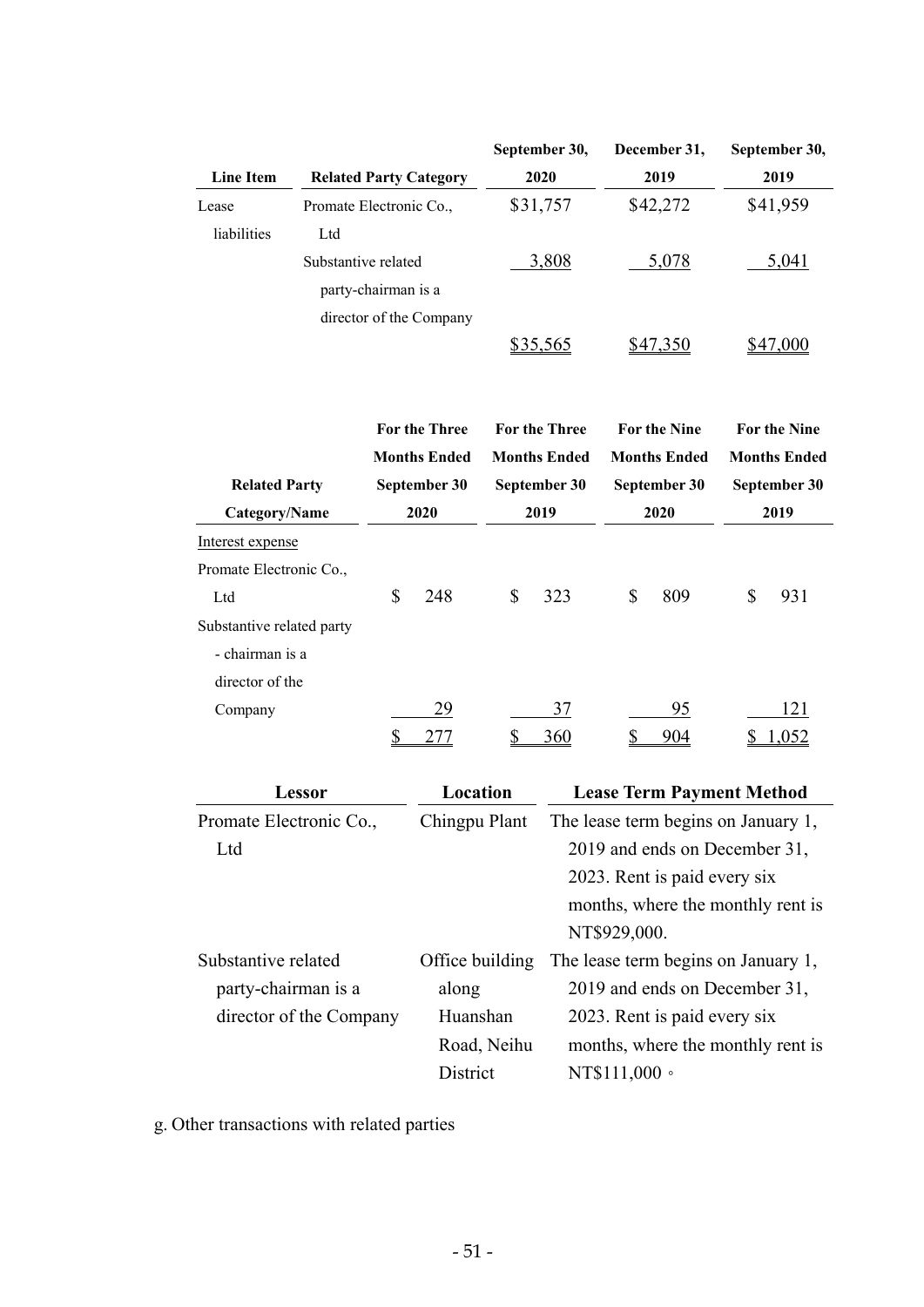|                  |                         | <b>For the Three</b> | <b>For the Three</b>  | <b>For the Nine</b> | <b>For the Nine</b> |
|------------------|-------------------------|----------------------|-----------------------|---------------------|---------------------|
|                  |                         | <b>Months Ended</b>  | <b>Months Ended</b>   | <b>Months Ended</b> | <b>Months Ended</b> |
|                  | <b>Related Party</b>    | September 30         | September 30          | September 30        | September 30        |
| <b>Line Item</b> | Category/Name           | 2020                 | 2019                  | 2020                | 2019                |
| Research         | Promate Electronic      | \$<br>424            | $\mathbb{S}$<br>137   | \$1,248             | \$<br>899           |
| and              | Co., Ltd                |                      |                       |                     |                     |
| developme        | Weikeng Industrial      | 18                   | 80                    | 420                 | <u>332</u>          |
| nt               | Co., Ltd.               |                      |                       |                     |                     |
| expense          |                         |                      |                       |                     |                     |
|                  |                         | 442                  | $\mathbb{S}^-$<br>217 | \$1,668             | <u>\$1,231</u>      |
| Professional     | <b>PROMATE</b>          | \$2,833              | \$3,661               | \$7,106             | \$10,665            |
| service fees     | <b>ELECTRONICS</b>      |                      |                       |                     |                     |
|                  | <b>COMPANY USA</b>      |                      |                       |                     |                     |
| IT               | Promate Electronic Co., | \$1,290              | \$1,290               | \$2,580             | <u>\$2,580</u>      |
| informatio       | Ltd                     |                      |                       |                     |                     |
| n expense        |                         |                      |                       |                     |                     |
|                  |                         |                      |                       |                     |                     |

h. Compensation of key management personnel

|                      | <b>For the Three</b> | <b>For the Three</b> | <b>For the Nine</b> | <b>For the Nine</b> |
|----------------------|----------------------|----------------------|---------------------|---------------------|
|                      | <b>Months Ended</b>  | <b>Months Ended</b>  | <b>Months Ended</b> | <b>Months Ended</b> |
| <b>Related Party</b> | September 30         | September 30         | September 30        | September 30        |
| Category/Name        | 2020                 | 2019                 | 2020                | 2019                |
| Short-term employee  |                      |                      |                     |                     |
| henefits             | \$9,974              | \$10,094             | \$17,842            | \$22,203            |
| Other long-term      |                      |                      |                     |                     |
| employee benefits    | 140                  | 140                  | 420                 | 420                 |
|                      | 10,114               | \$10,234             | \$18,262            | 2.623               |

**The remuneration of directors and key executives is determined by the remuneration committee based on the performance of individuals and market trends.** 

# **31.SIGNIFICANT CONTINGENT LIABILITIES AND UNRECOGNIZED COMMITMENTS**

In addition to those disclosed in other notes, significant commitments and contingencies of the Group as of September 30, 2020 and 2019 were as follows:

a. As of September 30, 2020 and 2019, the Group has all issued letters of guarantee for tariff guarantee amounted to \$10,000 thousand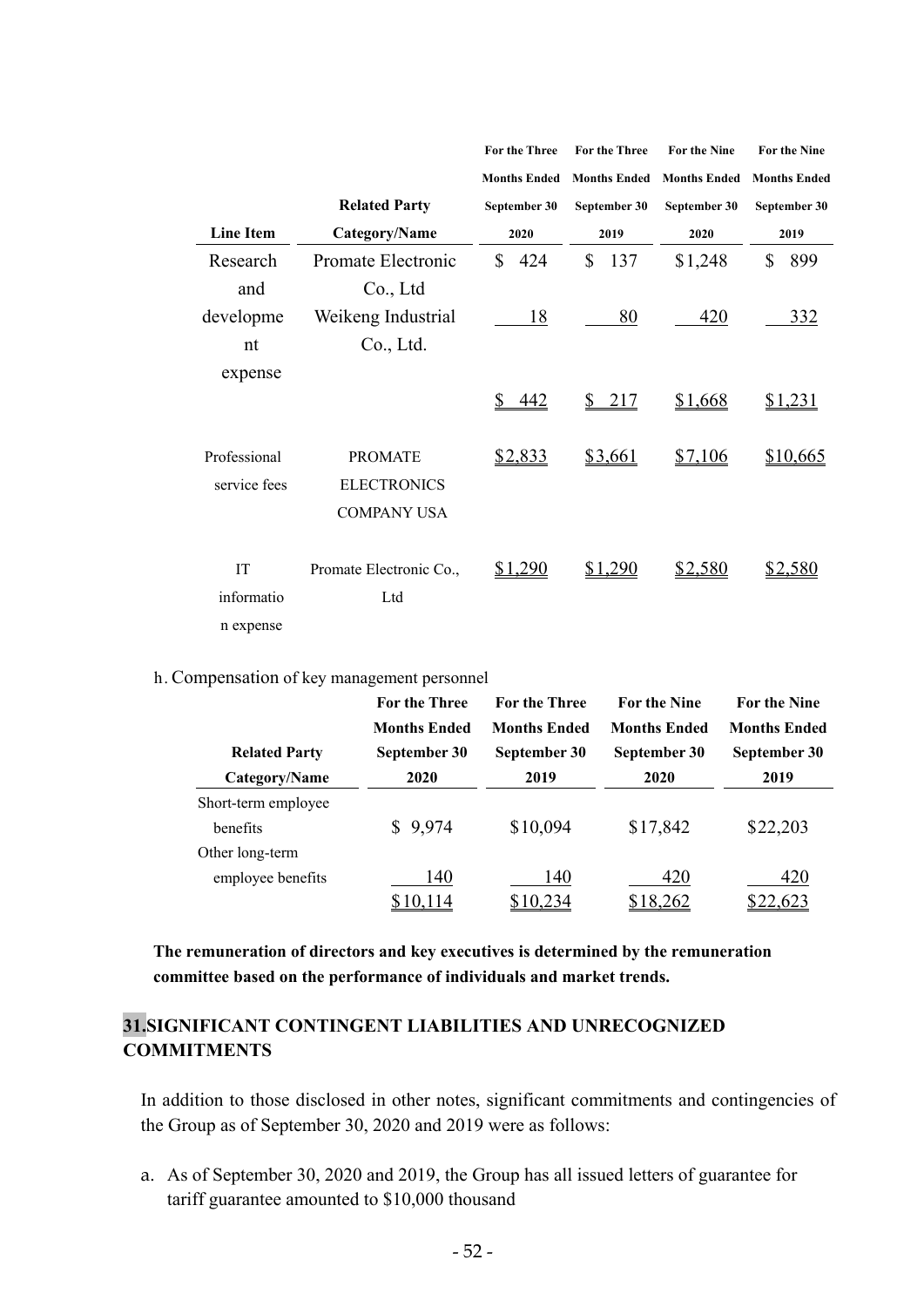b. As of September 30, 2020 and 2019, commitments due to contracts for the acquisition of equipment were as follows:

|                 | <b>September 30, 2020</b> | <b>September 30, 2019</b> |  |  |
|-----------------|---------------------------|---------------------------|--|--|
| Contract amount |                           |                           |  |  |
| Paid amount     | 2,261                     | ۰                         |  |  |
| Unpaid amount   | 969                       |                           |  |  |
|                 |                           |                           |  |  |

# **32.SIGNIFICANT ASSETS AND LIABILITIES DENOMINATED IN FOREIGN CURRENCIES**

The group entities' significant financial assets and liabilities denominated in foreign currencies aggregated by the foreign currencies other than functional currencies and the related exchange rates between foreign currencies and respective functional currencies were as follows:

Unit: In Thousands for Currencies

|                              | <b>Foreign Currencies</b> | <b>Exchange Rate</b> | <b>Carrying Amount</b> |
|------------------------------|---------------------------|----------------------|------------------------|
| Financial assets             |                           |                      |                        |
| Monetary <i>items</i>        |                           |                      |                        |
| <b>USD</b>                   | 21,499<br>\$              | 29.10 (USD: NTD)     | \$625,621              |
| EUR                          | 157                       | 34.15 (EUR: NTD)     | 5,362                  |
|                              |                           |                      | \$630,983              |
|                              |                           |                      |                        |
| <b>Financial liabilities</b> |                           |                      |                        |
| Monetary items               |                           |                      |                        |
| <b>USD</b>                   | 4,260                     | 29.10 (USD: NTD)     | \$123,966              |
| <b>EUR</b>                   | 40                        | 34.15 (EUR: NTD)     | 1,366                  |
|                              |                           |                      | 125,332                |

### December 31, 2019

September 30, 2020

|                  | Foreign           |                      |                        |  |  |
|------------------|-------------------|----------------------|------------------------|--|--|
|                  | <b>Currencies</b> | <b>Exchange Rate</b> | <b>Carrying Amount</b> |  |  |
| Financial assets |                   |                      |                        |  |  |
| Monetary items   |                   |                      |                        |  |  |
| <b>USD</b>       | 19,755            | 29.98 (USD: NTD)     | \$592,255              |  |  |
| EUR              | 118               | (EUR: NTD)<br>33.59  | 3,959                  |  |  |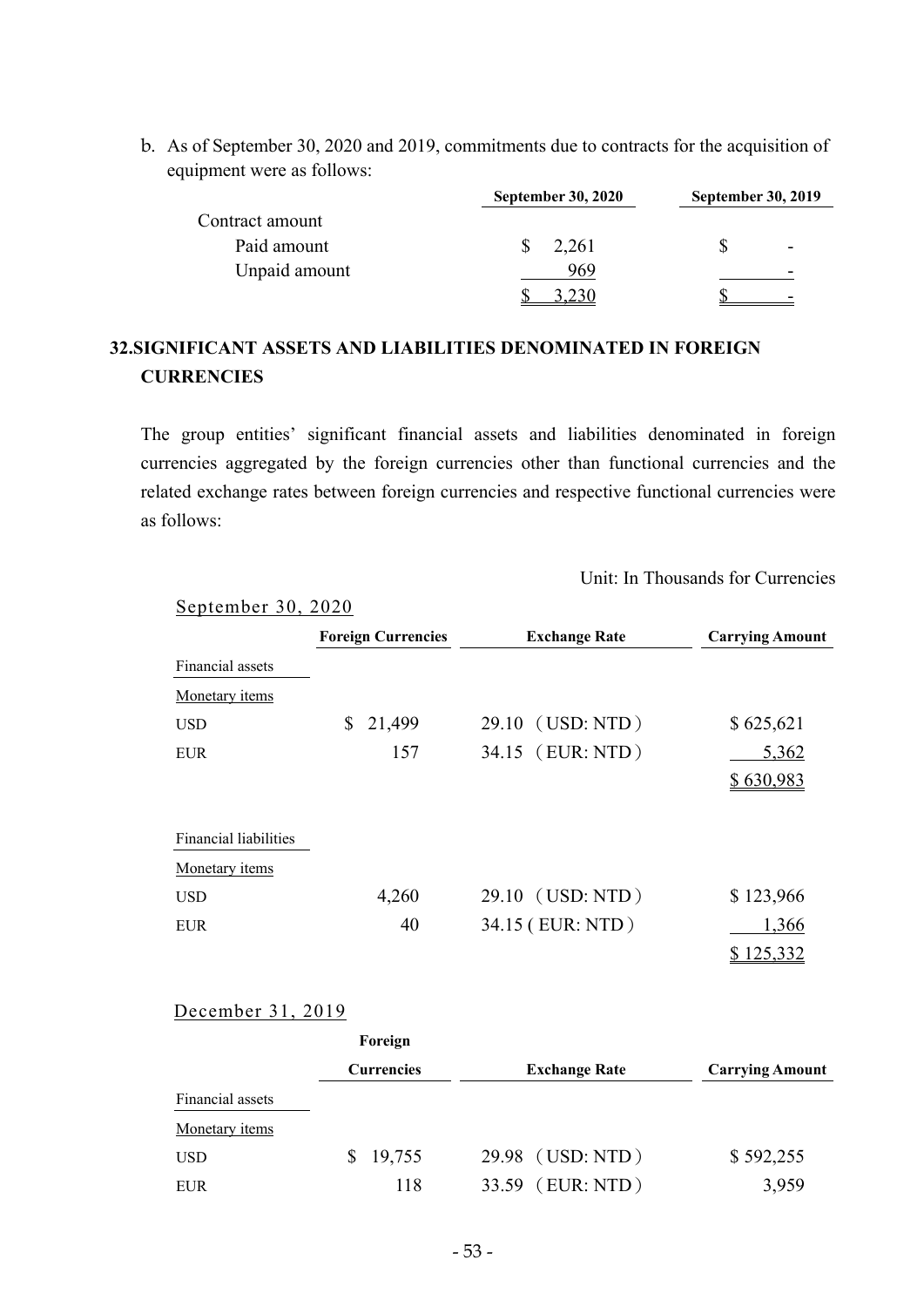| <b>GBP</b>            | 86    | 39.36 (GBP: NTD) | 3,392     |
|-----------------------|-------|------------------|-----------|
|                       |       |                  | \$599,606 |
|                       |       |                  |           |
| Financial liabilities |       |                  |           |
| Monetary items        |       |                  |           |
| <b>USD</b>            | 5,398 | 29.98 (USD: NTD) |           |

#### September 30, 2019

|                              | Foreign           |                      |                        |
|------------------------------|-------------------|----------------------|------------------------|
|                              | <b>Currencies</b> | <b>Exchange Rate</b> | <b>Carrying Amount</b> |
| Financial assets             |                   |                      |                        |
| Monetary items               |                   |                      |                        |
| <b>USD</b>                   | \$<br>16,560      | 31.04 (USD: NTD)     | \$514,022              |
| <b>EUR</b>                   | 94                | 33.95 (EUR: NTD)     | 3,191                  |
| <b>GBP</b>                   | 42                | 38.20 (GBPT: NTD)    | 1,604                  |
|                              |                   |                      | \$518,817              |
| <b>Financial liabilities</b> |                   |                      |                        |
| Monetary items               |                   |                      |                        |
| <b>USD</b>                   | 3,989             | 31.04 (USD: NTD)     | \$123,819              |
| <b>EUR</b>                   | 32                | 33.95 (EUR: NTD)     | 1,086                  |
|                              |                   |                      | 124,905                |

The Group is mainly exposed to the fluctuations other than USD. For the three months ended September 30, 2020 and 2019, realized foreign exchange gains(losses) were \$(8,302) thousand and \$(1,512) thousand, respectively; Unrealized foreign exchange gains(losses) were \$(1,224) thousand and \$1,118 thousand, for the nine months ended September 30, 2020 and 2019, realized foreign exchange gains(losses) were \$(15,760) thousand and \$6,768 thousand, respectively; Unrealized foreign exchange gains(losses) were \$4,052 thousand and \$(109) thousand.

#### **33.SEPARATELY DISCLOSED ITEMS**

- a. Information about significant transactions and
- b. b. information on investees:
- 1) Financing provided to others. (None)
- 2) Endorsement/guarantee provided. (None)
- 3) Marketable securities held. (Table 1)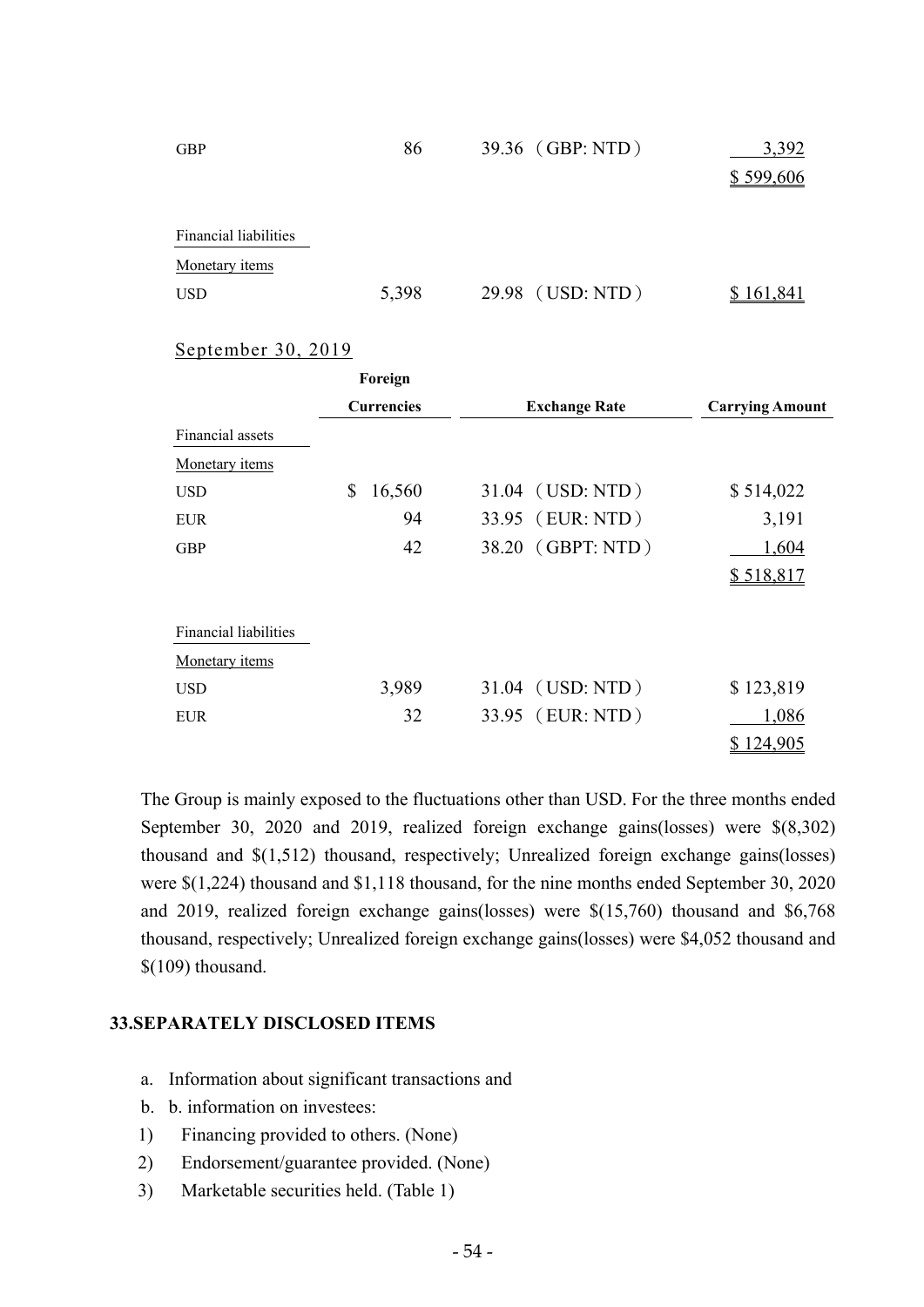- 4) Marketable securities acquired and disposed of at costs or prices of at least NT\$300 million or 20% of the paid-in capital. (Table 2)
- 5) Acquisition of individual real estate at costs of at least NT\$300 million or 20% of the paid-in capital. (None)
- 6) Disposal of individual real estate at prices of at least NT\$300 million or 20% of the paid-in capital. (None)
- 7) Total purchases from or sales to related parties amounting to at least NT\$100 million or 20% of the paid-in capital. (Table 3)
- 8) Receivables from related parties amounting to at least NT\$100 million or 20% of the paid-in capital. (None)
- 9) Trading in derivative instruments. (None)
- 10) Significant transactions between the Company and subsidiaries. (None)
- 11) Information of investees. (Table 4)
- c. Information on investments in mainland China (None)
- d. Information of major shareholders: The following is the information of major shareholders: Name of major shareholder, number of shares owned and percentage of ownership of shareholders whose percentage of ownership of shareholders is higher than 5%. (Table 5)

### **34. SEGMENT INFORMATION**

Information reported to the chief operating decision maker ("CODM") for the purpose of resource allocation and assessment of segment performance focuses on the types of goods or services delivered or provided. According to the requirements of IAS 34, the Group engages in organization management and resource allocation in a single operating segment, and its business is concentrated in a single industry related to mainframes and peripheral equipment for point-of-sale systems. In addition, the Group provides segment information reviewed by the CODM, whose basis of measurement is similar to that of financial statements. Therefore, the revenue and total assets of reportable segments for the nine months ended September 31, 2020 and 2019 can be determined by reference to the balance sheet and consolidated statement of profit and loss for the nine months ended September 31, 2020 and 2019.

The CODM considers the sales units engaging in the sale of mainframes and peripheral equipment in each country as separate operating segments. But for financial statements presentation purposes, these individual operating segments have been aggregated into a single operating segment, taking into account the following factors:

a. These operating segments have similar long-term gross profit margins.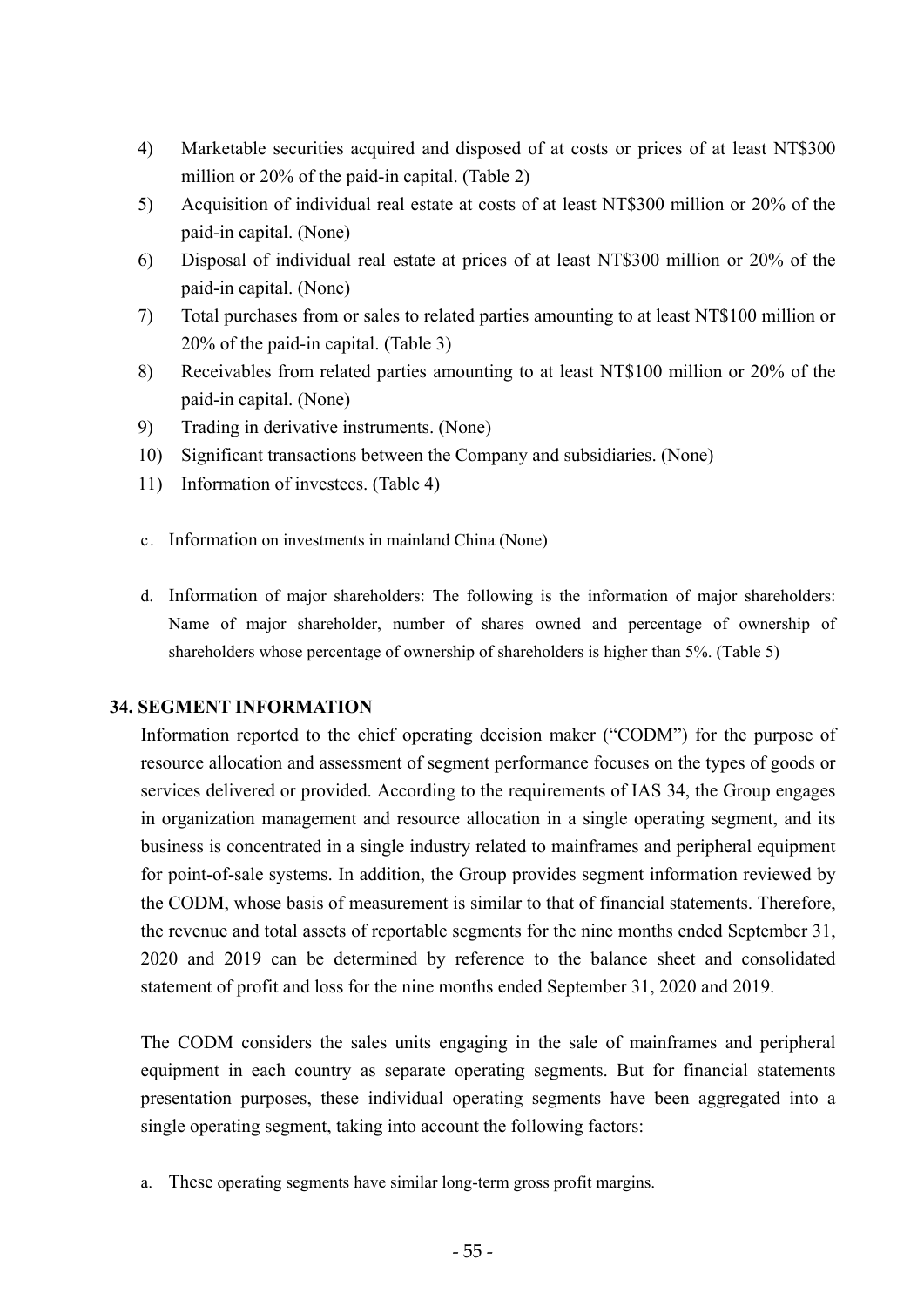- b. Similar product nature and transaction method.
- c. Products are delivered to customers in the same way.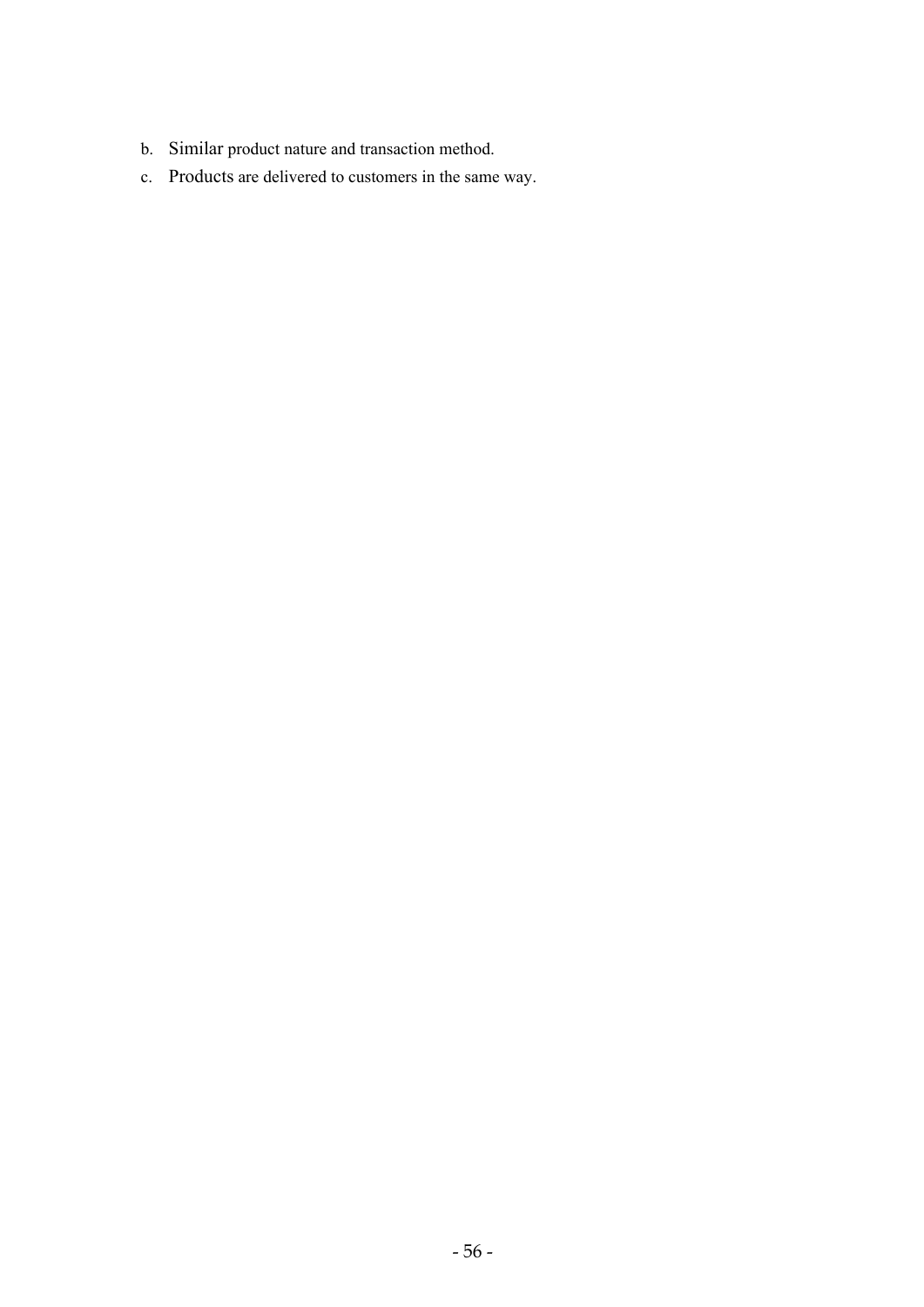# **TABLE 1**

#### **PROMATE SOLUTIONS CORPORATION AND SUBSIDIARIES**

# **MARKETABLE SECURITIES HELD September 30, 2020**

# **(In Thousands of New Taiwan Dollars, Unless Stated Otherwise)**

|                               |                                                                     |                                                                 |                                                                                                  | <b>SEPTEMBER 30, 2020</b> |                                                    |                                   |                                                    |                    |
|-------------------------------|---------------------------------------------------------------------|-----------------------------------------------------------------|--------------------------------------------------------------------------------------------------|---------------------------|----------------------------------------------------|-----------------------------------|----------------------------------------------------|--------------------|
| <b>Holding Company Name</b>   | Type and Name of Marketable Securities (Note 1)                     | <b>Relationship with the</b><br><b>Holding Company (Note 2)</b> | <b>Financial Statement Account</b>                                                               | <b>Number of Shares</b>   | <b>Carrying Amount</b><br>(Noted 3)                | Percentage of<br>Ownership<br>(%) | <b>Fair Value</b>                                  | Note (Note 4)      |
| Promate Solutions Corporation | Foreign debt investment vehicle<br>Bank of China                    |                                                                 | Financial assets at amortized                                                                    |                           | 58,317<br>$\mathbb{S}$                             |                                   | 58,317<br>S.                                       | Public<br>Domestic |
|                               | <b>Bank of Communications</b>                                       |                                                                 | cost - current<br>$^{\prime\prime}$                                                              |                           | 2,004<br><b>USD</b><br>17,867                      |                                   | 2,004<br><b>USD</b><br>17,867                      | Companies          |
|                               | <b>British Telecommunications</b>                                   |                                                                 | $^{\prime\prime}$                                                                                |                           | <b>USD</b><br>614<br>58,200<br><b>USD</b><br>2,000 |                                   | 614<br><b>USD</b><br>58,200<br>2,000<br><b>USD</b> |                    |
|                               | <b>CITIC Bank International</b>                                     |                                                                 | $^{\prime\prime}$                                                                                |                           | 29,315<br><b>USD</b><br>1,007                      |                                   | 29,315<br>1,007<br><b>USD</b>                      |                    |
|                               | Gommonwealth Bank of Australia                                      |                                                                 | $^{\prime\prime}$                                                                                |                           | 12,717<br><b>USD</b><br>437                        |                                   | 12,717<br>437<br><b>USD</b>                        |                    |
|                               | <b>HSBC</b> Group                                                   |                                                                 | $^{\prime\prime}$                                                                                |                           | 45,483<br><b>USD</b><br>1,563                      |                                   | 45,483<br>1,536<br><b>USD</b>                      |                    |
|                               | Industrial and Commercial Bank of China (Asia)<br>Limited           |                                                                 | $^{\prime\prime}$                                                                                |                           | 11,262<br>387<br><b>USD</b>                        |                                   | 11,262<br>387<br><b>USD</b>                        |                    |
|                               | <b>PERTAMINA</b>                                                    |                                                                 | $^{\prime\prime}$                                                                                |                           | 29,100<br><b>USD</b><br>1,000                      |                                   | 29,100<br>1,000<br><b>USD</b>                      |                    |
|                               | Time deposits with original maturities of less than<br>three months |                                                                 |                                                                                                  |                           | 50,000                                             |                                   | 50,000                                             |                    |
|                               | Ordinary shares                                                     |                                                                 |                                                                                                  |                           | 312,261<br><sup>S</sup>                            |                                   | 312,261                                            |                    |
| Promate Solutions Corporation | HIGGSTEC INC                                                        |                                                                 | Financial assets at fair value<br>through other<br>comprehensive income or<br>loss - non-current | 1,221,000                 | 54,273<br><sup>S</sup>                             |                                   | 54,273<br>S.                                       |                    |
|                               | Mosel Vitelic Inc.                                                  |                                                                 | Financial assets at fair value<br>through profit or loss -<br>current                            | 30,000                    | $\mathbb{S}$<br>836                                |                                   | 836<br>\$                                          |                    |
|                               | WIN Semiconductors Corp.                                            |                                                                 |                                                                                                  | 9,000                     | 2,578                                              |                                   | 2,578                                              |                    |
|                               | <b>UserJoy Technology</b>                                           |                                                                 |                                                                                                  | 3,297                     | 232                                                |                                   | 232                                                |                    |
|                               | Episil Holding Inc.                                                 |                                                                 |                                                                                                  | 50,000                    | 1,392                                              |                                   | 1,392                                              |                    |
|                               | Pacific Hospital Supply Co. Ltd                                     |                                                                 |                                                                                                  | 6,598                     | 464                                                |                                   | 464                                                |                    |
|                               | Zhong Yang Technology Co., Ltd                                      |                                                                 |                                                                                                  | 30,000                    | 1,524                                              |                                   | 1,524                                              |                    |
|                               | Power Wind Health Industry Incorporated                             | $^{\prime\prime}$                                               | $^{\prime\prime}$                                                                                | 1,256                     | 195                                                |                                   | 195                                                | $^{\prime}$        |
|                               |                                                                     |                                                                 |                                                                                                  |                           | 7,221                                              |                                   | 7,221                                              |                    |

Note1. Marketable securities in this table refer to stocks, bonds, beneficiary certificates, and other relevant derivative securities as promulgated in IFRS 9 "Financial Instruments." Note2. When the issuers of marketable securities are not related parties, this column can be left blank

- Note3. If measured by fair value, please fill in the carrying balance, which is adjusted through fair value valuation with loss allowance deducted, in the carrying amount column; if not measured by fair value, please fill in the carrying balance at amortized cost (loss allowance is already deducted).
- Note4. The number of shares of securities, the amount pledged as security or pledged for loans, and the restrictions on use under some agreements shall be stated in the remarks column if the securities presented herein have such conditions.
- Note5. Please refer to Table III for relevant information on investments in subsidiaries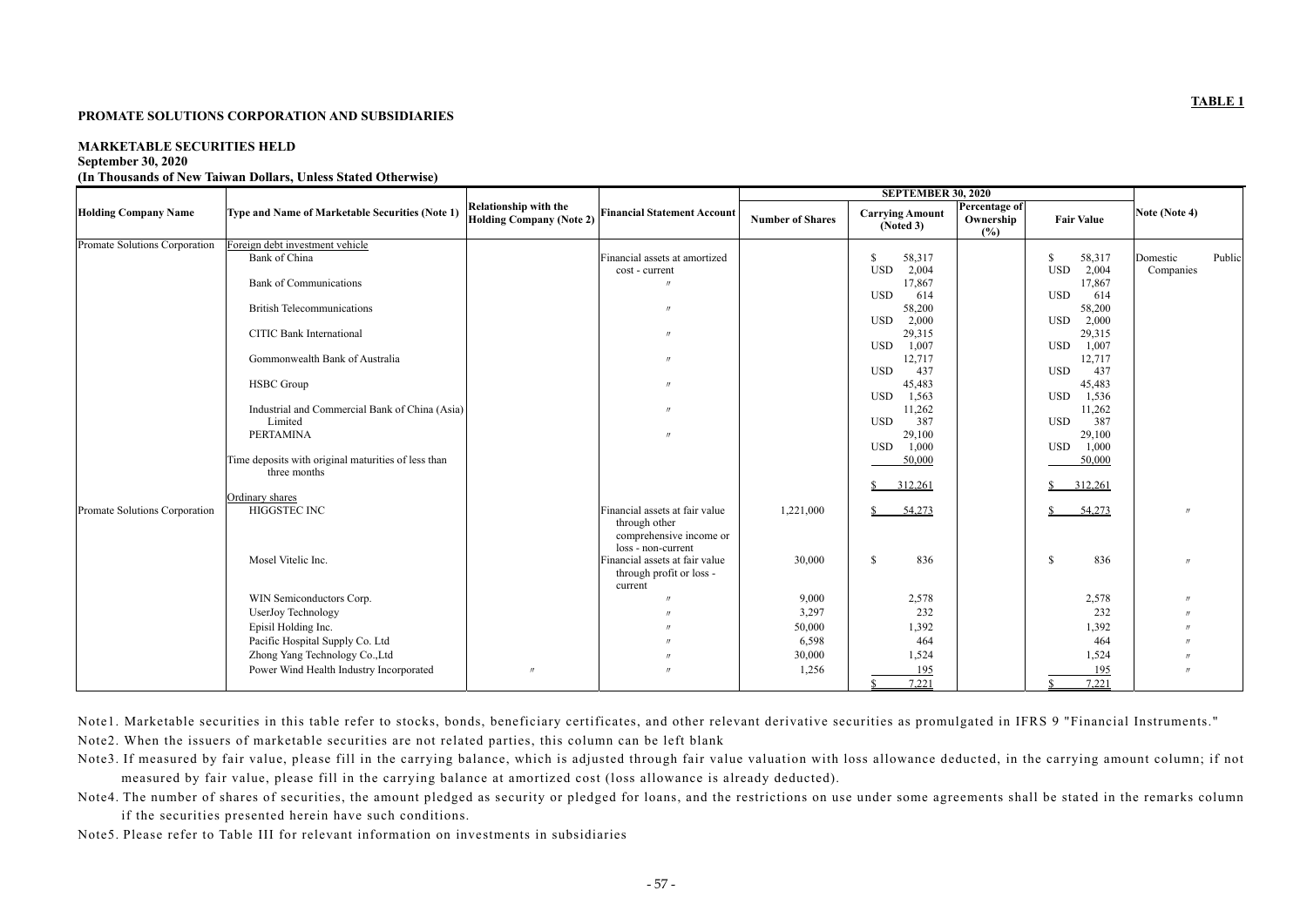# **TABLE 2**

# **PROMATE SOLUTIONS CORPORATION AND SUBSIDIARIES MARKETABLE SECURITIES ACQUIRED AND DISPOSED AT COSTS OR PRICES OF AT LEAST \$300 MILLION OR 20% OF THE PAID-IN CAPITAL FOR THE NINE MONTHS ENDED SEPTEMBER 30, 2020**

**(In Thousands of New Taiwan Dollars, Unless Stated Otherwise)** 

|                          | <b>Type and Name of</b><br>Marketable<br><b>Securities (Note 1)</b> | Financial                                          | Counter-<br>Party (Note 2)                                             | Relationship |               | <b>Beginning Balance</b> |                          |                | <b>Acquisition (Note 3)</b> |               |                            | Disposal (Note 3)          |                                   |               | <b>Ending Balance</b> |  |  |
|--------------------------|---------------------------------------------------------------------|----------------------------------------------------|------------------------------------------------------------------------|--------------|---------------|--------------------------|--------------------------|----------------|-----------------------------|---------------|----------------------------|----------------------------|-----------------------------------|---------------|-----------------------|--|--|
| Company Name             |                                                                     | <b>Statement Account</b>                           |                                                                        | (Note 2)     | <b>Shares</b> |                          | Amount                   | <b>Shares</b>  | Amount                      | <b>Shares</b> | Amount                     | Carrying<br>Amount         | Gain (Loss) on<br><b>Disposal</b> | <b>Shares</b> | Amount                |  |  |
| Promate                  | Fund - UPAMC                                                        | Financial assets at                                | President                                                              |              |               | $\mathcal{S}$            |                          | 11,316,827     | 190,000<br>$\mathbb{S}$     | 11,316,827    | \$190,166                  | \$190,000                  | 166<br>-S                         | $\sim$        | -S                    |  |  |
| Solutions<br>Corporation | James Bond<br>Money Market<br>Fund                                  | fair value through<br>profit or loss -<br>current  | Securities<br>Corporation                                              |              |               |                          |                          |                |                             |               |                            |                            |                                   |               |                       |  |  |
|                          | Fund-Bank of                                                        | Financial assets at                                | China Bills                                                            |              |               |                          | $\blacksquare$           | $\blacksquare$ | 118,838                     | $\sim$        | 59,856                     | 59,730                     | 126                               | $\sim$        | 58,317                |  |  |
|                          | China.                                                              | amortized cost -<br>current                        | Finance<br>Corporation<br>Foreign<br><b>Branch Fund</b>                |              |               |                          |                          |                | $($ USD $4,004)$            |               | $($ USD $2,004)$           | $($ USD $2,000)$           | (Note 4)                          |               | $($ USD $2,004)$      |  |  |
|                          | Fund-Mizuho                                                         | Financial assets at                                | International Bills                                                    |              |               |                          | $\overline{\phantom{a}}$ | $\sim$         | 120,285                     | $\sim$        | 120,548                    | 120,285                    | 263                               | $\sim$        |                       |  |  |
|                          | Bank, Ltd.                                                          | amortized cost -<br>current                        | Finance<br>Corporation<br>Foreign<br><b>Branch Fund</b>                |              |               |                          |                          |                | $($ USD $4,012)$            |               | $($ USD $4,021)$           | $($ USD $4,012)$           | (Note 4)                          |               |                       |  |  |
|                          | Fund-Citigroup                                                      | Financial assets at                                | nternational Bills                                                     |              |               |                          | $\sim$                   | $\blacksquare$ | 90,317                      | $\sim$        | 90,452                     | 90,317                     | 135                               | $\sim$        |                       |  |  |
|                          | Ltd.                                                                | amortized cost -<br>current                        | Finance<br>Corporation<br>Foreign<br><b>Branch Fund</b>                |              |               |                          |                          |                | $($ USD $3,004)$            |               | (USD 3,009)                | $($ USD $3,004$ )          | (Note 4)                          |               |                       |  |  |
|                          | Fund-Goldman                                                        | Financial assets at                                | nternational Bills                                                     |              |               |                          | $\sim$                   | $\sim$         | 89,721                      | $\sim$        | 89,837                     | 89,721                     | 116                               | $\sim$        |                       |  |  |
|                          | Sachs group Ltd.                                                    | amortized cost -<br>current                        | Finance<br>Corporation<br>Foreign<br><b>Branch Fund</b>                |              |               |                          |                          |                | $($ USD $3,005)$            |               | (USD 3,009)                | $($ USD $3,005)$           | (Note 4)                          |               |                       |  |  |
|                          | Fund-Mexico<br>Government<br>Bonds.                                 | Financial assets at<br>amortized cost -<br>current | China Bills<br>Finance<br>Corporation<br>Foreign<br><b>Branch Fund</b> |              |               |                          | $\sim$                   | $\blacksquare$ | 88,589<br>$($ USD $3,002)$  |               | 88,635<br>$($ USD $3,004)$ | 88,589<br>$($ USD $3,002)$ | 46<br>(Note 4)                    |               |                       |  |  |

Note3. Paid-in capital referred to herein is the parent company's paid-in capital.In the case that shares were issued with no par value or a par value other than NT\$10 per share, the 20 % of paid-in capital shall be replaced by 10% of the equity attributable to owners of the parent in the calculation.

Note1. Marketable securities in this table refer to stocks, bonds, beneficiary certificates, and other relevant derivative securities.

Note2. The accumulated amount of purchase and sales shall be calculated separately based on market value to see if the amount exceed NT\$300 million or 20% of the Company's paid-in capital.

Note4. Interest received on bonds when they expire under repurchase agreements is recognized as interest income.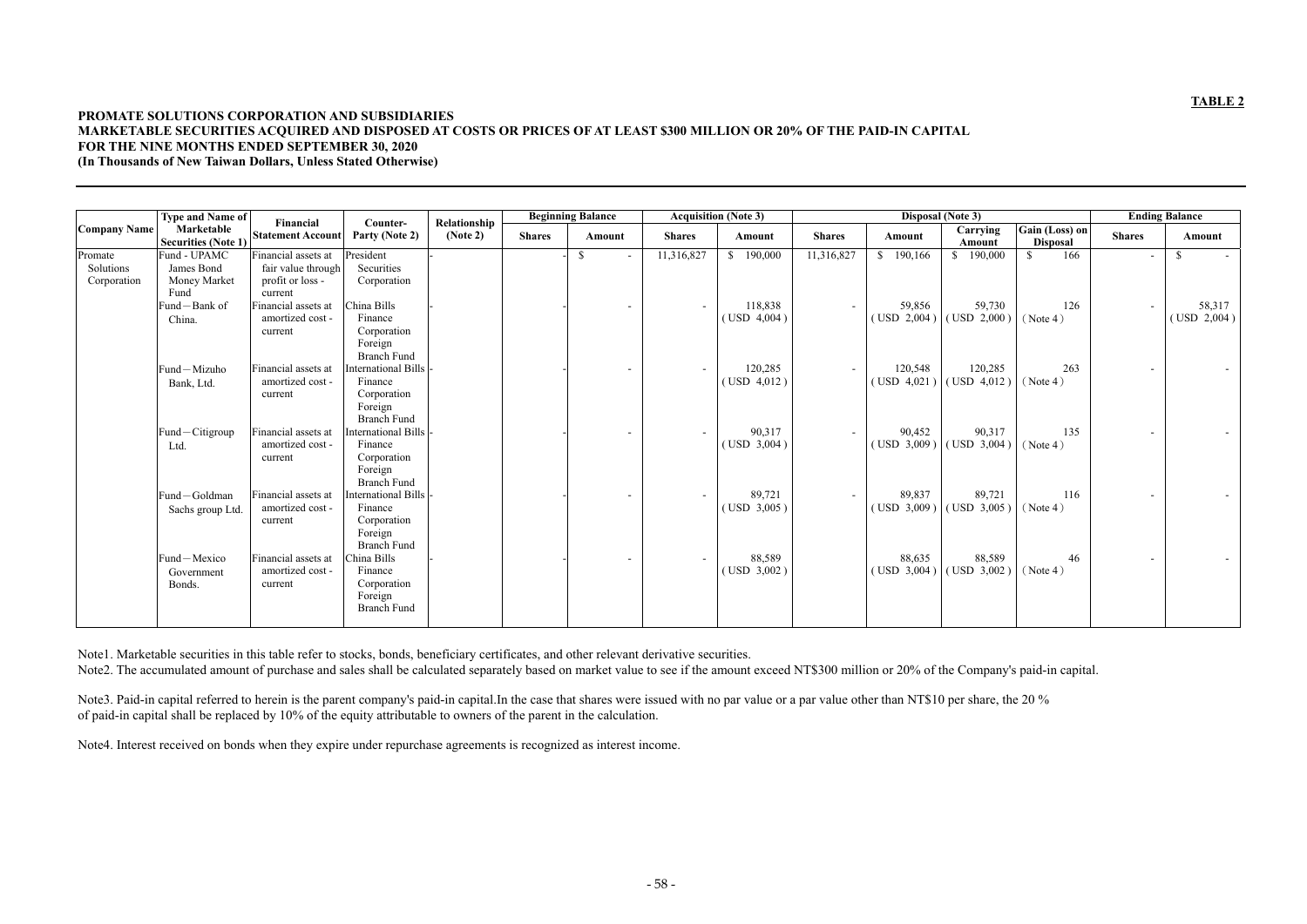### **TOTAL PURCHASES FROM OR SALES TO RELATED PARTIES AMOUNTING TO AT LEAST \$100 MILLION OR 20% OF THE PAID-IN CAPITAL FOR THE NINE MONTHS ENDED SEPTEMBER 30, 2020 (In Thousands of New Taiwan Dollars, Unless Stated Otherwise)**

| <b>Buyer</b>                     | <b>Related Party</b>        | Relationship   | <b>Transaction Details</b> |  |         |            |                                      |                   | <b>Abnormal Transaction (Note 1)</b> | Notes/Accounts Receivable (Payable) Note                  |            |  |
|----------------------------------|-----------------------------|----------------|----------------------------|--|---------|------------|--------------------------------------|-------------------|--------------------------------------|-----------------------------------------------------------|------------|--|
|                                  |                             |                | Purchase/Sale Amount       |  |         | % to Total | <b>Payment Term</b>                  | <b>Unit Price</b> | <b>Payment Terms</b>                 |                                                           | % to Total |  |
| Promate Solutions<br>Corporation | Promate Electronic Co., Ltd | Parent company | Purchase                   |  | 205,797 | 22.56      | Net 60 days after<br>monthly closing |                   |                                      | <b>Ending Balance</b><br>Accounts payable<br>35,986<br>\$ | 18.18%     |  |

Note3. Paid-in capital referred to herein is the parent company's paid-in capital.In the case that shares were issued with no par value or a par value other than NT\$10 per share, the 20 % of paid-in capital shall be replac by 10% of the equity attributable to owners of the parent in the calculation.

Note1. Where related parties' transaction conditions are different from the general ones, the situation and reasons of the differences shall be stated in the column of unit price and credit granting period.

Note2. In case of advance payment (receipt), the reasons, contractual terms, the amount, and differences from general transactions shall be stated in the remarks column.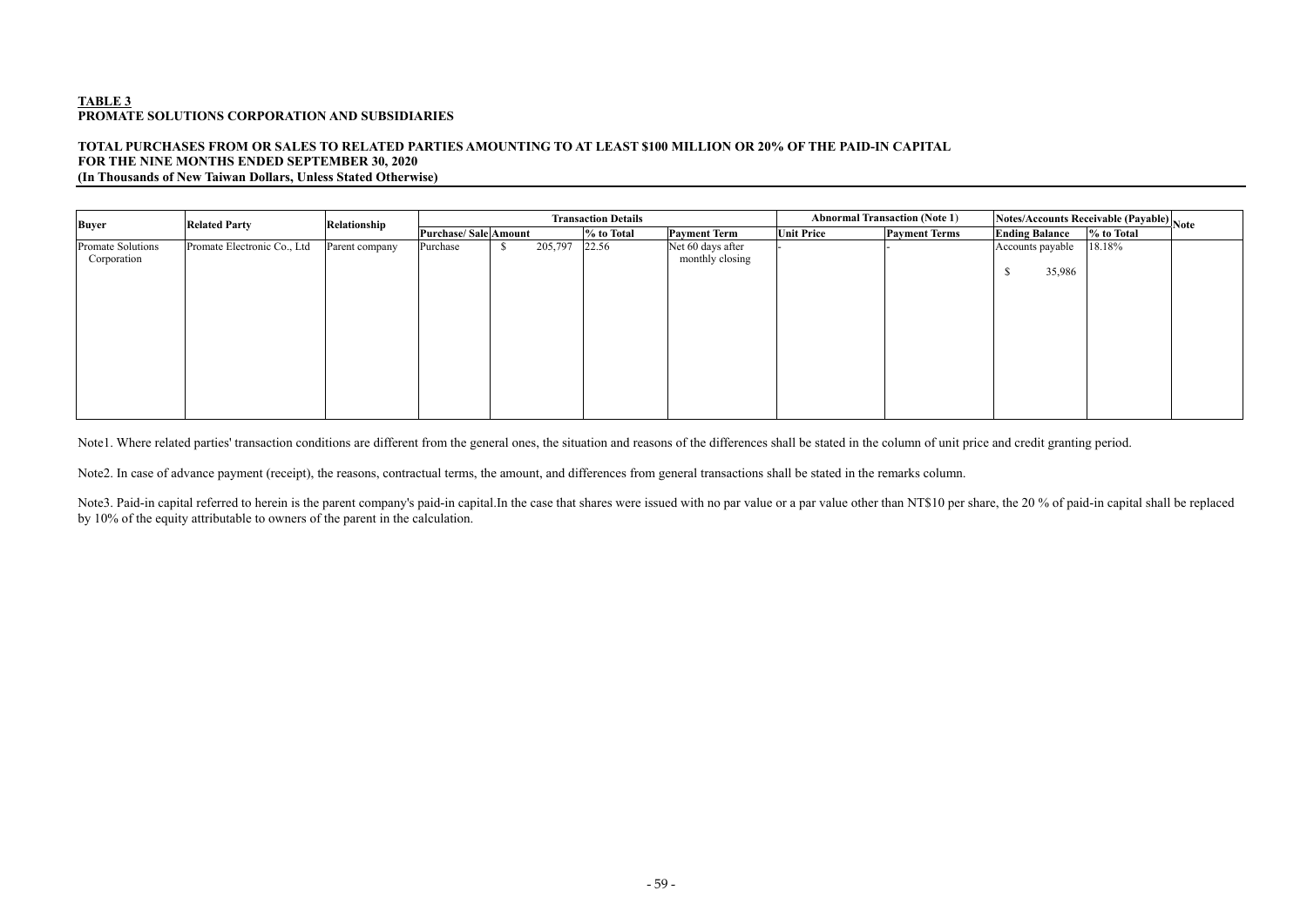# **TABLE 4**

### **PROMATE SOLUTIONS CORPORATION AND SUBSIDIARIES**

### **INFORMATION ON INVESTEES FOR THE NINE MONTHS ENDED SEPTEMBER 30, 2020 (In Thousands of New Taiwan Dollars/Foreign Currency)**

|                                         |                          |          |                                               | <b>Investment Amount</b> |       |                          |       | <b>Balance as of September 30, 2020</b> |        |                                                         |      |                                   |        | Net Income (Loss) Investment Gain |      |             |  |
|-----------------------------------------|--------------------------|----------|-----------------------------------------------|--------------------------|-------|--------------------------|-------|-----------------------------------------|--------|---------------------------------------------------------|------|-----------------------------------|--------|-----------------------------------|------|-------------|--|
| <b>Investor Company</b>                 | <b>Investee Company</b>  | Location | <b>Main Businesses and</b><br><b>Products</b> | September 30,<br>2020    |       | December 31, 2019 Shares |       |                                         |        | Percentage<br><b>Carrying Value</b><br><b>Ownership</b> |      | of the Investee<br>(Note $2(2)$ ) |        | (Loss)<br>(Note 2(3))             |      | <b>Note</b> |  |
| <b>Promate Solutions</b><br>Corporation | <b>PROMATE JAPAN Inc</b> | Japan    | <b>Trade of electronic</b><br>commodities     | ъ                        | 2,791 | S.                       | 2,791 |                                         | 10,000 | 100%                                                    | - 70 | 1,955                             | $\sim$ | 622)                              | ( \$ | 622)        |  |

Note1. Where a public company has a foreign holding company and the consolidated financial report is the main financial report according to local laws and regulations, the disclosure of information on foreign investees may only include the holding company's relevant information.

Note2. In cases other than those described in Note 1, the following information shall be provided:

- 1) "Investee name," "region," "main business items," "the original investment amount," and "the final stake" shall be filled in in order according to the reinvestment situation of the (public) Company and the reinvestment situation of each investee directly or indirectly controlled, and the relationship between each investee and the (public) Company shall be indicated in the remarks column (e.g., a subsidiary or a sub-subsidiary).
- 2) In the column of "Profit and loss of investee in the current period," the current profit and loss amount of each investee shall be filled in.
- 3) In the column of "investment gains and losses recognized in the current period," only the recognized profit and loss amount of each subsidiary that is directly invested by the (public) Company and each investee assessed by equity method shall be filled in, and the rest is not required to be filled in. Where the "gains and losses of subsidiaries that are invested directly are recognized for the current period," it shall be confirmed that the gains and losses of the subsidiaries have included their investment gains and losses that shall be recognized in accordance with the regulations.